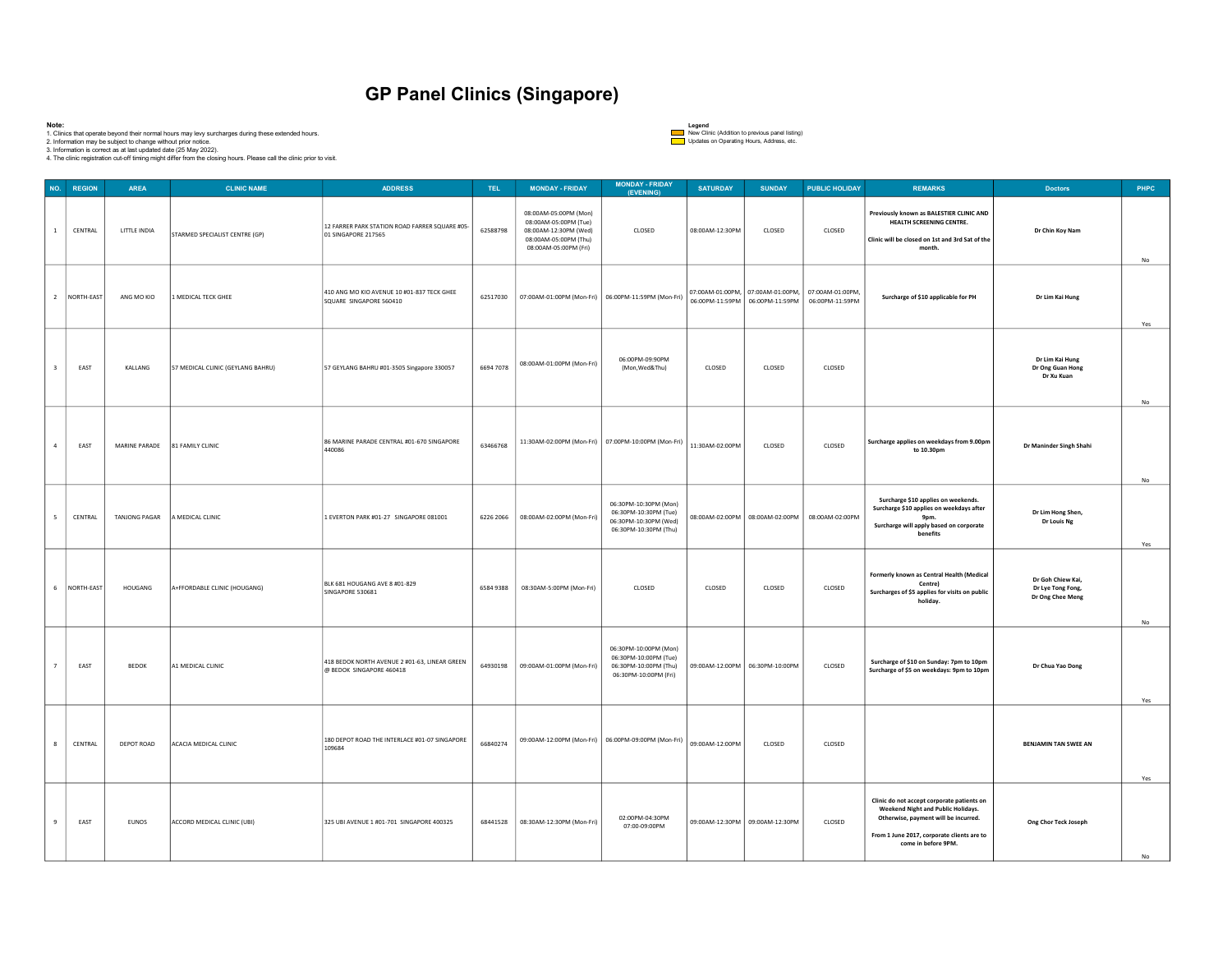| Note:                |         | 2. Information may be subject to change without prior notice.<br>3. Information is correct as at last updated date (25 May 2022). | 1. Clinics that operate beyond their normal hours may levy surcharges during these extended hours.<br>4. The clinic registration cut-off timing might differ from the closing hours. Please call the clinic prior to visit. | <b>GP Panel Clinics (Singapore)</b>                                         |                        |                                      |                                                                                                                               | Legend<br>Updates on Operating Hours, Address, etc. | New Clinic (Addition to previous panel listing) |                                                                      |                                                                                                                                                    |                                                              |      |
|----------------------|---------|-----------------------------------------------------------------------------------------------------------------------------------|-----------------------------------------------------------------------------------------------------------------------------------------------------------------------------------------------------------------------------|-----------------------------------------------------------------------------|------------------------|--------------------------------------|-------------------------------------------------------------------------------------------------------------------------------|-----------------------------------------------------|-------------------------------------------------|----------------------------------------------------------------------|----------------------------------------------------------------------------------------------------------------------------------------------------|--------------------------------------------------------------|------|
| NO. REGION<br>$10\,$ | CENTRAL | <b>AREA</b><br>ORCHARD                                                                                                            | <b>CLINIC NAME</b><br>ACMS MEDICAL CLINIC                                                                                                                                                                                   | <b>ADDRESS</b><br>1 GRANGE ROAD ORCHARD BUILDING #06-06<br>SINGAPORE 239693 | <b>TEL</b><br>62625052 | <b>MONDAY - FRIDAY</b>               | <b>MONDAY - FRIDAY</b><br>(EVENING)<br>10:30AM-12:00PM (Mon-Fri) 02:00PM-04:00PM (Mon-Fri)                                    | <b>SATURDAY</b><br>CLOSED                           | <b>SUNDAY</b><br>CLOSED                         | <b>PUBLIC HOLIDAY</b><br>CLOSED                                      | <b>REMARKS</b>                                                                                                                                     | <b>Doctors</b><br>Dr Lim Kai Hung                            | PHPC |
| $11\,$               | EAST    | <b>BEDOK RESERVOIR</b>                                                                                                            | ALLIANCE CLINIC & PARTNERS                                                                                                                                                                                                  | 652 JALAN TENAGA #01-50 SINGAPORE 410652                                    | 68469585               | 08:30AM-12:30PM (Mon-Fri)            | 02:00PM-04:30PM (Mon-Fri)<br>07:00PM-09:00PM (Mon)<br>07:00PM-09:00PM (Tue)<br>07:00PM-09:00PM (Wed)<br>07:00PM-09:00PM (Thu) |                                                     | 08:30AM-12:30PM 08:30AM-12:30PM 09:00AM-12:00PM |                                                                      |                                                                                                                                                    | SIM KWANG SOON,<br><b>LIM PENG KEONG</b>                     | No   |
| $12\,$               | EAST    | GEYLANG                                                                                                                           | ANTEH DISPENSARY FAMILY CLINIC & SURGERY                                                                                                                                                                                    | 1 LOR 22 GEYLANG #01-02 GRANDVIEW SUITS<br>SINGAPORE 398664                 |                        | 67441809 09:00AM-12:00PM (Mon-Fri)   | 02:00PM-05:00PM, 07:00PM- 09:00AM-12:00PM,<br>11:00PM (Mon-Fri)                                                               | 01:00PM-06:00PM,<br>07:00PM-11:00PM                 |                                                 | 01:00PM-06:00PM, 01:00PM-06:00PM,<br>07:00PM-11:00PM 07:00PM-11:00PM | Surcharge will apply based on corporate<br>benefits.<br>Mon to Fri: 7pm to 11pm - \$10<br>Weekends & Public Holidays: 1pm-6pm &<br>7pm-11pm - \$15 | LIANG HSUEH YING JOYCE,<br><b>CHAI CHWAN</b>                 | No   |
| 13                   | CENTRAL | LITTLE INDIA                                                                                                                      | APOLLO MEDICAL CENTRE                                                                                                                                                                                                       | 668 CHANDER ROAD #01-24 SINGAPORE 210668                                    |                        | 62962777   08:00AM-01:00PM (Mon-Fri) | 02:00PM-05:00PM, 06:30PM- 02:00PM-05:00PM, 10:00AM-01:00PM, 10:00AM-01:00PM,<br>09:30PM (Mon-Fri)                             |                                                     | 06:30PM-09:30PM 02:00PM-05:00PM 02:00PM-05:00PM |                                                                      |                                                                                                                                                    | Dr Sorinder Singh S/O R Singh,<br>Dr Gurmit Singh A/L Balbir | Yes  |
| 14                   | CENTRAL | <b>BISHAN</b>                                                                                                                     | ASPEN CLINIC PTE LTD                                                                                                                                                                                                        | 283 BISHAN STREET 22 #01-185 SINGAPORE 570283                               | 64553829               | 09:00AM-12:30PM (Mon-Fri)            | 02:00PM-04:30PM (Mon-Fri)<br>07:00PM-09:00PM (Mon)<br>07:00PM-09:00PM (Wed)<br>07:00PM-09:00PM (Thu)                          | 09:00AM-12:30PM                                     | CLOSED                                          | CLOSED                                                               | 24 Dec & 31 Dec - PH Eve. Clinic opens only<br>9am to 1230pm                                                                                       | Dr Wong Kin Chan                                             | Yes  |
| 15                   | CENTRAL | TOA PAYOH                                                                                                                         | ASSOCIATE DISPENSARIES                                                                                                                                                                                                      | 94 LORONG 4 TOA PAYOH #01-20 SINGAPORE 310094                               | 62562308               | 10:30AM-12:30PM (Mon-Fri)            | 03:30PM-05:00PM (Mon)<br>03:30PM-05:00PM (Wed)<br>03:30PM-05:00PM (Fri)                                                       | 10:30AM-12:30PM                                     | CLOSED                                          | CLOSED                                                               |                                                                                                                                                    | Dr Leong Choon Yin                                           | Yes  |
| 16                   | EAST    | BEDOK                                                                                                                             | <b>BEDOK CLINIC &amp; SURGERY</b>                                                                                                                                                                                           | 17 BEDOK SOUTH ROAD #01-565 SINGAPORE 460017                                | 62410943               |                                      | 09:30AM-12:00PM (Mon-Fri) 03:00PM-04:00PM (Mon-Fri)                                                                           |                                                     | 09:00AM-12:00PM 09:30AM-12:00PM                 | CLOSED                                                               |                                                                                                                                                    | <b>FONG KHEE LENG</b>                                        | Yes  |
| $17\,$               | EAST    | <b>BEDOK</b>                                                                                                                      | <b>BEDOK DAY &amp; NIGHT CLINIC</b>                                                                                                                                                                                         | 418 BEDOK NORTH AVENUE 2 #01-85 SINGAPORE<br>460418                         |                        | 64441104 09:00AM-12:30PM (Mon-Fri)   | 01:30PM-03:30PM (Mon)<br>01:30PM-03:30PM (Wed)<br>01:30PM-03:30PM (Fri)                                                       |                                                     | 09:00AM-12:30PM 09:30AM-12:30PM 09:30AM-12:30PM |                                                                      | There is a surcharge of \$10 for visit after<br>operating hours and weekends and public<br>holiday.                                                | Dr Wong Choo Wai                                             | Yes  |
| 18                   | CENTRAL | SUNTEC                                                                                                                            | BETHESDA MEDICAL CENTRE PTE LTD                                                                                                                                                                                             | 3 TEMASEK BOULEVARD #03-330 SUNTEC CITY MALL<br>SINGAPORE 038983            | 63378933               |                                      | 08:30AM-01:00PM (Mon-Fri) 02:00PM-05:30PM (Mon-Fri) 09:00AM-12:00PM                                                           |                                                     | CLOSED                                          | CLOSED                                                               |                                                                                                                                                    | Dr Stephen Tong Jia Jong,<br>Dr Lim Bee Ling Tina            | No   |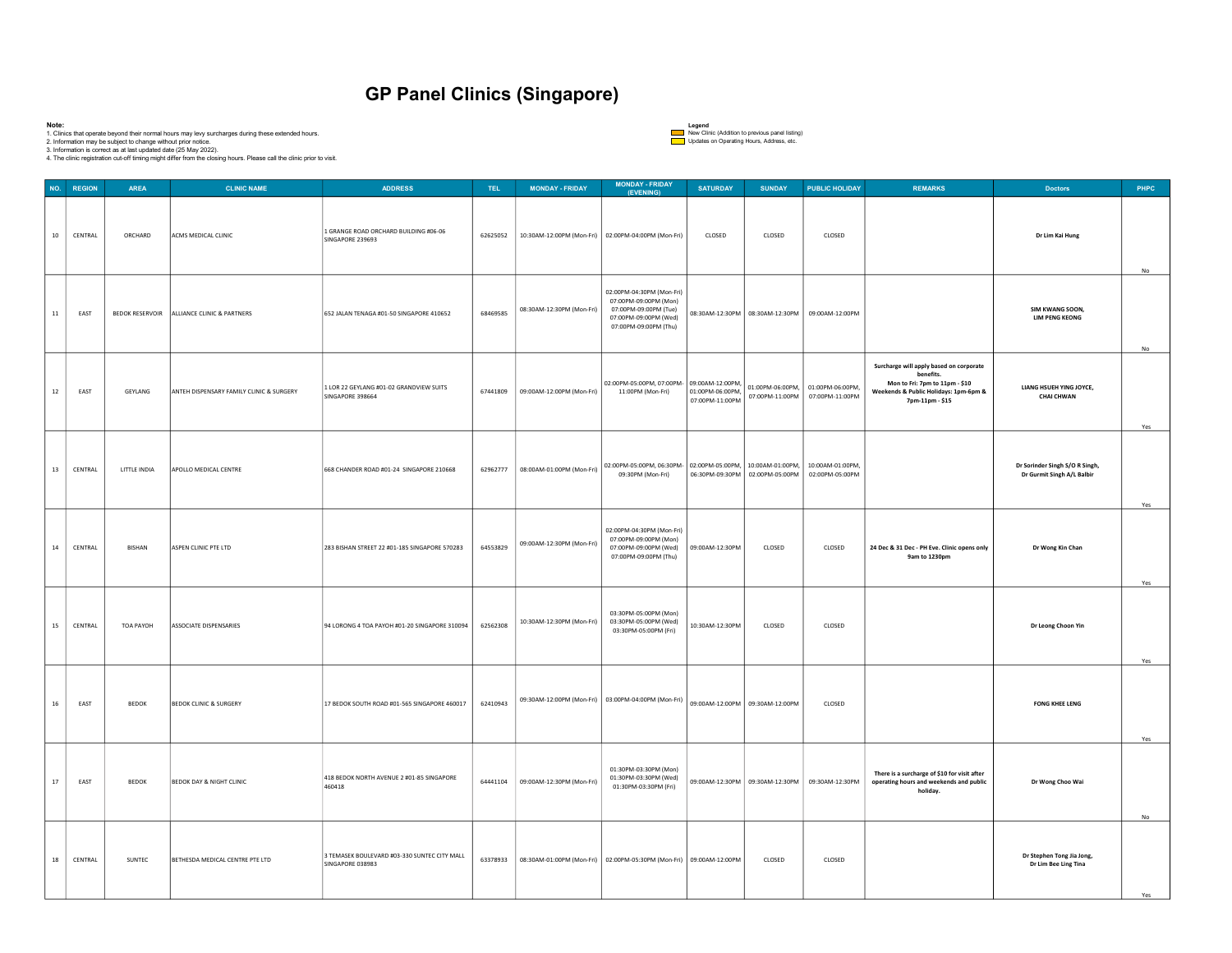| Note:      |            | 2. Information may be subject to change without prior notice.<br>3. Information is correct as at last updated date (25 May 2022). | 1. Clinics that operate beyond their normal hours may levy surcharges during these extended hours.<br>4. The clinic registration cut-off timing might differ from the closing hours. Please call the clinic prior to visit. | <b>GP Panel Clinics (Singapore)</b>                                         |           |                           |                                                                                                                               | Legend<br>Updates on Operating Hours, Address, etc. | New Clinic (Addition to previous panel listing) |                       |                                                                                                                   |                                                  |      |
|------------|------------|-----------------------------------------------------------------------------------------------------------------------------------|-----------------------------------------------------------------------------------------------------------------------------------------------------------------------------------------------------------------------------|-----------------------------------------------------------------------------|-----------|---------------------------|-------------------------------------------------------------------------------------------------------------------------------|-----------------------------------------------------|-------------------------------------------------|-----------------------|-------------------------------------------------------------------------------------------------------------------|--------------------------------------------------|------|
|            | NO. REGION | AREA                                                                                                                              | <b>CLINIC NAME</b>                                                                                                                                                                                                          | <b>ADDRESS</b>                                                              | TEL.      | <b>MONDAY - FRIDAY</b>    | <b>MONDAY - FRIDAY</b>                                                                                                        | <b>SATURDAY</b>                                     | <b>SUNDAY</b>                                   | <b>PUBLIC HOLIDAY</b> | REMARKS                                                                                                           | <b>Doctors</b>                                   | PHPC |
| 19         | WEST       | <b>BOON LAY</b>                                                                                                                   | <b>BOON LAY CLINIC &amp; SURGERY</b>                                                                                                                                                                                        | 221 BOON LAY PLACE #01-240/244 BOON LAY<br>SHOPPING CENTRE SINGAPORE 640221 | 62655247  | 09:00AM-12:30PM (Mon-Fri) | (EVENING)<br>02:00PM-05:00PM, 07:00PM-<br>09:00PM (Mon-Fri)                                                                   |                                                     | 09:00AM-12:30PM 09:00AM-12:30PM 09:00AM-12:30PM |                       |                                                                                                                   | <b>CHAU SIK TING,</b><br>CHAO WEN PIN CYNTHIA,   | Yes  |
| 20         | EAST       | EUNOS                                                                                                                             | <b>BOSTON MEDICAL PTE LTD</b>                                                                                                                                                                                               | 119 ALJUNIED AVE 2 #01-72 SINGAPORE 380119                                  | 6817 9036 | 09:00AM-12:30PM (Mon-Fri) | 02:00PM-04:00PM, 05:30PM-<br>08:00PM (Mon-Fri)                                                                                |                                                     | 09:00AM-12:30PM 09:00AM-12:30PM                 | CLOSED                | Clinic closed on 23rd May 2022 to 01 June<br>2022                                                                 | Dr Chong Ah Lek                                  | No   |
| ${\bf 21}$ | WEST       | <b>BUKIT BATOK</b>                                                                                                                | <b>BUKIT BATOK MEDICAL CLINIC</b>                                                                                                                                                                                           | 207 BUKIT BATOK STREET 21 #01-114 SINGAPORE<br>650207                       | 65603311  | 09:00AM-12:30PM (Mon-Fri) | 02:00PM-04:30PM (Mon-Fri)<br>07:00PM-09:00PM (Mon)<br>07:00PM-09:00PM (Tue)<br>07:00PM-09:00PM (Thu)<br>07:00PM-09:00PM (Fri) |                                                     | 09:00AM-12:30PM 09:00AM-12:00PM                 | CLOSED                |                                                                                                                   | <b>KWEK THIAM SOO</b>                            | Yes  |
| 22         | CENTRAL    | <b>BUKIT MERAH</b>                                                                                                                | BUKIT MERAH CENTRAL MEDICAL CENTRE                                                                                                                                                                                          | 165 BUKIT MERAH CENTRAL #03-3683 SINGAPORE<br>150165                        | 62735455  |                           | 08:30AM-01:00PM (Mon-Fri) 02:00PM-05:00PM (Mon-Fri)                                                                           | CLOSED                                              | CLOSED                                          | CLOSED                |                                                                                                                   | <b>GAN CHEONG HWEE</b>                           | No   |
| 23         | EAST       | SIGLAP                                                                                                                            | C & K FAMILY CLINIC PTE LTD                                                                                                                                                                                                 | 108 UPPER EAST COAST ROAD SINGAPORE, 455297                                 | 62429588  |                           | 09:00AM-12:00PM (Mon-Fri)   06:00PM-09:00PM (Mon-Fri)                                                                         |                                                     | 09:00AM-12:00PM 09:00AM-12:00PM 09:00AM-12:00PM |                       | Last registration at 11am in the morning.<br>For evening sessions last registration is 30<br>mins before closing. | <b>CHUA TEE LIAN</b>                             | No   |
| 24         | WEST       | JURONG WEST                                                                                                                       | CARING FAMILY CLINIC                                                                                                                                                                                                        | 501 JURONG WEST STREET 51 #01-271 SINGAPORE<br>640501                       | 65645677  |                           | 08:30AM-12:00PM (Mon-Fri) 01:00PM-05:00PM (Mon-Fri)                                                                           | 08:30AM-01:00PM                                     | CLOSED                                          | CLOSED                |                                                                                                                   | CHOO HUEY-NI JANICE                              | Yes  |
| 25         | EAST       | TAMPINES                                                                                                                          | CECILIA FAMILY CLINIC & SURGERY                                                                                                                                                                                             | 484 TAMPINES STREET 43 #01-224 SINGAPORE<br>520484                          | 67883812  |                           | 08:30AM-12:30PM (Mon-Fri) 02:00PM-04:30PM (Mon-Fri)                                                                           | 08:30AM-12:00PM                                     | CLOSED                                          | CLOSED                |                                                                                                                   | WONG MEI LING GLADYS (MRS PNG),<br>LIM SIEW HONG | Yes  |
| ${\bf 26}$ | EAST       | <b>BEDOK</b>                                                                                                                      | CENTRAL 24 HR CLINIC (BEDOK)                                                                                                                                                                                                | 219 BEDOK CENTRAL #01-124 MULTI STOREY CAR<br>PARK SINGAPORE 460219         | 62476122  | 12:00AM-11:59PM (Mon-Fri) | CLOSED                                                                                                                        |                                                     | 12:00AM-11:59PM 12:00AM-11:59PM 12:00AM-11:59PM |                       | Surcharges apply for visits from 12mn - 7am<br>and on Public Holidays.                                            | Dr Goh Chiew Kai                                 | Yes  |
|            | WEST       | CLEMENTI                                                                                                                          | CENTRAL 24 HR CLINIC (CLEMENTI)                                                                                                                                                                                             | 450 CLEMENTI AVENUE 3 #01-291 SINGAPORE 120450 67732925                     |           | 12:00AM-11:59PM (Mon-Fri) | CLOSED                                                                                                                        |                                                     | 12:00AM-11:59PM 12:00AM-11:59PM 12:00AM-11:59PM |                       | Surcharges apply for visits from 12mn - 7am<br>and on Public Holidays.                                            | Dr Lye Tong Fong,<br>Dr Khoo Buk Kwong           |      |

Yes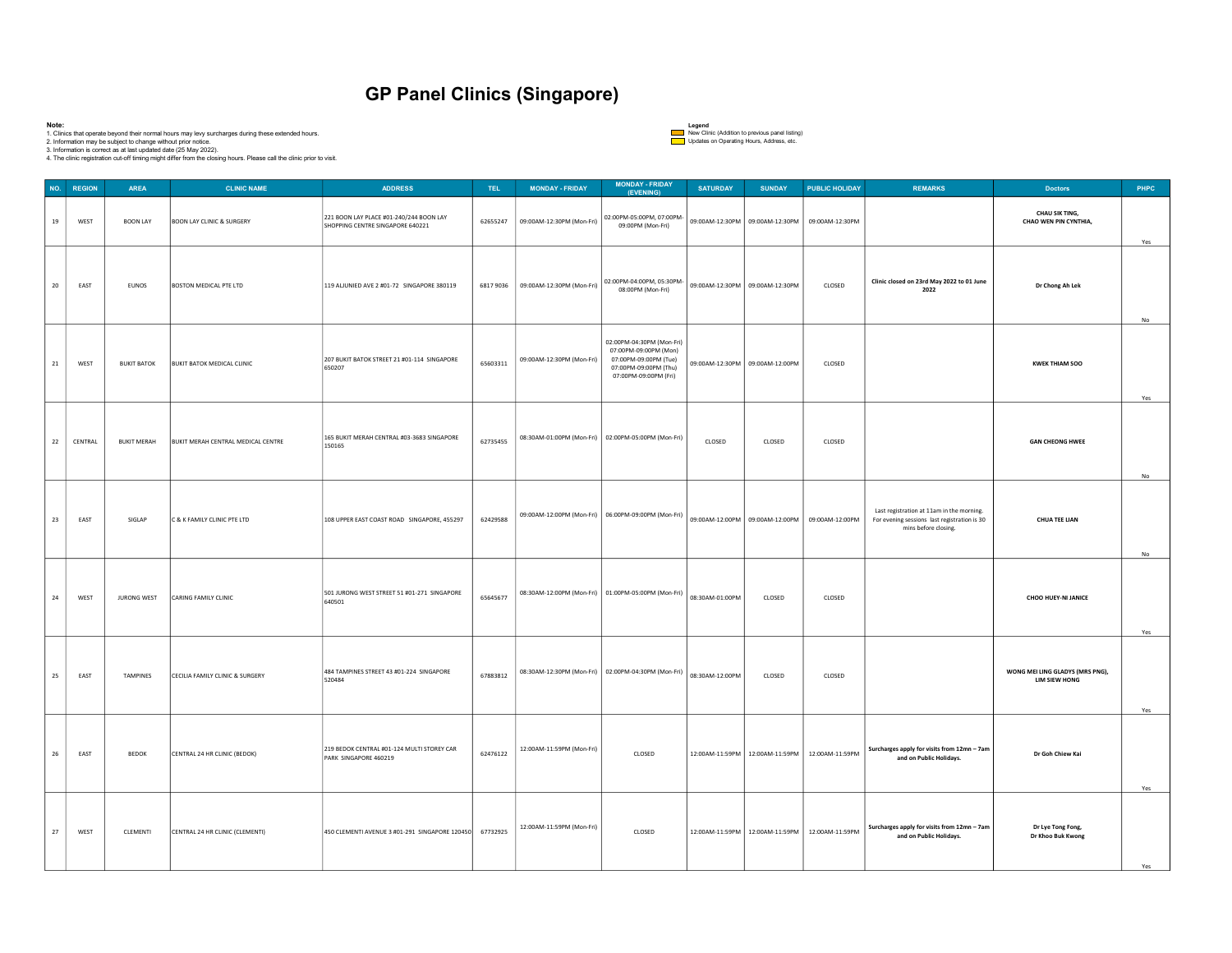| Note:      |               | 2. Information may be subject to change without prior notice.<br>3. Information is correct as at last updated date (25 May 2022). | 1. Clinics that operate beyond their normal hours may levy surcharges during these extended hours.<br>4. The clinic registration cut-off timing might differ from the closing hours. Please call the clinic prior to visit. | <b>GP Panel Clinics (Singapore)</b>                               |          |                                       |                                                                                                               | Legend<br>Updates on Operating Hours, Address, etc. | New Clinic (Addition to previous panel listing) |                 |                                                                                                                                                                                                                                                          |                         |      |
|------------|---------------|-----------------------------------------------------------------------------------------------------------------------------------|-----------------------------------------------------------------------------------------------------------------------------------------------------------------------------------------------------------------------------|-------------------------------------------------------------------|----------|---------------------------------------|---------------------------------------------------------------------------------------------------------------|-----------------------------------------------------|-------------------------------------------------|-----------------|----------------------------------------------------------------------------------------------------------------------------------------------------------------------------------------------------------------------------------------------------------|-------------------------|------|
| NO. REGION |               | AREA                                                                                                                              | <b>CLINIC NAME</b>                                                                                                                                                                                                          | <b>ADDRESS</b>                                                    | TEL.     | <b>MONDAY - FRIDAY</b>                | <b>MONDAY - FRIDAY</b>                                                                                        | <b>SATURDAY</b>                                     | <b>SUNDAY</b>                                   | PUBLIC HOLIDAY  | <b>REMARKS</b>                                                                                                                                                                                                                                           | <b>Doctors</b>          | PHPC |
|            | 28 NORTH-EAST | HOUGANG                                                                                                                           | CENTRAL 24 HR CLINIC (HOUGANG)                                                                                                                                                                                              | 681 HOUGANG AVENUE 8 #01-831 SINGAPORE<br>530681                  | 63876965 | 12:00AM-11:59PM (Mon-Fri)             | (EVENING)<br>CLOSED                                                                                           |                                                     | 12:00AM-11:59PM 12:00AM-11:59PM                 | 12:00AM-11:59PM | Surcharges apply for visits from 12mn - 7am<br>and on Public Holidays.                                                                                                                                                                                   | Dr Goh Chiew Kai        | Yes  |
| 29         | WEST          | JURONG WEST                                                                                                                       | CENTRAL 24 HR CLINIC (JURONG WEST)                                                                                                                                                                                          | 492 JURONG WEST STREET 41 #01-54 SINGAPORE<br>640492              | 65657484 | 12:00AM-11:59PM (Mon-Fri)             | CLOSED                                                                                                        |                                                     | 12:00AM-11:59PM 12:00AM-11:59PM 12:00AM-11:59PM |                 | Surcharges apply for visits from 12mn - 7am<br>and on Public Holidays.                                                                                                                                                                                   | Dr Goh Chiew Kai        | Yes  |
| 30         | NORTH         | WOODLANDS                                                                                                                         | CENTRAL 24 HR CLINIC (MARSILING)                                                                                                                                                                                            | 303 WOODLANDS STREET 31 #01-185 SINGAPORE<br>730303               |          | 6365 2908   12:00AM-11:59PM (Mon-Fri) |                                                                                                               |                                                     |                                                 |                 | 12:00AM-11:59PM (Mon-Fri) 12:00AM-11:59PM 12:00AM-11:59PM 12:00AM-11:59PM Surcharges Apply for visits from 12mn - 7am.                                                                                                                                   | Dr Goh Chiew Kai        | Yes  |
| 31         | EAST          | PASIR RIS                                                                                                                         | CENTRAL 24 HR CLINIC (PASIR RIS)                                                                                                                                                                                            | 446 PASIR RIS DRIVE 6 #01-122 SINGAPORE 510446                    | 65822640 | 12:00AM-11:59PM (Mon-Fri)             | CLOSED                                                                                                        |                                                     | 12:00AM-11:59PM 12:00AM-11:59PM 12:00AM-11:59PM |                 | Surcharges apply for visits from 12mn - 7am<br>and on Public Holidays.                                                                                                                                                                                   | Dr Lye Tong Fong        | Yes  |
| 32         | WEST          | JURONG WEST                                                                                                                       | CENTRAL 24 HR CLINIC (PIONEER NORTH)                                                                                                                                                                                        | 959 JURONG WEST STREET 92 #01-160 SINGAPORE<br>640959             |          |                                       | 6251 2775 12:00AM-11:59PM (Mon-Fri) 12:00AM-11:59PM (Mon-Fri) 12:00AM-11:59PM 12:00AM-11:59PM 12:00AM-11:59PM |                                                     |                                                 |                 | Surcharges apply for visits from 12mn - 7am<br>and on Public Holidays.                                                                                                                                                                                   | Dr Goh Chiew Kai        | No.  |
| 33         | EAST          | TAMPINES                                                                                                                          | CENTRAL 24 HR CLINIC (TAMPINES)                                                                                                                                                                                             | 201D TAMPINES STREET 21 # 01-1151 SINGAPORE<br>524201             | 69687001 |                                       | 12:00AM-11:59PM (Mon-Fri) 12:00AM-11:59PM (Mon-Fri) 12:00AM-11:59PM 12:00AM-11:59PM 12:00AM-11:59PM           |                                                     |                                                 |                 | Surcharge for Public Holiday (7am -0859) -<br>\$20, (9am-2159) - \$5, (2200-2359) - \$25 and<br>(12am-0659) - \$40<br><b>Surcharge for Normal Days for</b><br>Weekdays/Weekend(12am-0659) - \$35<br>Surcharge will apply based on corporate<br>benefits. | Dr Goh Chiew Kai        | Yes  |
| 34         | NORTH         | WOODLANDS                                                                                                                         | CENTRAL 24 HR CLINIC (WOODLANDS)                                                                                                                                                                                            | 768 WOODLANDS AVENUE 6 #02-06A WOODLANDS<br>MART SINGAPORE 730768 | 63654895 |                                       | 12:00AM-11:59PM (Mon-Fri) 12:00AM-11:59PM (Mon-Fri)                                                           |                                                     |                                                 |                 | 12:00AM-11:59PM 12:00AM-11:59PM 12:00AM-11:59PM Surcharges Apply for visits from 12mn - 7am.                                                                                                                                                             | <b>CHAN WEI CHYET</b>   | Yes  |
| 35         | NORTH         | YISHUN                                                                                                                            | CENTRAL 24 HR CLINIC (YISHUN)                                                                                                                                                                                               | 701A YISHUN AVENUE 5 #01-04 SINGAPORE 761701                      | 67597985 | 12:00AM-11:59PM (Mon-Fri)             | CLOSED                                                                                                        |                                                     | 12:00AM-11:59PM 12:00AM-11:59PM 12:00AM-11:59PM |                 | Surcharges apply for visits from 12mn - 7am<br>and on Public Holidays.                                                                                                                                                                                   | Dr Ong Chee Meng Robert | Yes  |
| 36         | WEST          | CLEMENTI                                                                                                                          | CHIN LEONG CLINIC                                                                                                                                                                                                           | 517 WEST COAST ROAD #01-555 SINGAPORE 120517                      | 67789493 |                                       | 09:15AM-12:30PM (Mon-Fri) 02:00PM-03:00PM, 07:15PM-<br>08:15PM (Mon-Fri)                                      |                                                     | 09:30AM-11:15AM 09:30AM-11:15AM                 | CLOSED          |                                                                                                                                                                                                                                                          | TAN CHIN LEONG          |      |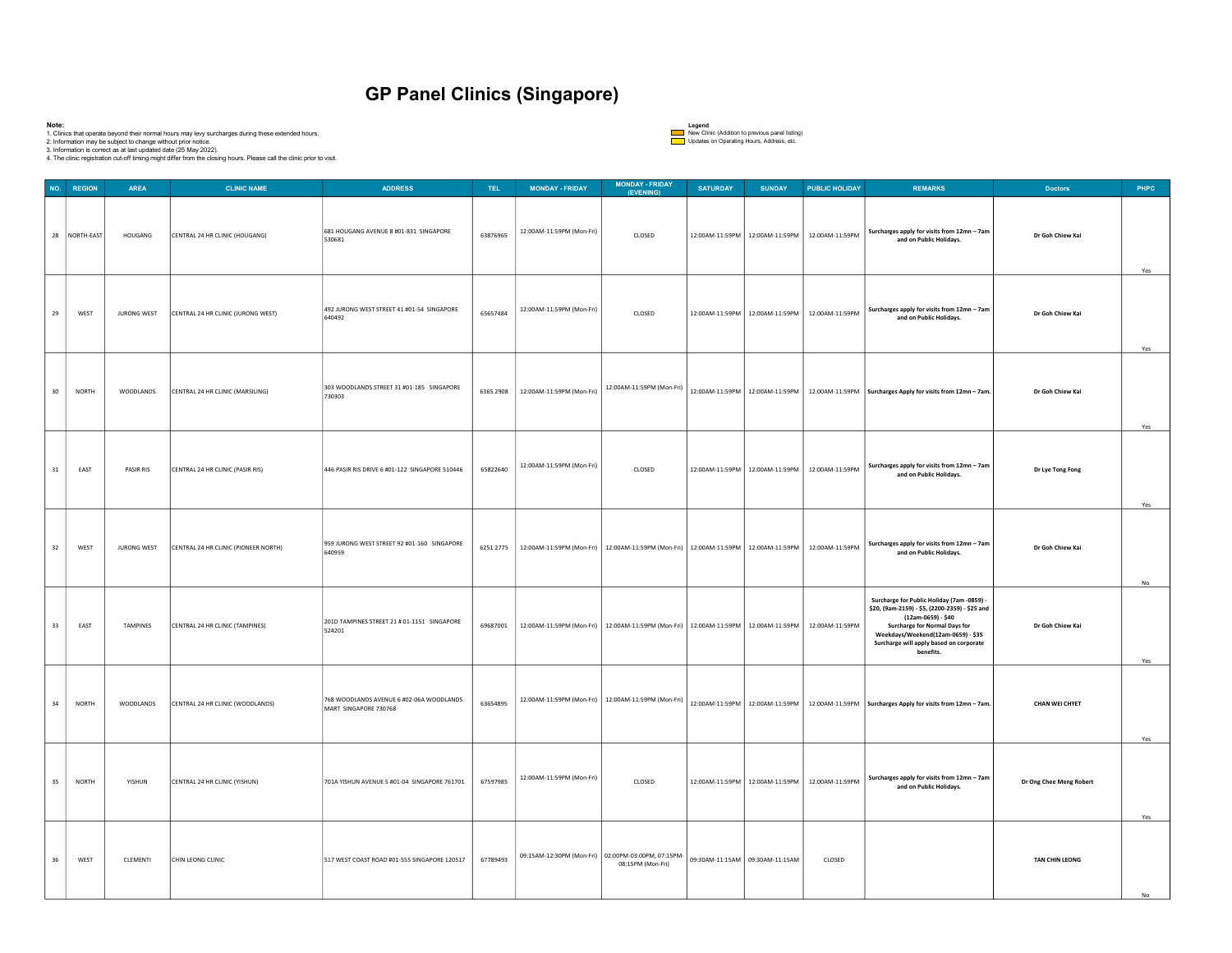| Note:                          | 2. Information may be subject to change without prior notice.<br>3. Information is correct as at last updated date (25 May 2022). | 1. Clinics that operate beyond their normal hours may levy surcharges during these extended hours.<br>4. The clinic registration cut-off timing might differ from the closing hours. Please call the clinic prior to visit. | <b>GP Panel Clinics (Singapore)</b>                                           |          |                                                                         |                                                                                                                                             | Legend<br>Updates on Operating Hours, Address, etc. | New Clinic (Addition to previous panel listing) |                                                 |                                                             |                                   |          |
|--------------------------------|-----------------------------------------------------------------------------------------------------------------------------------|-----------------------------------------------------------------------------------------------------------------------------------------------------------------------------------------------------------------------------|-------------------------------------------------------------------------------|----------|-------------------------------------------------------------------------|---------------------------------------------------------------------------------------------------------------------------------------------|-----------------------------------------------------|-------------------------------------------------|-------------------------------------------------|-------------------------------------------------------------|-----------------------------------|----------|
|                                |                                                                                                                                   |                                                                                                                                                                                                                             |                                                                               |          |                                                                         |                                                                                                                                             |                                                     |                                                 |                                                 |                                                             |                                   |          |
| NO. REGION<br>37<br>NORTH-EAST | AREA<br>SERANGOON                                                                                                                 | <b>CLINIC NAME</b><br>CHIRON MEDICAL CLINIC                                                                                                                                                                                 | <b>ADDRESS</b><br>3 ST. GEORGE'S ROAD #01-95 SINGAPORE 320003                 | TEL.     | <b>MONDAY - FRIDAY</b>                                                  | <b>MONDAY - FRIDAY</b><br>(EVENING)<br>62914563   08:30AM-01:00PM (Mon-Fri)   06:30PM-09:00PM (Mon-Fri)   08:30AM-12:30PM   08:30AM-12:30PM | <b>SATURDAY</b>                                     | <b>SUNDAY</b>                                   | <b>PUBLIC HOLIDAY</b><br>CLOSED                 | REMARKS                                                     | <b>Doctors</b><br>Dr Tan Sin Kuan | PHPC     |
| CENTRAL<br>38                  | ORCHARD                                                                                                                           | CHONG'S MEDICAL CENTRE                                                                                                                                                                                                      | 190 CLEMENCEAU AVENUE #01-29/30 SINGAPORE<br>SHOPPING CENTRE SINGAPORE 239924 | 63383297 |                                                                         | 09:00AM-12:30PM (Mon-Fri) 02:00PM-05:00PM (Mon-Fri)                                                                                         | 09:00AM-12:30PM                                     | CLOSED                                          | CLOSED                                          |                                                             | Dr Chong Chin Kah                 | No<br>No |
| 39<br>CENTRAL                  | <b>TIONG BAHRU</b>                                                                                                                | CHUA & PARTNERS FAMILY CLINIC                                                                                                                                                                                               | 18 JALAN MEMBINA #02-05 SINGAPORE 164018                                      | 62719004 |                                                                         | 08:30AM-03:00PM (Mon-Fri)   06:00PM-09:00PM (Mon-Fri)   08:30AM-12:00PM                                                                     |                                                     | CLOSED                                          | CLOSED                                          | Surcharges Apply for visits on<br>weekends/public holidays. | Dr Chua Kim Ghee Vincent          | Yes      |
| 40<br>EAST                     | BEDOK                                                                                                                             | CITYGP FAMILY CLINIC                                                                                                                                                                                                        | 122 BEDOK NORTH STREET 2 #01-106 SINGAPORE<br>460122                          | 62414702 | 09:30AM-07:30PM (Mon)<br>09:30AM-07:30PM (Tue)<br>09:30AM-07:30PM (Thu) | 09:30AM-07:30PM (Mon)<br>09:30AM-07:30PM (Tue)<br>09:30AM-07:30PM (Thu)                                                                     |                                                     |                                                 | 09:30AM-07:30PM 09:30AM-07:30PM 09:30AM-07:30PM | Surcharge: PH whole day - \$15                              | <b>KWOK CHUN LIN</b>              | Yes      |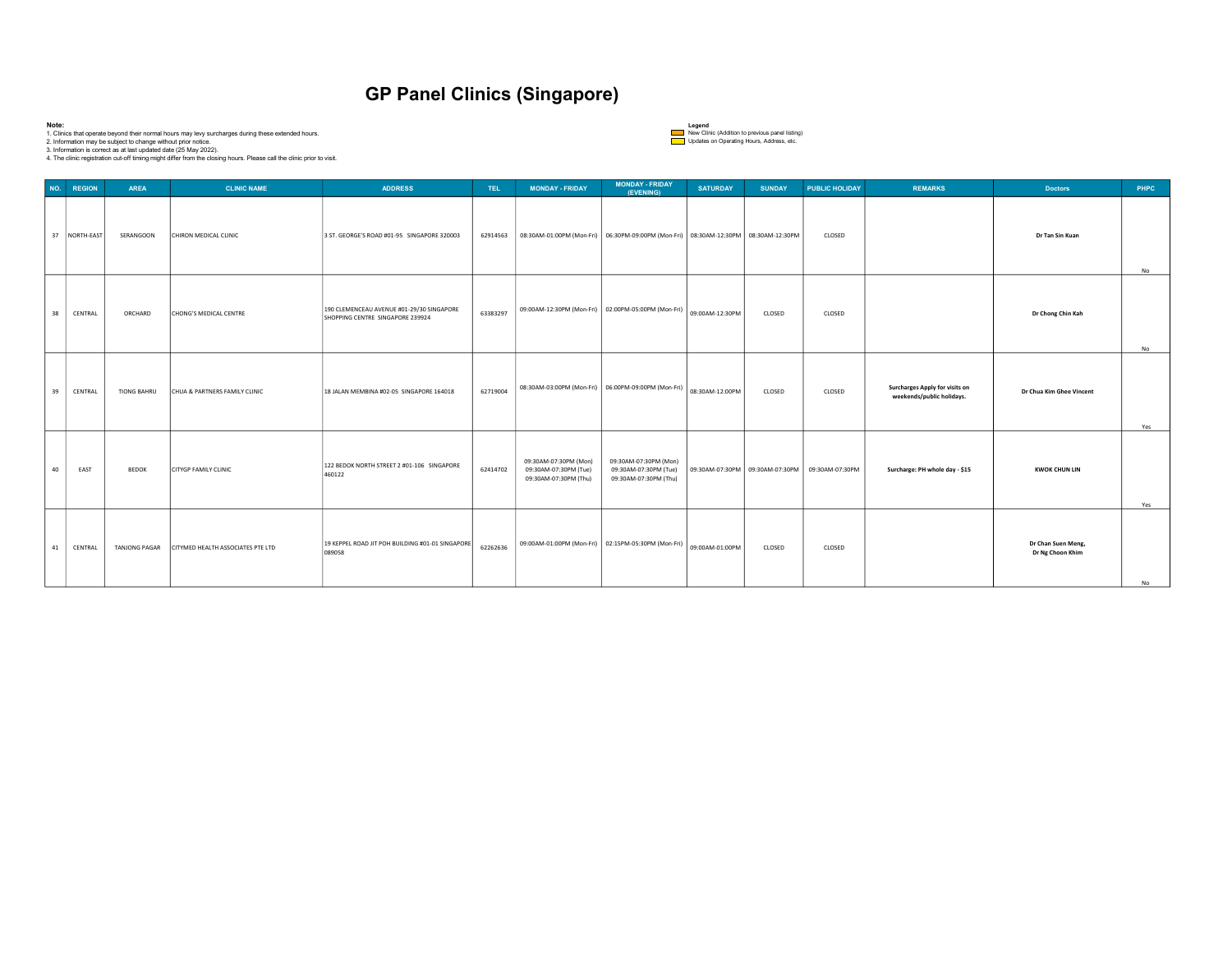| Note:                    | 2. Information may be subject to change without prior notice.<br>3. Information is correct as at last updated date (25 May 2022). | 1. Clinics that operate beyond their normal hours may levy surcharges during these extended hours.<br>4. The clinic registration cut-off timing might differ from the closing hours. Please call the clinic prior to visit. | <b>GP Panel Clinics (Singapore)</b>                                     |                  |                                                                                                                           |                                                                                                                               | Legend<br>Updates on Operating Hours, Address, etc. | New Clinic (Addition to previous panel listing) |                                                                          |                                                                                                                   |                                                          |            |
|--------------------------|-----------------------------------------------------------------------------------------------------------------------------------|-----------------------------------------------------------------------------------------------------------------------------------------------------------------------------------------------------------------------------|-------------------------------------------------------------------------|------------------|---------------------------------------------------------------------------------------------------------------------------|-------------------------------------------------------------------------------------------------------------------------------|-----------------------------------------------------|-------------------------------------------------|--------------------------------------------------------------------------|-------------------------------------------------------------------------------------------------------------------|----------------------------------------------------------|------------|
| NO. REGION<br>42<br>WEST | AREA<br>CLEMENTI                                                                                                                  | <b>CLINIC NAME</b><br>CLEMENTI FAMILY & AESTHETIC CLINIC PTE LTD                                                                                                                                                            | <b>ADDRESS</b><br>321 CLEMENTI AVENUE 3 #01-14/15 SINGAPORE<br>129905   | TEL.<br>67766177 | <b>MONDAY - FRIDAY</b><br>08:00AM-10:00PM (Mon-Fri)                                                                       | <b>MONDAY - FRIDAY</b><br>(EVENING)<br>CLOSED                                                                                 | <b>SATURDAY</b>                                     | <b>SUNDAY</b>                                   | <b>PUBLIC HOLIDAY</b><br>08:00AM-10:00PM 08:00AM-10:00PM 08:00AM-06:00PM | <b>REMARKS</b><br>Please call before PH visits to confirm<br>opening hours.                                       | <b>Doctors</b><br>TEO ENG YEE,<br><b>LOKE JIAN FENG</b>  | PHPC       |
| 43<br>CENTRAL            | RAFFLES PLACE                                                                                                                     | CLINIC @ THE SAIL                                                                                                                                                                                                           | 2 MARINA BOULEVARD THE SAIL @ MARINA BAY #B1-<br>11/12 SINGAPORE 018987 | 62255410         | 08:30AM-01:00PM (Mon-Fri) 02:00PM-04:30PM (Mon-Fri) CLOSED                                                                |                                                                                                                               |                                                     | CLOSED                                          | CLOSED                                                                   |                                                                                                                   | Dr Jotham Lim Chin Wei                                   | No         |
| 44<br>WEST               | CHOA CHU KANG                                                                                                                     | CLINICAL ASSOCIATES MEDICAL CENTRE                                                                                                                                                                                          | 137 TECK WHYE LANE #01-313 SINGAPORE 680137                             | 67624180         | 08:30AM-12:30PM (Mon-Fri)                                                                                                 | 02:00PM-05:00PM (Mon-Fri)<br>07:00PM-09:00PM (Mon)<br>07:00PM-09:00PM (Tue)<br>07:00PM-09:00PM (Thu)<br>07:00PM-09:00PM (Fri) | 08:30AM-12:30PM                                     | CLOSED                                          | CLOSED                                                                   | Please call to confirm availability as clinic<br>may not follow official time                                     | <b>KAN SIEW YOONG</b>                                    | Yes        |
| WEST<br>45               | <b>BOON LAY</b>                                                                                                                   | COMMUNITY MEDICAL CLINIC                                                                                                                                                                                                    | 221 BOON LAY PLACE #02-160 BOON LAY SHOPPING<br>CENTRE SINGAPORE 640221 | 62610672         |                                                                                                                           | 08:30AM-11:30AM (Mon-Fri) 01:00PM-03:45PM, 05:00PM-<br>07:00PM (Mon-Fri)                                                      |                                                     | 08:30AM-11:00AM 08:30AM-11:00AM                 | CLOSED                                                                   |                                                                                                                   | LOH PHILIP                                               | Yes        |
| 46<br>CENTRAL            | SUNTEC                                                                                                                            | CRAWFURD MEDICAL PTE LTD                                                                                                                                                                                                    | 3 TEMASEK BOULEVARD #02-482 SUNTEC CITY MALL<br>SINGAPORE 038983        |                  | 6804 9580   08:30AM-06:00PM (Mon-Fri)                                                                                     | CLOSED                                                                                                                        | 08:30AM-01:00PM                                     | CLOSED                                          | CLOSED                                                                   |                                                                                                                   | Dr Peter Chen Dazhi,<br>Dr Nicholas Lin Shengyang,       | No.<br>Yes |
| 47<br>CENTRAL            | POTONG PASIR                                                                                                                      | DA CLINIC @ POTONG PASIR                                                                                                                                                                                                    | 51 UPPER SERANGOON ROAD #01-53 THE POIZ<br>CENTRE SINGAPORE 347697      | 31650139         | 09:00AM-09:00PM (Mon)<br>09:00AM-06:00PM (Tue)<br>09:00AM-09:00PM (Wed)<br>09:00AM-06:00PM (Thu)<br>09:00AM-09:00PM (Fri) | CLOSED                                                                                                                        | 09:00AM-12:00PM 06:00PM-09:00PM                     |                                                 | CLOSED                                                                   |                                                                                                                   | Dr Kok Ta Wei Kevin,<br>Dr Tan Mian Yi                   | Yes        |
| 48<br>WEST               | TAMAN JURONG                                                                                                                      | DA CLINIC @ TAMAN JURONG                                                                                                                                                                                                    | 140 CORPORATION DRIVE #01-03 MULTI STOREY CAR<br>PARK SINGAPORE 610140  | 31650145         | 09:00AM-09:00PM (Mon-Fri)                                                                                                 | CLOSED                                                                                                                        | 09:00AM-12:00PM 06:00PM-09:00PM                     |                                                 | CLOSED                                                                   |                                                                                                                   | Dr Tan Mian Yi                                           | Yes        |
| 49<br>EAST               | TAMPINES                                                                                                                          | DAYSPRING MEDICAL CLINIC (TAMPINES) PTE LTD                                                                                                                                                                                 | 2 TAMPINES CENTRAL 5 #04-09 CENTURY SQUARE<br>SINGAPORE 529509          |                  | 6789 0123 09:00AM-01:00PM (Mon-Fri)                                                                                       | 02:00PM-05:00PM, 06:00PM- 09:00AM-01:00PM, 09:00AM-01:00PM,<br>09:00PM (Mon-Fri)                                              | 06:00PM-09:00PM 06:00PM-09:00PM                     |                                                 | CLOSED                                                                   | Surcharges of \$10 applies for visits beyond<br>registration time (6pm) on weekdays and<br>whole day on weekends. | Dr Chiang Wing Chiong,<br>Dr Eric Chiam,<br>Dr Lisa Chen | Yes        |
| 50<br>CENTRAL            | ORCHARD                                                                                                                           | DOCTOR JAY MEDICAL CENTRE                                                                                                                                                                                                   | 115 KILLINEY ROAD SINGAPORE 239553                                      | 62355196         | 09:00AM-04:00PM (Mon-Fri)                                                                                                 | 06:00PM-08:30PM (Mon-Fri)                                                                                                     | 09:00AM-12:00PM<br>06:00PM-08:30PM                  | 06:00PM-08:30PM                                 | CLOSED                                                                   | Clinic registration closes 15-30mins before<br>closing time                                                       |                                                          |            |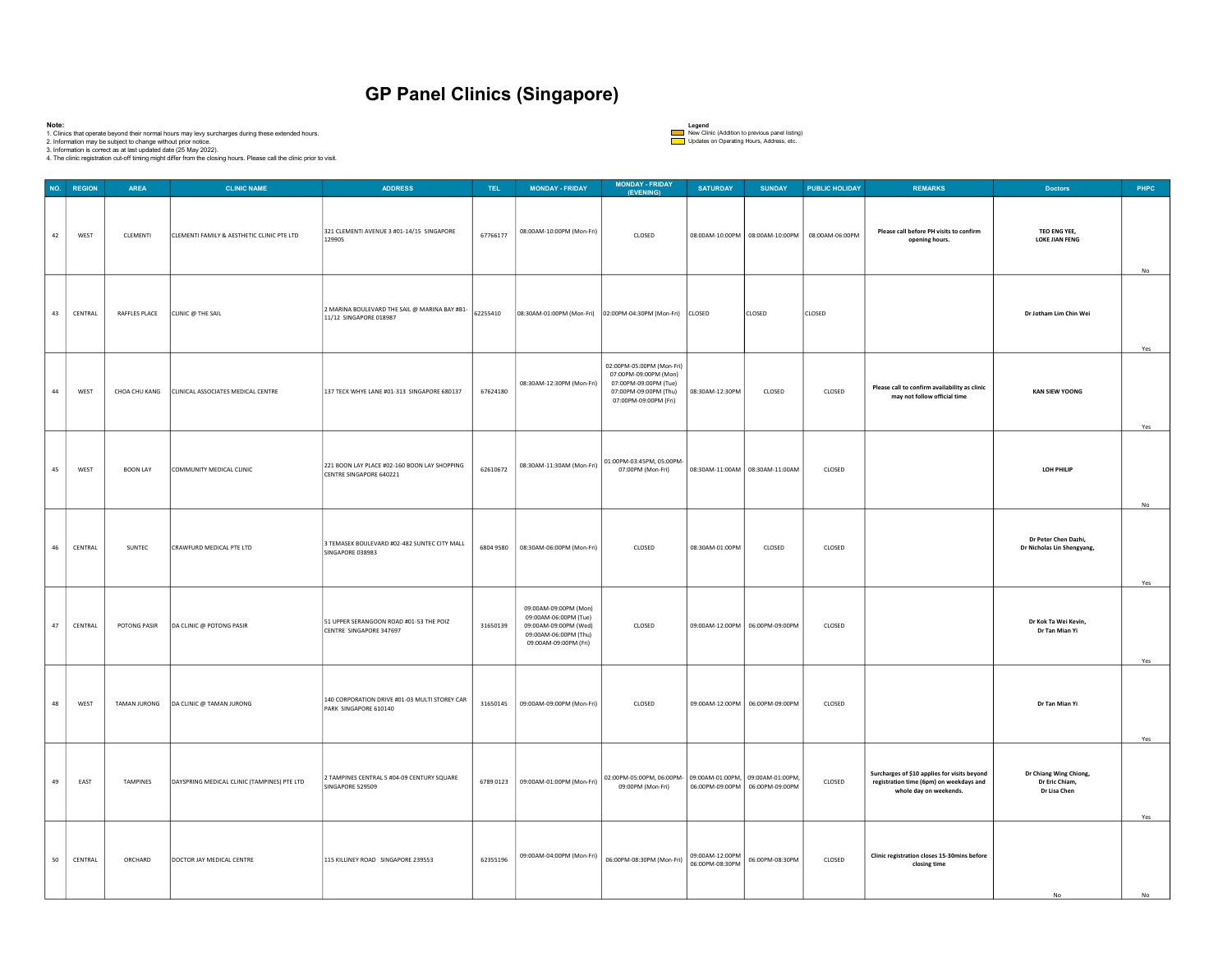| Note: |            | 2. Information may be subject to change without prior notice.<br>3. Information is correct as at last updated date (25 May 2022). | 1. Clinics that operate beyond their normal hours may levy surcharges during these extended hours.<br>4. The clinic registration cut-off timing might differ from the closing hours. Please call the clinic prior to visit. | <b>GP Panel Clinics (Singapore)</b>                                 |           |                                                       |                                                                             | Legend<br>Updates on Operating Hours, Address, etc. | New Clinic (Addition to previous panel listing) |                |                                                                                                                                                                                                        |                                                           |           |
|-------|------------|-----------------------------------------------------------------------------------------------------------------------------------|-----------------------------------------------------------------------------------------------------------------------------------------------------------------------------------------------------------------------------|---------------------------------------------------------------------|-----------|-------------------------------------------------------|-----------------------------------------------------------------------------|-----------------------------------------------------|-------------------------------------------------|----------------|--------------------------------------------------------------------------------------------------------------------------------------------------------------------------------------------------------|-----------------------------------------------------------|-----------|
|       | NO. REGION | AREA                                                                                                                              | <b>CLINIC NAME</b>                                                                                                                                                                                                          | <b>ADDRESS</b>                                                      | TEL.      | <b>MONDAY - FRIDAY</b>                                | <b>MONDAY - FRIDAY</b><br>(EVENING)                                         | <b>SATURDAY</b>                                     | <b>SUNDAY</b>                                   | PUBLIC HOLIDAY | <b>REMARKS</b>                                                                                                                                                                                         | <b>Doctors</b>                                            | PHPC      |
| 51    | CENTRAL    | CHINATOWN                                                                                                                         | DOCTORS FOR LIFE MEDICAL                                                                                                                                                                                                    | 3 PICKERING STREET NANKIN ROW #01-02 SINGAPORE<br>048660            | 6909 0527 | 09:00AM-06:00PM (Mon-Fri) 09:00AM-06:00PM (Mon-Fri)   |                                                                             | CLOSED                                              | CLOSED                                          | CLOSED         | Operating hours on weekends: by<br>appointment only.                                                                                                                                                   | Dr Shivamalar Vijayagiri,<br>Dr Goh Xinwei, Ivanna        | No        |
| 52    | CENTRAL    | TOA PAYOH                                                                                                                         | DOCTORS INC MEDICAL GROUP                                                                                                                                                                                                   | 178 TOA PAYOH CENTRAL #01-206 SINGAPORE,<br>310178                  | 63563633  | 09:00AM-05:00PM (Mon-Fri)                             | 06:00PM-08:00PM (Mon-Fri)                                                   | 09:00AM-01:00PM<br>05:00PM-08:00PM                  | 05:00PM-08:00PM                                 | CLOSED         | Surcharges of \$5 applies on weekday evening<br>clinic, \$10 applies on Saturday from 9am to<br>1pm and \$15 on Sat and Sunday from 5pm to<br>9pm. Surcharge will apply based on corporate<br>benefits | Dr Benjamin Ng Boon Lui                                   | Yes       |
| 53    | CENTRAL    | DOVER                                                                                                                             | DOVER CLINIC & SURGERY                                                                                                                                                                                                      | 28 DOVER CRESCENT #01-89 MULTI STOREY CAR PARK<br>SINGAPORE 130028  | 67757410  | U8:30AM-12:30PM (Mon-Fri)   Wed, Fri) 02:00PM-05:00PM | 07:00PM-09:00PM (Mon,<br>(Mon-Fri)                                          | 09:00AM-01:00PM                                     | CLOSED                                          | CLOSED         |                                                                                                                                                                                                        | CHEW GIAN MOH,<br>TAY SIEW NOH,<br><b>CHAN NANG FONG,</b> |           |
| 54    | CENTRAL    | DOVER                                                                                                                             | DOVER MEDICAL CENTRE                                                                                                                                                                                                        | 1 FUSIONPOLIS WAY, #03-05, CONNEXIS SINGAPORE<br>138632             | 67756266  |                                                       | 08:30AM-12:30PM (Mon-Fri) 01:30PM-05:45PM (Mon-Fri)                         | 08:30AM-12:00PM                                     | CLOSED                                          | CLOSED         |                                                                                                                                                                                                        | PHUA NGEE BOON                                            | No        |
| 55    | CENTRAL    | ORCHARD                                                                                                                           | DR KEVIN CHUA MEDICAL & AESTHETICS                                                                                                                                                                                          | 360 ORCHARD ROAD INTERNATIONAL BUILDING #03-<br>05 SINGAPORE 238869 |           | 66946700 09:00AM-12:00PM (Mon-Fri)                    | CLOSED                                                                      | CLOSED                                              | CLOSED                                          | CLOSED         |                                                                                                                                                                                                        | Dr Kevin Chua,<br>Dr Iroshini Chua                        | Yes       |
| 56    | CENTRAL    | RAFFLES PLACE                                                                                                                     | HIDOC MEDICAL CENTRE                                                                                                                                                                                                        | 24 RAFFLES PLACE #01-17 CLIFFORD CENTRE<br>SINGAPORE 048621         |           | 6815 3082   09:00AM-06:00PM (Mon-Fri)                 | CLOSED                                                                      | CLOSED                                              | CLOSED                                          | CLOSED         |                                                                                                                                                                                                        | Dr Will Tan Kian Meng                                     | No.<br>No |
| 57    | CENTRAL    | TOA PAYOH                                                                                                                         | DRS CHAN & TANG FAMILY CLINIC PTE LTD                                                                                                                                                                                       | 125 LORONG 1 TOA PAYOH #01-549 SINGAPORE<br>310125                  | 62511782  | 08:30AM-12:30PM (Mon-Fri)                             | 02:00PM-05:00PM (Mon-Fri)<br>07:00PM-09:00PM (Mon)<br>07:00PM-09:00PM (Wed) |                                                     | 08:30AM-12:30PM 08:30AM-12:30PM                 | CLOSED         | Last registration 15 minutes before closing<br>time                                                                                                                                                    | Dr Chan Ming Jonathan                                     |           |
| 58    | CENTRAL    | TANJONG PAGAR                                                                                                                     | DRS CHUA & PARTNERS PTE LTD                                                                                                                                                                                                 | 1 TANJONG PAGAR PLAZA #01-10 SINGAPORE 082001                       | 62210607  |                                                       | 08:30AM-12:30PM (Mon-Fri) 02:00PM-04:30PM (Mon-Fri) 08:30AM-12:30PM         |                                                     | CLOSED                                          | CLOSED         |                                                                                                                                                                                                        | Dr Chua Hua Eng Daniel,<br>Drs Yap Lee (Mrs Chua)         | No        |
| 59    | CENTRAL    | ORCHARD                                                                                                                           | DRS FERNANDEZ & PARTNERS                                                                                                                                                                                                    | 1 GRANGE ROAD #12-04 ORCHARD BUILDING<br>SINGAPORE 239693           | 63380686  |                                                       | 09:00AM-01:00PM (Mon-Fri) 02:00PM-05:00PM (Mon-Fri)                         | 09:00AM-01:00PM                                     | CLOSED                                          | CLOSED         |                                                                                                                                                                                                        | Dr Vaswani Chelaram Moti Hassaram                         | Yes       |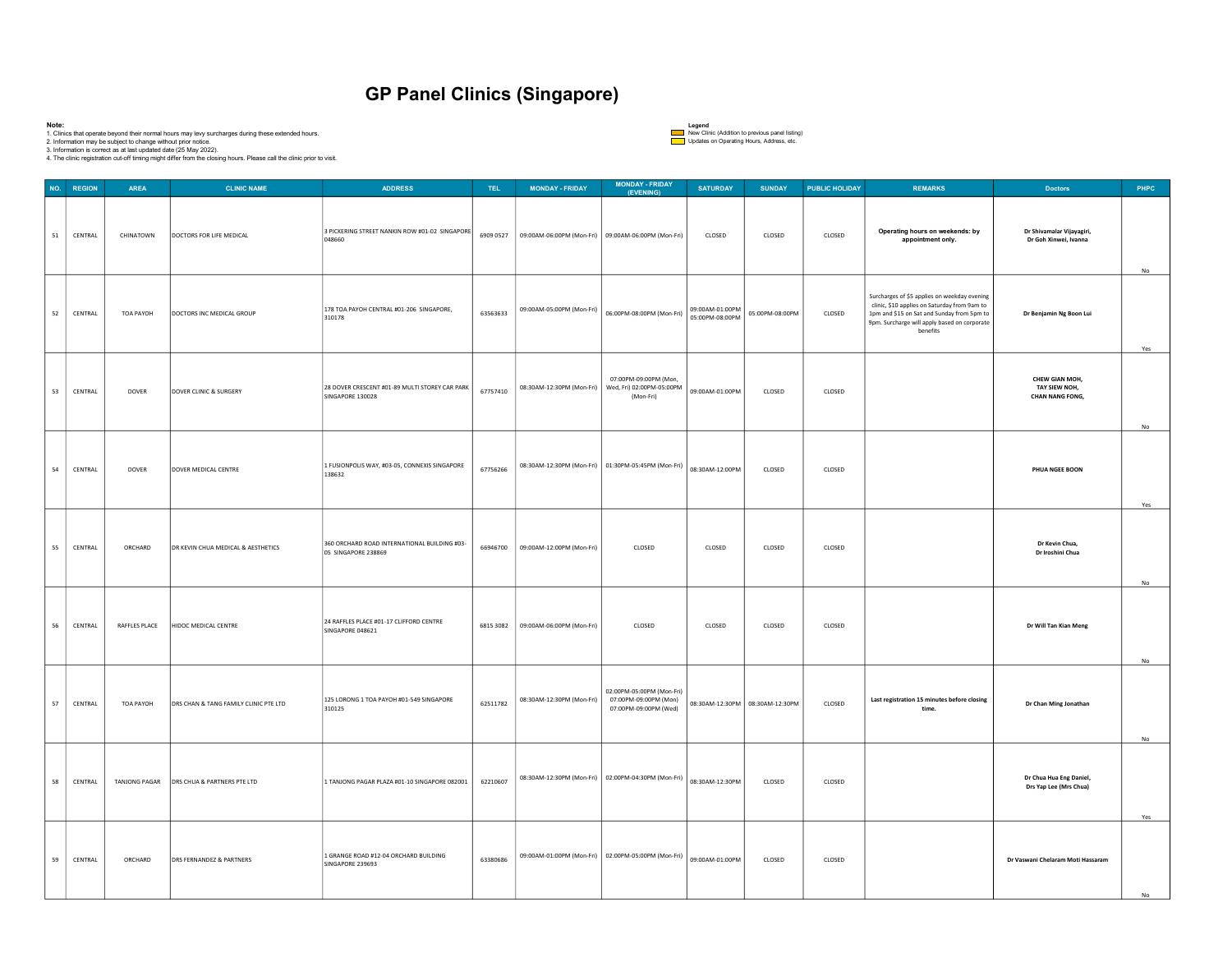| Note: |                       | 2. Information may be subject to change without prior notice.<br>3. Information is correct as at last updated date (25 May 2022). | 1. Clinics that operate beyond their normal hours may levy surcharges during these extended hours.<br>4. The clinic registration cut-off timing might differ from the closing hours. Please call the clinic prior to visit. | <b>GP Panel Clinics (Singapore)</b>                                           |                  |                                                                                                                           |                                                                                                                           | Legend<br>Updates on Operating Hours, Address, etc. | New Clinic (Addition to previous panel listing)                                       |                                                                       |                                                |                                                              |             |
|-------|-----------------------|-----------------------------------------------------------------------------------------------------------------------------------|-----------------------------------------------------------------------------------------------------------------------------------------------------------------------------------------------------------------------------|-------------------------------------------------------------------------------|------------------|---------------------------------------------------------------------------------------------------------------------------|---------------------------------------------------------------------------------------------------------------------------|-----------------------------------------------------|---------------------------------------------------------------------------------------|-----------------------------------------------------------------------|------------------------------------------------|--------------------------------------------------------------|-------------|
| 60    | NO. REGION<br>CENTRAL | <b>AREA</b><br><b>BUKIT TIMAH</b>                                                                                                 | <b>CLINIC NAME</b><br>DRS JITEN AND CAROLINE MEDICAL CENTRE                                                                                                                                                                 | <b>ADDRESS</b><br>10 JALAN SERENE #02-01/02 SERENE CENTRE<br>SINGAPORE 258748 | TEL.<br>64666808 | <b>MONDAY - FRIDAY</b>                                                                                                    | <b>MONDAY - FRIDAY</b><br>(EVENING)<br>08:30AM-12:30PM (Mon-Fri) 02:00PM-05:30PM (Mon-Fri)                                | <b>SATURDAY</b><br>08:30AM-12:30PM                  | <b>SUNDAY</b><br>CLOSED                                                               | PUBLIC HOLIDAY<br>CLOSED                                              | <b>REMARKS</b><br>Strictly by appointment only | <b>Doctors</b><br>SEN JITENDRA KUMAR,<br><b>LOW BEE LENG</b> | <b>PHPC</b> |
|       | 61   NORTH-EAST       | HOUGANG                                                                                                                           | DRS LIM & CHAN CLINIC (HOUGANG)                                                                                                                                                                                             | 106 HOUGANG AVENUE 1 #01-1235 SINGAPORE<br>530106                             | 62800990         | 08:30AM-12:30PM (Mon-Fri)                                                                                                 | 02:00PM-05:00PM (Mon)<br>07:00PM-09:00PM (Tue)<br>07:00PM-09:00PM (Wed)<br>02:00PM-05:00PM (Thu)<br>02:00PM-05:00PM (Fri) |                                                     | 08:30AM-12:30PM   08:30AM-12:30PM                                                     | CLOSED                                                                | Last registration is 15 mins before closing.   | Dr Lim Choe Lan,<br>Dr Chan Swee Mong Paul                   | No<br>Yes   |
|       | 62 NORTH-EAST         | HOUGANG                                                                                                                           | DRS LIM & CHAN CLINIC (LOR LEW LIAN)                                                                                                                                                                                        | 2 LORONG LEW LIAN #01-50 SINGAPORE 531002                                     | 62803009         | 08:30AM-12:30PM (Mon-Fri)                                                                                                 | 02:00PM-05:00PM (Mon)<br>07:00PM-09:00PM (Tue)<br>07:00PM-09:00PM (Wed)<br>02:00PM-05:00PM (Thu)<br>02:00PM-05:00PM (Fri) | 08:30AM-12:30PM                                     | CLOSED                                                                                | CLOSED                                                                | Last registration is 15 mins before closing.   | Dr Chan Swee Mong Paul,<br>Dr Lim Choe Lan                   | Yes         |
| 63    | WEST                  | JURONG WEST                                                                                                                       | DRS OH, LIM, WONG & PARTNERS                                                                                                                                                                                                | 959 JURONG WEST STREET 92 #01-154 SINGAPORE<br>640959                         | 67913988         | 08:30AM-05:30PM (Mon-Fri)                                                                                                 | CLOSED                                                                                                                    | 08:30AM-12:00PM                                     | CLOSED                                                                                | CLOSED                                                                |                                                | WONG KAI CHEONG                                              | Yes         |
| 64    | CENTRAL               | <b>CITY HALL</b>                                                                                                                  | DRS SINGH & PARTNERS RAFFLES CITY MEDICAL<br>CENTRE                                                                                                                                                                         | 252 NORTH BRIDGE ROAD #02-16 RAFFLES CITY<br>SHOPPING CENTRE SINGAPORE 179103 | 63388883         |                                                                                                                           | 09:00AM-01:00PM (Mon-Fri) 02:00PM-04:45PM (Mon-Fri)                                                                       | 09:00AM-12:30PM                                     | CLOSED                                                                                | CLOSED                                                                |                                                | Dr Sorinder Singh S/O R Singh,<br>Dr Sidhu Harbans           | Yes         |
| 65    | CENTRAL               | RAFFLES PLACE                                                                                                                     | DRS THOMPSON & THOMSON (RADLINK MEDICARE)<br>PTE LTD                                                                                                                                                                        | 24 RAFFLES PLACE #02-08 CLIFFORD CENTRE<br>SINGAPORE 048621 SINGAPORE 048621  | 65325376         |                                                                                                                           | 08:30AM-12:45PM (Mon-Fri) 02:00PM-04:45PM (Mon-Fri)                                                                       | CLOSED                                              | CLOSED                                                                                | CLOSED                                                                |                                                | Dr P'ng Chin Guan Julian                                     | No          |
| 66    | CENTRAL               | TOA PAYOH                                                                                                                         | E MEDICAL CLINIC & SURGERY (TOA PAYOH)                                                                                                                                                                                      | 126 LORONG 1 TOA PAYOH #01-567 SINGAPORE<br>310126                            | 63569391         | 11:00AM-01:00PM (Mon)<br>09:00AM-05:00PM (Tue)<br>11:00AM-01:00PM (Wed)<br>09:00AM-05:00PM (Thu)<br>09:00AM-05:00PM (Fri) | CLOSED                                                                                                                    |                                                     | 09:00AM-01:00PM 09:00AM-01:00PM                                                       | CLOSED                                                                |                                                | Dr Lee Kong How,<br>Dr Darryl Chew Chee Wei                  | Yes         |
| 67    | NORTH                 | WOODLANDS                                                                                                                         | EH MEDICAL                                                                                                                                                                                                                  | 785E WOODLANDS RISE #01-12 SINGAPORE 735785                                   | 6251 1526        | 08:00AM-02:00PM (Mon-Fri)                                                                                                 | 05:30PM-09:00PM (Mon)<br>05:30PM-09:00PM (Tue)<br>05:30PM-09:00PM (Wed)<br>05:30PM-09:00PM (Thu)                          |                                                     | 08:00AM-12:30PM 08:00AM-12:30PM                                                       | CLOSED                                                                |                                                | Dr Seow En Hao                                               |             |
|       | 68 NORTH-EAST         | HOUGANG                                                                                                                           | ELISSA MEDICAL CLINIC                                                                                                                                                                                                       | 1 HOUGANG STREET 91 #01-21 HOUGANG ONE<br>SINGAPORE 538692                    |                  |                                                                                                                           | 63122632 08:30AM-01:00PM (Mon-Fri) 02:00PM-05:00PM, 06:00PM-<br>09:00PM (Mon-Fri)                                         |                                                     | 08:30AM-01:00PM, 08:30AM-01:00PM, 08:30AM-01:00PM,<br>06:00PM-09:00PM 06:00PM-09:00PM | 02:00PM-05:00PM, 02:00PM-05:00PM, 02:00PM-05:00PM,<br>06:00PM-09:00PM | Previously known as Halley Medical Clinic      | Dr Tan Kum Leong Terence                                     | Yes<br>Yes  |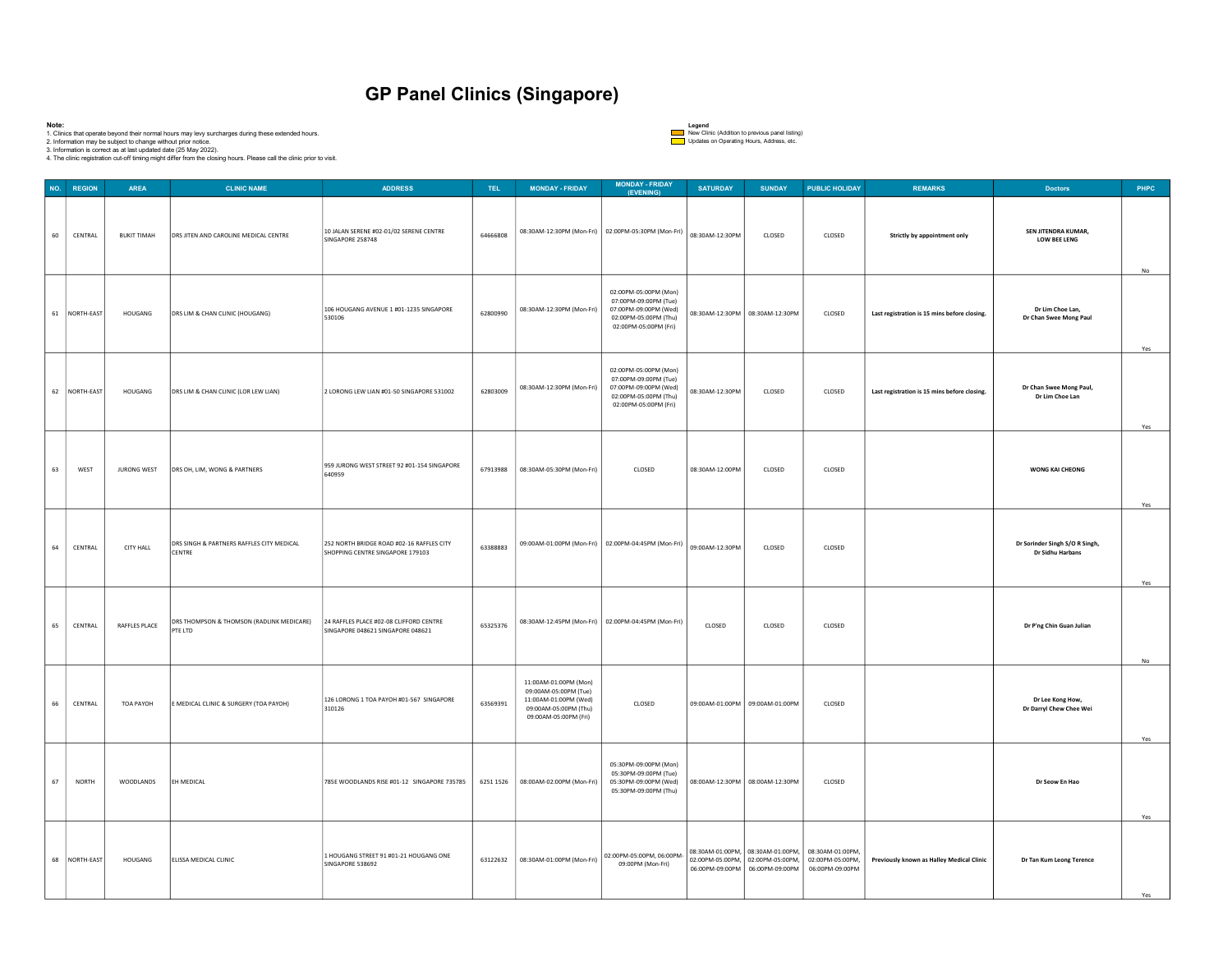| Note:     |                       | 2. Information may be subject to change without prior notice.<br>3. Information is correct as at last updated date (25 May 2022). | 1. Clinics that operate beyond their normal hours may levy surcharges during these extended hours.                    | <b>GP Panel Clinics (Singapore)</b>                              |                  |                                                     |                                                                                                                                   | Legend          | New Clinic (Addition to previous panel listing)<br>Updates on Operating Hours, Address, etc. |                       |                                                                                                                                                             |                                                                    |            |
|-----------|-----------------------|-----------------------------------------------------------------------------------------------------------------------------------|-----------------------------------------------------------------------------------------------------------------------|------------------------------------------------------------------|------------------|-----------------------------------------------------|-----------------------------------------------------------------------------------------------------------------------------------|-----------------|----------------------------------------------------------------------------------------------|-----------------------|-------------------------------------------------------------------------------------------------------------------------------------------------------------|--------------------------------------------------------------------|------------|
|           |                       |                                                                                                                                   | 4. The clinic registration cut-off timing might differ from the closing hours. Please call the clinic prior to visit. |                                                                  |                  |                                                     | <b>MONDAY - FRIDAY</b>                                                                                                            |                 |                                                                                              |                       |                                                                                                                                                             |                                                                    |            |
| NO.<br>69 | <b>REGION</b><br>EAST | <b>AREA</b><br>TAMPINES                                                                                                           | <b>CLINIC NAME</b><br>F K LIM FAMILY CLINIC                                                                           | <b>ADDRESS</b><br>267 TAMPINES STREET 21 #01-43 SINGAPORE 520267 | TEL.<br>67860201 | <b>MONDAY - FRIDAY</b><br>08:15AM-12:30PM (Mon-Fri) | (EVENING)<br>02:00PM-04:30PM, 07:00PM-<br>09:00PM (Mon, Tue, Thu, Fri) 08:30AM-12:30PM 08:30AM-12:30PM 08:30AM-12:30PM            | <b>SATURDAY</b> | <b>SUNDAY</b>                                                                                | <b>PUBLIC HOLIDAY</b> | <b>REMARKS</b><br>Last registration 15 minutes before closing<br>time.                                                                                      | <b>Doctors</b><br><b>LIM FANG KIAT COLIN</b>                       | PHPC       |
| 70        | EAST                  | <b>BEDOK</b>                                                                                                                      | FAITH CLINIC (BEDOK)                                                                                                  | 746 BEDOK RESERVOIR ROAD #01-3013 SINGAPORE<br>SINGAPORE 470746  | 67020820         |                                                     | 08:30AM-04:00PM (Mon-Fri) 06:30PM-09:00PM (Mon-Fri) 08:30AM-12:30PM 08:30AM-12:30PM 08:30AM-12:30PM                               |                 |                                                                                              |                       | Last registration is 30 mins before closing.                                                                                                                | Dr Ng Tsorng Chinn                                                 | Yes        |
| 71        | WEST                  | <b>JURONG WEST</b>                                                                                                                | FAITH CLINIC (JURONG WEST)                                                                                            | 762 JURONG WEST STREET 75 #02-256D SINGAPORE<br>640762           | 67916780         |                                                     | 08:30AM-04:30PM (Mon-Fri)   06:00PM-09:00PM (Mon-Fri)   08:30AM-01:00PM   08:30AM-01:00PM   08:30AM-01:00PM                       |                 |                                                                                              |                       | Last registration is 30 mins before closing.                                                                                                                | Dr Ng Tsorng Chinn,<br>TAN CHENG CHWEE LAWRENCE                    | Yes<br>Yes |
| 72        | EAST                  | SIMEI                                                                                                                             | FAITH CLINIC (SIMEI)                                                                                                  | 139 SIMEI STREET 1 #01-10 SINGAPORE 520139                       | 67884303         | 08:30AM-4PM (Mon-Fri)                               | $\big  06:30PM \cdot 09:00PM \cdot (Mon-Fri) \big  08:30AM \cdot 12:30PM \big  08:30AM \cdot 12:30PM \big  08:30AM \cdot 12:30PM$ |                 |                                                                                              |                       | Last registration is 30 mins before closing.                                                                                                                | Dr Ng Tsorng Chinn,<br>Jeff Tay Guan Yu                            | Yes        |
| 73        | CENTRAL               | TOA PAYOH                                                                                                                         | FAITH CLINIC (TOA PAYOH)                                                                                              | 211 LORONG 8 TOA PAYOH #01-19 SINGAPORE<br>310211                | 62527896         |                                                     | 08:30AM-12:00PM (Mon-Fri) $\Bigg  02:30$ PM-04:00PM, 07:00PM-<br>08:45PM (Mon-Fri)                                                |                 |                                                                                              |                       | 08:30AM-12:00PM   09:00AM-12:00PM   09:00AM-12:00PM   last registration 30 mins before closing hour                                                         | Dr Ng Tsorng Chinn,<br>Dr Tan Hooi Hwa                             | Yes        |
| 74        | <b>NORTH</b>          | YISHUN                                                                                                                            | FAITH CLINIC (YISHUN)                                                                                                 | 598 YISHUN RING ROAD #01-11 WISTERIA MALL<br>SINGAPORE 768698    | 63391129         |                                                     |                                                                                                                                   |                 |                                                                                              |                       | 06:30AM-04:00PM (Mon-Fri)   06:30PM-09:00PM (Mon-Fri)   08:30AM-12:00PM   08:30AM-12:00PM   08:30AM-12:00PM   last registration 30 mins before closing hour | Dr Ng Tsorng Chinn                                                 | Yes        |
| 75        | EAST                  | MARINE PARADE                                                                                                                     | FAITH FAMILY CLINIC (MARINE TERRACE)                                                                                  | 57 MARINE TERRACE #01-113 SINGAPORE 440057                       | 64466326         |                                                     | 08:30AM-04:00PM (Mon-Fri) 06:30PM-09:00PM (Mon-Fri)                                                                               |                 | 08:30AM-12:30PM 08:30AM-12:30PM 08:30AM-12:30PM                                              |                       | Last registration is 30 mins before closing.                                                                                                                | Dr Ng Tsorng Chinn,<br>CHOO CHENG SWEE DESMOND                     | Yes        |
|           | 76   NORTH-EAST       | SENGKANG                                                                                                                          | FAITH HEALTHCARE (RIVERVALE)                                                                                          | 11 RIVERVALE CRESCENT #02-15 RIVERVALE MALL<br>SINGAPORE 545082  | 63157879         |                                                     | $\boxed{\text{09:00AM-04:00PM (Mon-Fri) }[07:00PM-09:30PM (Mon-Fri) }[09:00AM-01:00PM] 09:00AM-01:00PM] 09:00AM-01:00PM}$         |                 |                                                                                              |                       | Last registration is 30 mins before closing.                                                                                                                | Dr Ng Tsorng Chinn,<br>Dr Chee Lee Ann,<br>Dr David Ong Thiam Huat | Yes        |
| 77        | EAST                  | TAMPINES                                                                                                                          | FAITH HEALTHCARE (TAMPINES)                                                                                           | 11 TAMPINES STREET 32 #01-11 TAMPINES MART<br>SINGAPORE 529287   | 64433843         |                                                     | 08:30AM-04:00PM (Mon-Fri)   06:30PM-09:00PM (Mon-Fri)   08:30AM-12:30PM   08:30AM-12:30PM   08:30AM-12:30PM                       |                 |                                                                                              |                       | Last registration is 30 mins before closing.                                                                                                                | Dr Ng Tsorng Chinn                                                 |            |

Yes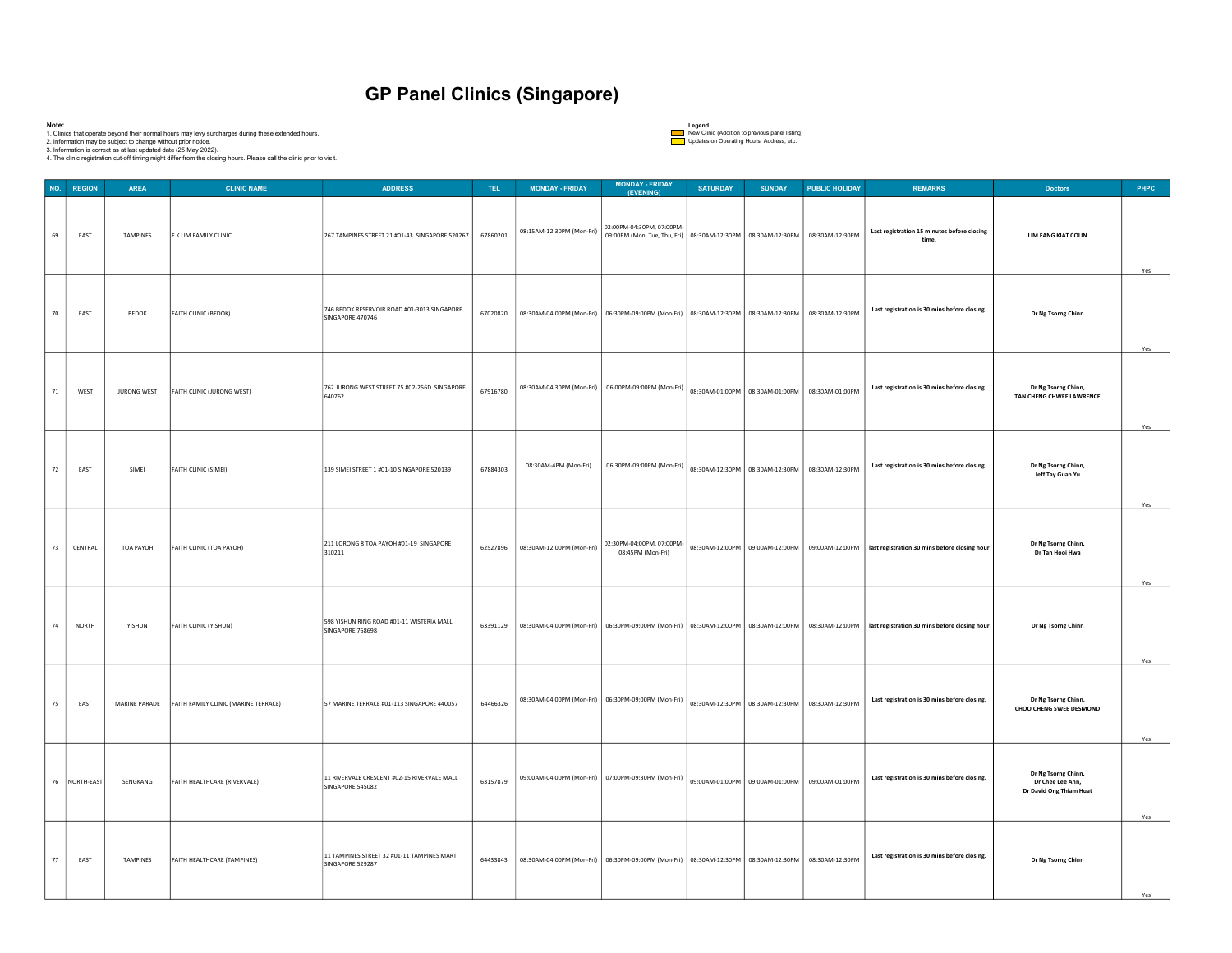| Note: |                 | 2. Information may be subject to change without prior notice.<br>3. Information is correct as at last updated date (25 May 2022). | 1. Clinics that operate beyond their normal hours may levy surcharges during these extended hours.<br>4. The clinic registration cut-off timing might differ from the closing hours. Please call the clinic prior to visit. | <b>GP Panel Clinics (Singapore)</b>                                                                                    |          |                                                                                                                           |                                                                                                                                            | Legend<br>Updates on Operating Hours, Address, etc. | New Clinic (Addition to previous panel listing) |                       |                                                                                                                                 |                                                                       |           |
|-------|-----------------|-----------------------------------------------------------------------------------------------------------------------------------|-----------------------------------------------------------------------------------------------------------------------------------------------------------------------------------------------------------------------------|------------------------------------------------------------------------------------------------------------------------|----------|---------------------------------------------------------------------------------------------------------------------------|--------------------------------------------------------------------------------------------------------------------------------------------|-----------------------------------------------------|-------------------------------------------------|-----------------------|---------------------------------------------------------------------------------------------------------------------------------|-----------------------------------------------------------------------|-----------|
|       | NO. REGION      | <b>AREA</b>                                                                                                                       | <b>CLINIC NAME</b>                                                                                                                                                                                                          | <b>ADDRESS</b>                                                                                                         | TEL.     | <b>MONDAY - FRIDAY</b>                                                                                                    | <b>MONDAY - FRIDAY</b><br>(EVENING)                                                                                                        | <b>SATURDAY</b>                                     | <b>SUNDAY</b>                                   | <b>PUBLIC HOLIDAY</b> | <b>REMARKS</b>                                                                                                                  | <b>Doctors</b>                                                        | PHPC      |
| 78    | EAST            | <b>BEDOK</b>                                                                                                                      | FAMICARE BEDOK PTE LTD                                                                                                                                                                                                      | 158 BEDOK SOUTH AVENUE 3 #01-581 SINGAPORE<br>460158                                                                   | 64428373 | 09:00AM-03:00PM (Mon-Fri)                                                                                                 | 07:00PM-10:00PM (Mon)<br>07:00PM-10:00PM (Tue)<br>07:00PM-10:00PM (Wed)<br>07:00PM-10:00PM (Thu)                                           |                                                     | 09:00AM-01:00PM 09:00AM-01:00PM                 | CLOSED                |                                                                                                                                 | Dr Roy Chio Han Sin                                                   | No        |
|       | 79   NORTH-EAST | HOUGANG                                                                                                                           | FAMILY CARE MEDICAL CENTRE PTE LTD                                                                                                                                                                                          | 916 HOUGANG AVENUE 9 #01-08 SINGAPORE 530916                                                                           | 63855177 | 08:30AM-12:30PM (Mon-Fri)                                                                                                 | 02:00PM-04:30PM (Mon-Fri)<br>06:30PM-08:30PM (Mon)<br>06:30PM-08:30PM (Tue)<br>06:30PM-08:30PM (Wed)<br>06:30PM-08:30PM (Thu)              | 08:30AM-12:30PM                                     | CLOSED                                          | CLOSED                |                                                                                                                                 | Dr Lok Ying Fang                                                      | Yes       |
|       | 80   NORTH-EAST | HOUGANG                                                                                                                           | AMILY HEALTHCARE CLINIC & SURGERY PTE LTD<br>(HOUGANG)                                                                                                                                                                      | 523 HOUGANG AVENUE 6 #01-119 SINGAPORE 530523 63871120                                                                 |          | 09:00AM-01:00PM (Mon-Fri)                                                                                                 | 02:00PM-04:30PM (Mon-Fri)<br>07:00PM-09:00PM (Mon)<br>07:00PM-09:00PM (Tue)<br>07:00PM-09:00PM (Wed)<br>07:00PM-09:00PM (Thu)              | 09:00AM-01:00PM                                     | CLOSED                                          | CLOSED                |                                                                                                                                 | Dr Cheng Soo Hong,<br>Dr Tan Siew Cheng Janice                        |           |
| 81    | EAST            | MARINE PARADE                                                                                                                     | FAMILY MEDICINE CLINIC                                                                                                                                                                                                      | 58 MARINE TERRACE #01-65 SINGAPORE 440058                                                                              | 64491606 | 09:00AM-12:30PM (Mon)<br>09:00AM-12:30PM (Tue)<br>09:00AM-12:30PM (Wed)<br>09:00AM-12:30PM (Thu)<br>09:00AM-12:30PM (Fri) | 02:30PM-04:30PM, 07:00PM-<br>09:00PM (Mon)<br>02:30PM-04:30PM (Tue)<br>02:30PM-04:30PM, 07:00PM-<br>09:00PM (Wed)<br>02:30PM-04:30PM (Thu) | 09:00AM-12:30PM                                     | CLOSED                                          | CLOSED                |                                                                                                                                 | NG CHEE LIAN LAWRENCE                                                 | Yes<br>No |
| 82    | NORTH-EAST      | SENGKANG                                                                                                                          | FERNVALE FAMILY CLINIC PTE LTD                                                                                                                                                                                              | 405C FERNVALE LANE #01-101 SINGAPORE 793405                                                                            | 68756182 | 08:30AM-12:30PM (Mon-Fri)                                                                                                 | 02:00PM-04:15PM (Mon-Fri)<br>06:00PM-08:45PM (Mon)<br>06:00PM-08:45PM (Tue)                                                                | 08:30AM-12:15PM                                     | CLOSED                                          | CLOSED                | There is a surcharge of \$5 applies weekday<br>nights and weekend visit.<br>Surcharge will apply based on corporate<br>benefits | Dr Tee Siow Fang Jenny,<br><b>Dr Lee Alice</b>                        | Yes       |
| 83    | EAST            | CHANGI                                                                                                                            | FULLERTON HEALTH @ WATSONS (CHANGI CITY POINT) SCHANGI BUSINESS PARK CENTRAL 1 #B1-14/15                                                                                                                                    |                                                                                                                        | 63333636 | 10:00AM-11:30AM<br>12:30PM-05:30PM<br>(Mon-Fri)                                                                           | CLOSED                                                                                                                                     | CLOSED                                              | CLOSED                                          | CLOSED                | 10 to 1130- OTC only                                                                                                            | Dr Benedict Lim,<br>Dr Kesavaraj Jayarajasingam,                      | No.       |
| 84    | CENTRAL         | ORCHARD                                                                                                                           | 25)                                                                                                                                                                                                                         | FULLERTON HEALTHCARE @ DRS HORNE & CHIN (NAC 391B ORCHARD ROAD NGEE ANN CITY TOWER B #25-<br>01 SINGAPORE 238874       | 66643804 |                                                                                                                           | 08:30AM-01:00PM (Mon-Fri) 02:00PM-05:30PM (Mon-Fri) 08:30AM-01:00PM                                                                        |                                                     | CLOSED                                          | CLOSED                |                                                                                                                                 | Dr Thio Yauw Leng Bernard,<br>Dr Lu Kuo Fan Mark,                     |           |
| 85    | WEST            | JURONG WEST                                                                                                                       | DAVIES, JURONG POINT                                                                                                                                                                                                        | FULLERTON HEALTHCARE GROUP @ DRS TRYTHALL HOY 1 JURONG WEST CENTRAL 2 #B1-A19B JURONG POINT<br>SINGAPORE 648886        |          | 67930611 08:30AM-06:00PM (Mon-Fri)                                                                                        | CLOSED                                                                                                                                     | 08:30AM-01:00PM                                     | 09:00AM-12:00PM<br>02:00PM-06:00PM              | CLOSED                |                                                                                                                                 | Dr Ho Sin Teck Winston                                                | No        |
| 86    | CENTRAL         | ORCHARD                                                                                                                           | DAVIES, NGEE ANN CITY                                                                                                                                                                                                       | FULLERTON HEALTHCARE GROUP @ DRS TRYTHALL HOY 391B ORCHARD ROAD #25-03/07/08 NGEE ANN CITY<br>TOWER B SINGAPORE 238874 | 66643801 |                                                                                                                           | 08:30AM-01:00PM (Mon-Fri) 02:00PM-05:30PM (Mon-Fri) 08:30AM-01:00PM                                                                        |                                                     | CLOSED                                          | CLOSED                |                                                                                                                                 | Dr Ng Mui Nam Catherine,<br>Dr Ho Sin Teck Winston,<br>Dr Carmen Tan, | Yes       |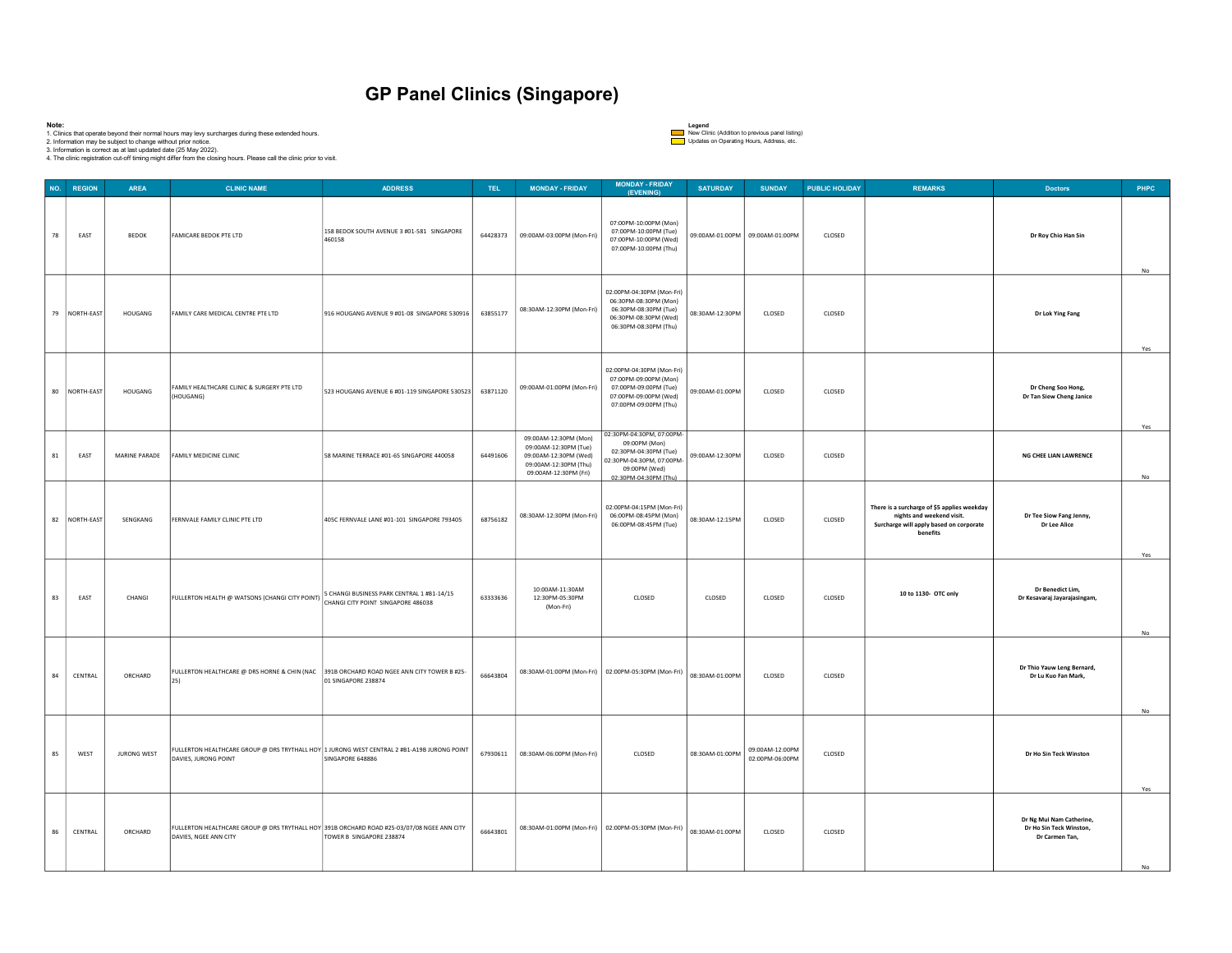| Note:            | 2. Information may be subject to change without prior notice.<br>3. Information is correct as at last updated date (25 May 2022). | 1. Clinics that operate beyond their normal hours may levy surcharges during these extended hours.<br>4. The clinic registration cut-off timing might differ from the closing hours. Please call the clinic prior to visit. | <b>GP Panel Clinics (Singapore)</b>                                                 |          |                                       |                                                                                                                               | Legend<br>Updates on Operating Hours, Address, etc. | New Clinic (Addition to previous panel listing) |                                                 |                                                                |                                                                      |           |
|------------------|-----------------------------------------------------------------------------------------------------------------------------------|-----------------------------------------------------------------------------------------------------------------------------------------------------------------------------------------------------------------------------|-------------------------------------------------------------------------------------|----------|---------------------------------------|-------------------------------------------------------------------------------------------------------------------------------|-----------------------------------------------------|-------------------------------------------------|-------------------------------------------------|----------------------------------------------------------------|----------------------------------------------------------------------|-----------|
| NO. REGION       | AREA                                                                                                                              | <b>CLINIC NAME</b>                                                                                                                                                                                                          | <b>ADDRESS</b>                                                                      | TEL.     | <b>MONDAY - FRIDAY</b>                | <b>MONDAY - FRIDAY</b>                                                                                                        | <b>SATURDAY</b>                                     | <b>SUNDAY</b>                                   | <b>PUBLIC HOLIDAY</b>                           | <b>REMARKS</b>                                                 | <b>Doctors</b>                                                       | PHPC      |
| 87<br>CENTRAL    | SHENTON                                                                                                                           | FULLERTON HEALTHCARE GROUP @ GETHIN JONES, 78 $\vert$ 78 SHENTON WAY #04-01 SINGAPORE 079120<br>SHENTON WAY                                                                                                                 |                                                                                     | 62278900 |                                       | (EVENING)<br>07:00AM-01:00PM (Mon-Fri) 02:00PM-05:00PM (Mon-Fri) 07:00AM-01:00PM                                              |                                                     | CLOSED                                          | CLOSED                                          | Last registration timing is 12.45pm and<br>4.45pm              | Dr Ho Sin Teck Winston,<br>Dr Peggy Yeo,<br>Dr David Wu,             | Yes       |
| 88<br>WEST       | JURONG WEST                                                                                                                       | FULLERTON HEALTHCARE GROUP @ GETHIN JONES,<br>NTU                                                                                                                                                                           | 36 NANYANG AVENUE NANYANG TECHNOLOGICAL<br>UNIVERSITY #01-01/02 SINGAPORE 639801    | 67936828 | 08:30AM-09:00PM (Mon-Fri)             | CLOSED                                                                                                                        | 09:30AM-12:00PM                                     | CLOSED                                          | CLOSED                                          | Last registration timing is 30 mins before<br>closure          | Dr Ho Sin Teck Winston                                               | No        |
| 89<br>CENTRAL    | RAFFLES PLACE                                                                                                                     | ULLERTON HEALTHCARE GROUP @ GETHIN JONES,<br>OCEAN FINANCIAL CENTRE                                                                                                                                                         | 10 COLLYER QUAY OCEAN FINANCIAL CENTRE #03-<br>07/08 SINGAPORE 049315               | 66725000 |                                       | 08:30AM-01:00PM (Mon-Fri)   02:00PM-05:00PM (Mon-Fri)   07:30AM-01:00PM                                                       |                                                     | CLOSED                                          | CLOSED                                          | Clinic will be closed from Monday 13 April to<br>Monday 4 May  | Dr Ho Sin Teck Winston,<br>Dr Quah Tee Hwa,<br>Dr Radha Krishnasamy, | No        |
| CENTRAL<br>90    | RAFFLES PLACE                                                                                                                     | FULLERTON HEALTHCARE GROUP @ MARINA BAY<br><b>FINANCIAL CENTRE</b>                                                                                                                                                          | 8 MARINA BOULEVARD #01-03 MARINA BAY<br>FINANCIAL CENTRE TOWER TWO SINGAPORE 018981 | 66369371 | 08:30AM-05:30PM (Mon-Fri)             | CLOSED                                                                                                                        | CLOSED                                              | CLOSED                                          | CLOSED                                          | Last registration is 4.30pm                                    | Dr Michelle Lee,<br>DR JOHN SUNG,<br>DR TEO EN QI                    | <b>No</b> |
| CENTRAL<br>91    | <b>BUONA VISTA</b>                                                                                                                | FULLERTON HEALTHCARE GROUP @ METROPOLIS                                                                                                                                                                                     | 9 NORTH BUONA VISTA DRIVE #01-03 THE<br>METROPOLIS TOWER 1 SINGAPORE 138588         | 63395938 |                                       | 08:30AM-01:00PM (Mon-Fri) 02:00PM-05:30PM (Mon-Fri)                                                                           | CLOSED                                              | CLOSED                                          | CLOSED                                          |                                                                | LEE JINFENG NATALIE,<br>DR MYTHILI PANDI,<br>DR TRACEY LIM           | Yes       |
| 92<br>CENTRAL    | ORCHARD                                                                                                                           | FUSION MEDICAL HEALTHSCREENING & AESTHETIC                                                                                                                                                                                  | 501 ORCHARD ROAD #04-11 WHEELOCK PLACE<br>SINGAPORE 238880                          |          | 6235 1512   08:30AM-05:30PM (Mon-Fri) | CLOSED                                                                                                                        | 08:30AM-12:30PM                                     | CLOSED                                          | CLOSED                                          | By Appointment basis only                                      | Dr Ho Kin Yan,<br>Dr Juliana Latif                                   | No        |
| 93<br>NORTH-EAST | HOUGANG                                                                                                                           | <b>GOH CLINIC &amp; SURGERY</b>                                                                                                                                                                                             | 204 HOUGANG STREET 21 #01-101 SINGAPORE<br>530204                                   | 63863836 | 09:00AM-12:30PM (Mon-Fri)             | 02:00PM-04:00PM (Mon-Fri)<br>06:30PM-08:30PM (Mon)<br>06:30PM-08:30PM (Tue)<br>06:30PM-08:30PM (Wed)<br>06:30PM-08:30PM (Thu) | 09:00AM-12:30PM                                     | CLOSED                                          | CLOSED                                          | The clinic is open only on the first two<br>Sundays per month. | Dr Goh Chin Liang Malcolm Basil                                      | No        |
| 94<br>NORTH      | YISHUN                                                                                                                            | GOOD DOCTORS MEDICAL CLINIC                                                                                                                                                                                                 | 18 YISHUN AVENUE 9 #02-55 JUNCTION NINE<br>SINGAPORE 768897                         |          | 6909 3457   08:00AM-10:00PM (Mon-Fri) | CLOSED                                                                                                                        |                                                     |                                                 | 08:00AM-10:00PM 08:00AM-10:00PM 08:00AM-10:00PM |                                                                | Dr Yadav Pradeep Ramsurat                                            |           |
| 95<br>CENTRAL    | ORCHARD                                                                                                                           | GP HEALTHCARE PTE LTD                                                                                                                                                                                                       | 5 KOEK ROAD CUPPAGE PLAZA #01-23 SINGAPORE<br>228796                                | 67336060 | 09:00AM-01:00PM (Mon-Fri)             | 02:00PM-07:00PM (Mon)<br>02:00PM-05:30PM (Tue)<br>02:00PM-07:00PM (Wed)<br>02:00PM-07:00PM (Thu)<br>02:00PM-05:30PM (Fri)     | 09:00AM-01:00PM                                     | CLOSED                                          | CLOSED                                          |                                                                | Dr Chan Peng Mun                                                     | No        |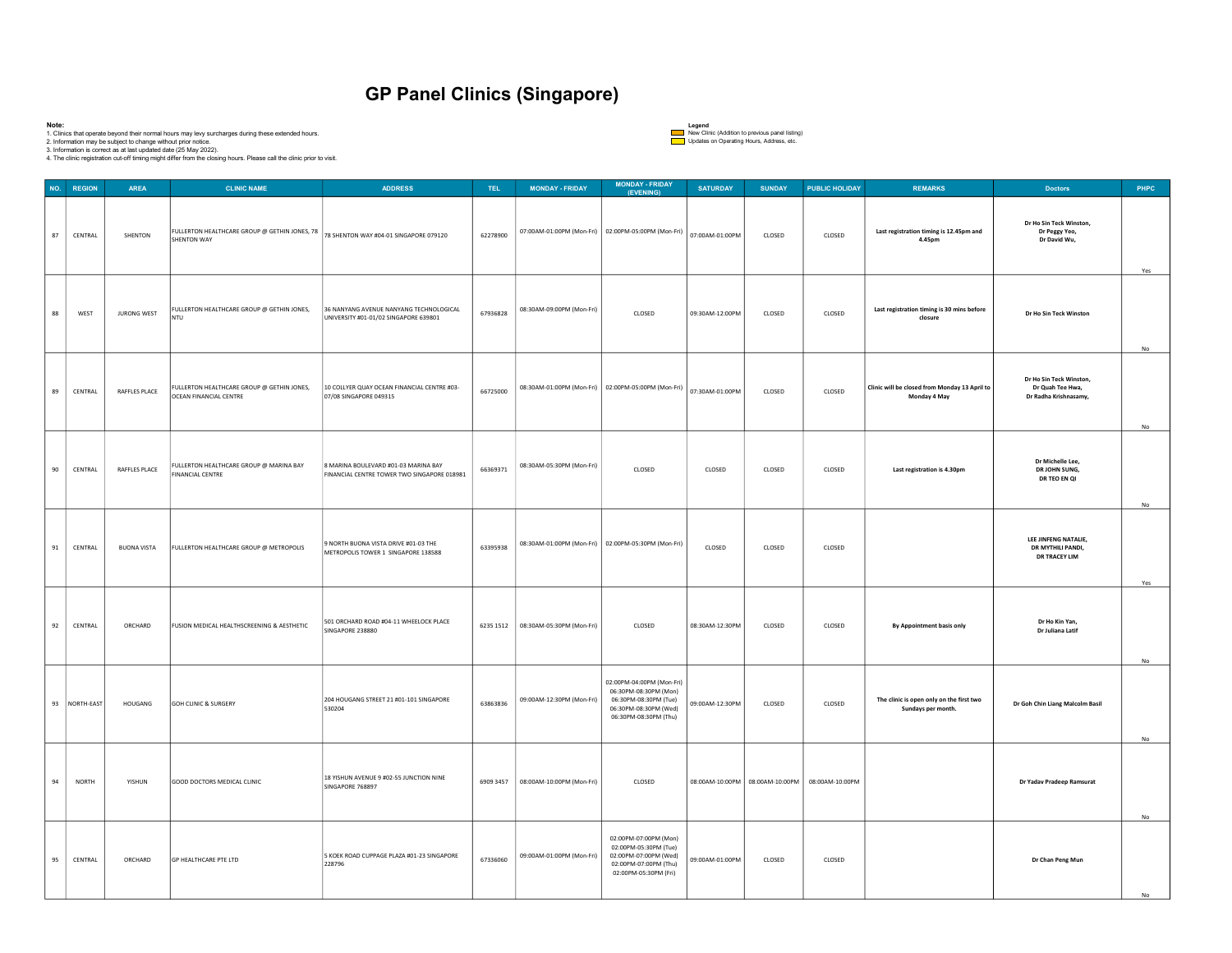| Note: |                | 2. Information may be subject to change without prior notice.<br>3. Information is correct as at last updated date (25 May 2022). | 1. Clinics that operate beyond their normal hours may levy surcharges during these extended hours.<br>4. The clinic registration cut-off timing might differ from the closing hours. Please call the clinic prior to visit. | <b>GP Panel Clinics (Singapore)</b>                                                  |          |                                                                                                              |                                                                                                                               | Legend<br>Updates on Operating Hours, Address, etc. | New Clinic (Addition to previous panel listing) |                                                     |                                                                                                                                                                                                                                                                                                                                                       |                                                           |      |
|-------|----------------|-----------------------------------------------------------------------------------------------------------------------------------|-----------------------------------------------------------------------------------------------------------------------------------------------------------------------------------------------------------------------------|--------------------------------------------------------------------------------------|----------|--------------------------------------------------------------------------------------------------------------|-------------------------------------------------------------------------------------------------------------------------------|-----------------------------------------------------|-------------------------------------------------|-----------------------------------------------------|-------------------------------------------------------------------------------------------------------------------------------------------------------------------------------------------------------------------------------------------------------------------------------------------------------------------------------------------------------|-----------------------------------------------------------|------|
|       | NO. REGION     | <b>AREA</b>                                                                                                                       | <b>CLINIC NAME</b>                                                                                                                                                                                                          | <b>ADDRESS</b>                                                                       | TEL.     | <b>MONDAY - FRIDAY</b>                                                                                       | <b>MONDAY - FRIDAY</b><br>(EVENING)                                                                                           | <b>SATURDAY</b>                                     | <b>SUNDAY</b>                                   | <b>PUBLIC HOLIDAY</b>                               | <b>REMARKS</b>                                                                                                                                                                                                                                                                                                                                        | <b>Doctors</b>                                            | PHPC |
| 96    | WEST           | <b>BUKIT BATOK</b>                                                                                                                | HEALTH PARTNERS FAMILY CLINIC                                                                                                                                                                                               | 1 BUKIT BATOK CENTRAL LINK #01-37 WEST MALL<br>SINGAPORE 658713                      | 68989031 | 08:30AM-12:30PM (Mon-Fri)                                                                                    | 01:30PM-03:30PM, 06:30PM-<br>09:00PM (Mon-Fri)                                                                                | 08:30AM-12:30PM 09:30AM-01:30PM                     |                                                 | CLOSED                                              |                                                                                                                                                                                                                                                                                                                                                       | SIM CHOON SENG                                            | Yes  |
| 97    | CENTRAL        | RAFFLES PLACE                                                                                                                     | HEALTH PARTNERS MEDICAL CLINIC (ROBINSON)                                                                                                                                                                                   | 100 CECIL STREET THE GLOBE #09-01 SINGAPORE<br>069532                                | 62255036 |                                                                                                              | 08:30AM-01:00PM (Mon-Fri)   02:00PM-05:00PM (Mon-Fri)                                                                         | 09:00AM-12:30PM                                     | CLOSED                                          | CLOSED                                              | Clinic will commence clinic sanitization at<br>1245pm daily on weekdays. THerefore, last<br>case registeration is at 1230pm.<br>Clinic will commence clinic sanitization at<br>5pm daily on weekdays. THerefore, last case<br>registeration is at 445pm.                                                                                              | Dr Lee Yu Ming Damien Gerard                              | Yes  |
|       | 98 NORTH-EAST  | ANG MO KIO                                                                                                                        | HEALTHCARE AMK MEDICAL CLINIC                                                                                                                                                                                               | 157 ANG MO KIO AVENUE 4 #01-578 MAYFLOWER<br>SHOPPING & FOOD CENTRE SINGAPORE 560157 |          | 64511528 09:00AM-12:30PM (Mon-Fri) 06:30PM-09:30PM (Mon-Fri) 09:00AM-12:30PM 09:00AM-12:30PM 09:00AM-12:30PM |                                                                                                                               |                                                     |                                                 |                                                     |                                                                                                                                                                                                                                                                                                                                                       | Dr Lim Hock Hin.<br>Dr Soh Chiun Leng                     | Yes  |
| 99    | CENTRAL        | <b>BISHAN</b>                                                                                                                     | HEALTHCARE FAMILY CLINIC & SURGERY                                                                                                                                                                                          | 403 SIN MING AVENUE #01-311 SINGAPORE 570403                                         | 64542373 | 08:30AM-12:00PM (Mon-Fri)                                                                                    | 02:30PM-04:00PM (Mon-Fri)<br>07:30PM-09:00PM (Mon)<br>07:30PM-09:00PM (Tue)<br>07:30PM-09:00PM (Wed)                          | 09:00AM-12:00PM                                     | CLOSED                                          | CLOSED                                              | *Sun / Public Holiday: Closed<br>*Last Registration is 15 mins before closing<br>*Surcharge may apply                                                                                                                                                                                                                                                 | Dr Lee Eng Seng                                           | Yes  |
| 100   | EAST           | CHAI CHEE                                                                                                                         | Healthline Family Clinic & Surgery Pte Ltd                                                                                                                                                                                  | 25A CHAI CHEE ROAD #01-467 SINGAPORE 461025                                          | 64463260 |                                                                                                              | 08:30AM-03:00PM (Mon-Fri) 06:00PM-11:00PM (Mon-Fri)                                                                           |                                                     |                                                 | 08:30AM-03:00PM   08:30AM-03:00PM   08:30AM-03:00PM | Previously known as Healthline Family Clinic<br>And Surgery (Chai Chee)                                                                                                                                                                                                                                                                               | TEO BOON LENG JOSEPH,<br>TING MING YIH                    | Yes  |
|       | 101 NORTH-EAST | ANG MO KIO                                                                                                                        | HEALTHPATH MEDICAL CLINIC AND SURGERY PTE LTD                                                                                                                                                                               | 338 ANG MO KIO AVENUE 1 #01-1651 SINGAPORE,<br>560338                                | 64832556 | 08:30AM-12:00PM (Mon-Fri)                                                                                    | 02:00PM-04:30PM (Mon-Fri)<br>06:30PM-09:00PM (Mon)<br>07:00PM-09:00PM (Tue)<br>06:30PM-09:00PM (Wed)<br>07:00PM-09:00PM (Thu) |                                                     | 08:30AM-12:00PM 08:30AM-12:00PM                 | CLOSED                                              | Last patient registration is at least 30-45min<br>before closing time (or earlier if the clinic is<br>overcrowded).<br>Surcharges of \$10 applies for weekday evening<br>and \$10 for weekends morning. Surcharge will<br>apply based on corporate benefits.<br>Clinic will be on appointment basis during nCoV<br>outbreak and DORSCON ORANGE period | Dr Ngiam Juzheng,<br>Dr Wu Yingjie                        | Yes  |
| 102   | CENTRAL        | ORCHARD                                                                                                                           | HEALTHSPRINGS MEDICAL ASSOCIATES                                                                                                                                                                                            | 541 ORCHARD ROAD #10-02 LIAT TOWERS SINGAPORE<br>238881                              | 67345260 |                                                                                                              | 09:00AM-01:00PM (Mon-Fri) 02:00PM-05:00PM (Mon-Fri)                                                                           | 09:00AM-01:00PM                                     | CLOSED                                          | CLOSED                                              | Clinic closes registration 30 mins prior to<br>closing hours.<br>(Formerly known as Dr Richard Choo &<br>Partners Pte Ltd)                                                                                                                                                                                                                            | Dr Lee Hew Min John Fergus,<br>Dr Chung Wei Pyng Clara,   | No   |
| 103   | NORTH          | SEMBAWANG                                                                                                                         | HILL GROVE MEDICAL PTE LTD                                                                                                                                                                                                  | 12 JALAN LEBAN SEMBAWANG HILLS ESTATE<br>SINGAPORE 577522                            | 64563200 |                                                                                                              | 08:30AM-04:00PM (Mon-Fri)   06:00PM-09:30PM (Mon-Fri)   08:30AM-12:30PM   08:30AM-12:30PM                                     |                                                     |                                                 | CLOSED                                              | Surcharge of \$5 applies for visit on weekend.<br>Surcharge will apply based on corporate<br>benefits<br>Formally known as : Hill Spring Medical LLP                                                                                                                                                                                                  | Dr Ang Kiam Hwee,<br>Dr Ong I-Fung Ivan,<br>Dr Ho Yew Mun | No   |
| 104   | CENTRAL        | <b>BUKIT MERAH</b>                                                                                                                | HL FAMILY CLINIC AND SURGERY PTE LTD                                                                                                                                                                                        | 111 JALAN BUKIT MERAH #01-1704 TIONG BAHRU<br>ORCHID(160111)                         | 62785966 |                                                                                                              | 08:30AM-10:30AM (Mon-Fri) 06:00PM-07:30PM (Mon-Fri) 08:30AM-10:30AM                                                           |                                                     | CLOSED                                          | CLOSED                                              |                                                                                                                                                                                                                                                                                                                                                       | ONG EU JIN ROY,<br>HO HERN LU                             |      |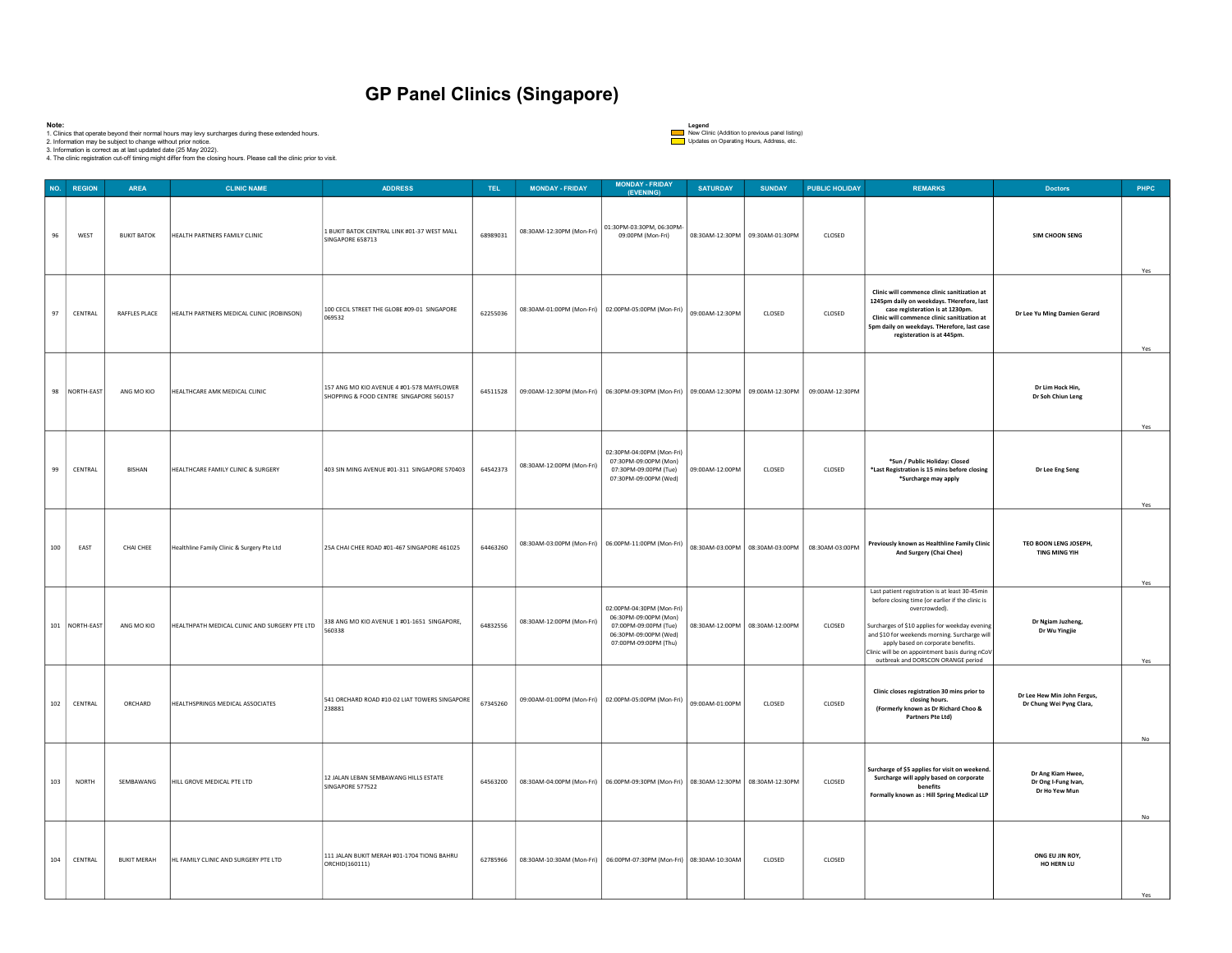| Note:   |                  | 2. Information may be subject to change without prior notice.<br>3. Information is correct as at last updated date (25 May 2022). | 1. Clinics that operate beyond their normal hours may levy surcharges during these extended hours.<br>4. The clinic registration cut-off timing might differ from the closing hours. Please call the clinic prior to visit. | <b>GP Panel Clinics (Singapore)</b>                                   |          |                                                                                                                           |                                                                                                                                             | Legend<br>New Clinic (Addition to previous panel listing)<br>Updates on Operating Hours, Address, etc. |               |                                                     |                                                                                                                           |                                                         |           |
|---------|------------------|-----------------------------------------------------------------------------------------------------------------------------------|-----------------------------------------------------------------------------------------------------------------------------------------------------------------------------------------------------------------------------|-----------------------------------------------------------------------|----------|---------------------------------------------------------------------------------------------------------------------------|---------------------------------------------------------------------------------------------------------------------------------------------|--------------------------------------------------------------------------------------------------------|---------------|-----------------------------------------------------|---------------------------------------------------------------------------------------------------------------------------|---------------------------------------------------------|-----------|
|         | NO. REGION       | <b>AREA</b>                                                                                                                       | <b>CLINIC NAME</b>                                                                                                                                                                                                          | <b>ADDRESS</b>                                                        | TEL.     | <b>MONDAY - FRIDAY</b>                                                                                                    | <b>MONDAY - FRIDAY</b><br>(EVENING)                                                                                                         | <b>SATURDAY</b>                                                                                        | <b>SUNDAY</b> | <b>PUBLIC HOLIDAY</b>                               | <b>REMARKS</b>                                                                                                            | <b>Doctors</b>                                          | PHPC      |
| $105\,$ | CENTRAL          | <b>BUKIT MERAH</b>                                                                                                                | HONG ASSOCIATES CLINIC                                                                                                                                                                                                      | 111 JALAN BUKIT MERAH #01-1682 TIONG BAHRU<br>ORCHID SINGAPORE 160111 | 62702233 |                                                                                                                           | 08:30AM-12:00PM (Mon-Fri) 02:00PM-05:00PM (Mon-Fri)                                                                                         | 08:30AM-12:30PM                                                                                        | CLOSED        | CLOSED                                              | Clinic will be closed on 16/04/2018 (Mon) to<br>01/05/2018 (Tues). Will resume on<br>02/05/2018 (Wed)                     | Dr Hong Chee Boo Allan                                  | Yes       |
| 106     | EAST             | TAMPINES                                                                                                                          | HONG FAMILY CLINIC                                                                                                                                                                                                          | 282 TAMPINES STREET 22 #01-300 SINGAPORE 520282                       | 67843300 | 08:30AM-12:00PM (Mon-Fri)                                                                                                 | .surivi-us.uurivi (iviuii-vveu)<br>Fri)<br>02:00PM-04:00PM (Mon)<br>02:00PM-04:00PM (Tue)<br>02:00PM-04:00PM (Wed)<br>02:00PM-04:00PM (Fri) | 08:30AM-12:00PM                                                                                        | CLOSED        | CLOSED                                              | Clinic may not open on PH, members are to<br>call before visiting.                                                        | HONG LEE TIONG                                          | No        |
| 107     | EAST             | TAMPINES                                                                                                                          | HWANG & LIANG FAMILY CLINIC & SURGERY                                                                                                                                                                                       | 476 TAMPINES STREET 44 #01-173 SINGAPORE 520476                       | 67888888 | 08:30AM-12:00PM (Mon-Fri)                                                                                                 | 02:00PM-04:30PM, 06:30PM-<br>08:30PM (Mon-Fri)                                                                                              | 09:00AM-12:00PM                                                                                        | CLOSED        | CLOSED                                              |                                                                                                                           | HWANG TENG BEN WINSTON,<br>LAU TEH YEE,                 | No        |
| 108     | CENTRAL          | HAVELOCK                                                                                                                          | ICARE MEDICAL AND WELLNESS CLINIC                                                                                                                                                                                           | 733 HAVELOCK ROAD #01-01 SINGAPORE 169651                             | 62527808 | 08:00AM-10:00PM (Mon)<br>08:00AM-10:00PM (Tue)<br>08:00AM-10:00PM (Wed)<br>08:00AM-10:00PM (Thu)<br>08:00AM-10:00PM (Fri) | CLOSED                                                                                                                                      |                                                                                                        |               | 08:00AM-10:00PM   10:00AM-10:00PM   10:00AM-10:00PM | Surcharges apply for Public Holidays.                                                                                     | Dr Wu Hui Ching Larry                                   | <b>No</b> |
| 109     | WEST             | JURONG WEST                                                                                                                       | ICON MEDICAL CLINIC                                                                                                                                                                                                         | 517 JURONG WEST STREET 52 #01-101 SINGAPORE<br>640517                 | 65600521 | 08:30AM-01:45PM (Mon-Fri) 06:00PM-08:45PM (Mon-Fri) 08:30AM-12:15PM 08:30AM-12:15PM                                       |                                                                                                                                             |                                                                                                        |               | CLOSED                                              | Clinic impose surcharge on Sundays                                                                                        | NG CHIN HWEE                                            |           |
|         | 110   NORTH-EAST | HOUGANG                                                                                                                           | <b>IDOC CLINIC</b>                                                                                                                                                                                                          | 21 HOUGANG STREET 51 HOUGANG GREEN SHOPPING<br>MALL SINGAPORE 538719  |          | 69093485   08:30AM-09:30PM (Mon-Fri)                                                                                      | CLOSED                                                                                                                                      |                                                                                                        |               | 08:30AM-12:30PM 08:30AM-12:30PM 08:30AM-12:30PM     |                                                                                                                           | Dr Yap Chui Yin                                         | Yes       |
| $111\,$ | WEST             | <b>JURONG WEST</b>                                                                                                                | IDOC CLINIC (HONG KAH) PTE LTD                                                                                                                                                                                              | 502 JURONG WEST AVENUE 1 #01-813 HONG KAH<br>COURT SINGAPORE 640502   | 69099516 | 08:00AM-01:00PM (Mon-Fri)  02:00PM-05:00PM, 06:30PM-  08:30AM-01:00PM,  08:30AM-01:00PM,  08:30AM-01:00PM,                | 09:30PM (Mon-Fri)                                                                                                                           | 06:30PM-09:30PM 06:30PM-09:30PM 06:30PM-09:30PM                                                        |               |                                                     |                                                                                                                           | Dr Poh Pei Ghim,<br>Dr Lim Jia Qing,<br>Dr Beow Qi Zhao | No.       |
| 112     | CENTRAL          | BENDEMEER                                                                                                                         | I-HEALTH MEDICAL CLINIC                                                                                                                                                                                                     | 30 BENDEMEER ROAD #01-883 BENDEMEER VILLE<br>SINGAPORE 330030         |          | 6291 1371   08:30AM-01:00PM (Mon-Fri)   06:00PM-09:00PM (Mon-Fri)   08:30AM-01:30PM   06:00PM-09:00PM                     |                                                                                                                                             |                                                                                                        |               | CLOSED                                              | <b>SURCHARGE APPLICABLE</b><br>WEEKDAYS AFTER 9PM: \$5<br>SAT AFTER 12:30PM:\$5<br><b>SUN:\$10</b><br>PH & EVE OF PH:\$15 | Dr Lum Sian Wei Shaun                                   | Yes       |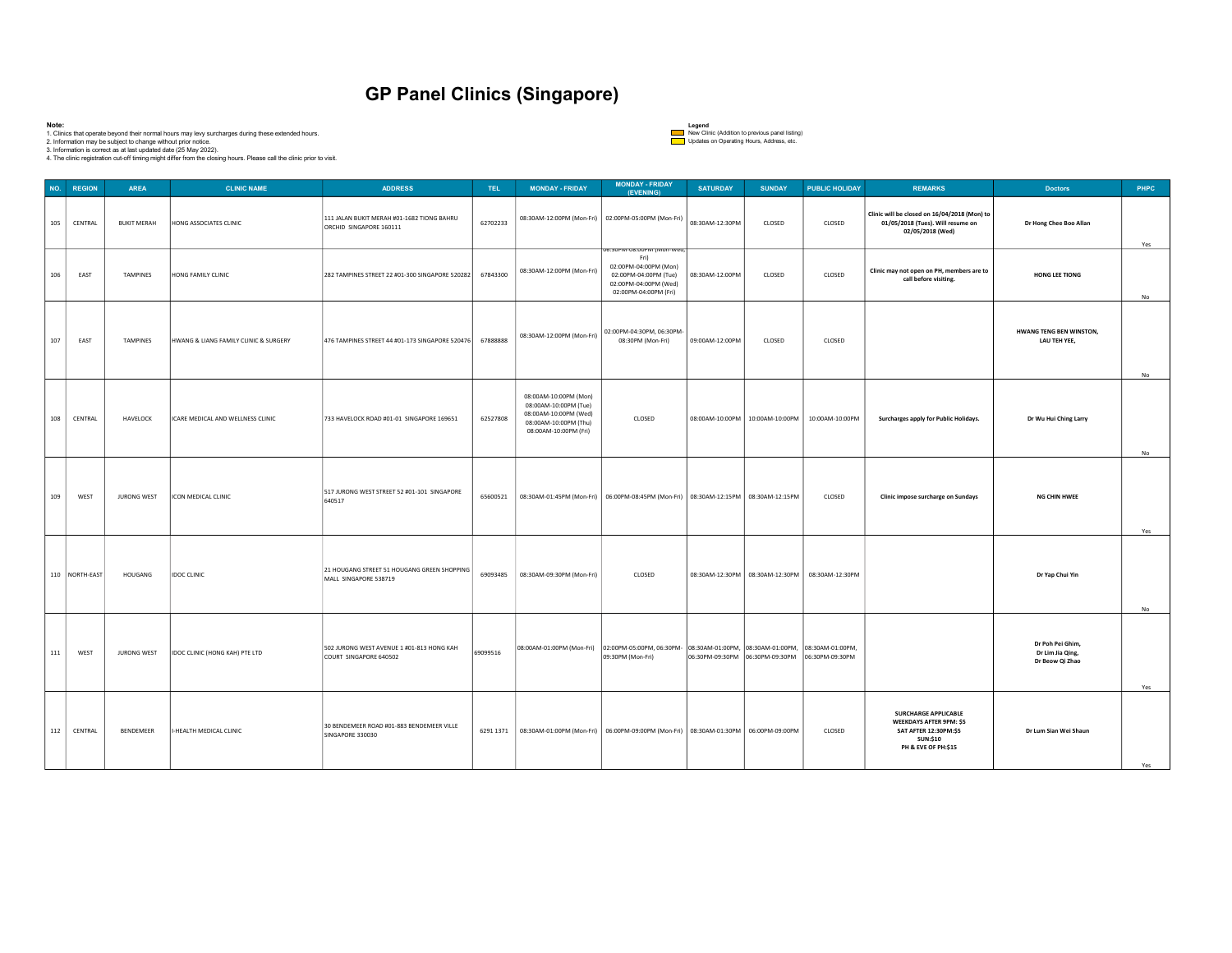| Note:      |                  | 2. Information may be subject to change without prior notice.<br>3. Information is correct as at last updated date (25 May 2022). | 1. Clinics that operate beyond their normal hours may levy surcharges during these extended hours.<br>4. The clinic registration cut-off timing might differ from the closing hours. Please call the clinic prior to visit. | <b>GP Panel Clinics (Singapore)</b>                                            |                  |                                                                                                                           |                                                                                                                                                                                          | Legend<br>Updates on Operating Hours, Address, etc. | New Clinic (Addition to previous panel listing) |                                                 |                                                                                                                                                                                                   |                                                                 |            |
|------------|------------------|-----------------------------------------------------------------------------------------------------------------------------------|-----------------------------------------------------------------------------------------------------------------------------------------------------------------------------------------------------------------------------|--------------------------------------------------------------------------------|------------------|---------------------------------------------------------------------------------------------------------------------------|------------------------------------------------------------------------------------------------------------------------------------------------------------------------------------------|-----------------------------------------------------|-------------------------------------------------|-------------------------------------------------|---------------------------------------------------------------------------------------------------------------------------------------------------------------------------------------------------|-----------------------------------------------------------------|------------|
| NO. REGION | 113 NORTH-EAST   | <b>AREA</b><br>HOUGANG                                                                                                            | <b>CLINIC NAME</b><br>INTEMEDICAL (KOVAN)                                                                                                                                                                                   | <b>ADDRESS</b><br>210 HOUGANG STREET 21 #01-233 SINGAPORE<br>530210            | TEL.<br>62433036 | <b>MONDAY - FRIDAY</b>                                                                                                    | <b>MONDAY - FRIDAY</b><br>(EVENING)<br>08:00AM-11:59PM (Mon-Fri) 08:00AM-11:59PM (Mon-Fri) 08:00AM-11:59PM 08:00AM-11:59PM 08:00AM-11:59PM                                               | <b>SATURDAY</b>                                     | <b>SUNDAY</b>                                   | <b>PUBLIC HOLIDAY</b>                           | <b>REMARKS</b>                                                                                                                                                                                    | <b>Doctors</b><br>Dr Tyler Jie Sheng Lim,<br>Dr Kara-Anne Tan   | PHPC<br>No |
| 114        | EAST             | CHANGI                                                                                                                            | <b>ISLAND GROUP CLINIC BEDOK</b>                                                                                                                                                                                            | 25 NEW UPPER CHANGI ROAD #01-646 SINGAPORE<br>462025                           | 62416666         | 09:00AM-12:00PM (Mon-Fri)                                                                                                 | 02:00PM-04:30PM, 07:00PM-<br>08:30PM (Mon-Fri)                                                                                                                                           |                                                     | 09:00AM-11:00AM 09:00AM-11:00AM                 | CLOSED                                          | Public holiday closed.<br>Surcharges apply for visits on Sunday (\$10)                                                                                                                            | <b>LEE SAI KIANG</b>                                            |            |
| 115        | EAST             | TAMPINES                                                                                                                          | J T MEDICAL CENTRE                                                                                                                                                                                                          | 844 TAMPINES STREET 82 #01-135 SINGAPORE 520844 67837945                       |                  | 08:30AM-12:00PM (Mon-Fri)                                                                                                 | 02:00PM-04:30PM, 07:00PM-<br>09:00PM (Mon-Fri)                                                                                                                                           |                                                     |                                                 | 08:30AM-12:00PM 08:30AM-12:00PM 08:30AM-12:00PM | Clinic operates from 10am - 12noon and 3pm<br>to 4.30pm on weekdays only for private cash-<br>paying patients. Clinic may not open on<br>public holidays, members are to call before<br>visiting. | TAN LIAN HUAT JAMES                                             | No<br>No.  |
|            | 116   NORTH-EAST | SERANGOON                                                                                                                         | JOASH FAMILY CLINIC & SURGERY                                                                                                                                                                                               | 1030 UPPER SERANGOON ROAD SINGAPORE, 534767                                    |                  | 62827371 09:00AM-04:00PM (Mon-Fri)                                                                                        | 06:30PM-09:30PM (Mon)<br>06:30PM-09:30PM (Tue)<br>06:30PM-09:30PM (Wed)<br>06:30PM-09:30PM (Thu)                                                                                         | 09:00AM-01:00PM                                     | CLOSED                                          | CLOSED                                          |                                                                                                                                                                                                   | Dr Lim Khoon Boon Peter                                         | Yes        |
| 117        | WEST             | CHOA CHU KANG                                                                                                                     | JO-LIN FAMILY CLINIC & SURGERY                                                                                                                                                                                              | 533 CHOA CHU KANG STREET 51 #01-29 LIMBANG<br>SHOPPING CENTRE SINGAPORE 680533 | 67606014         | 08:30AM-12:30PM (Mon-Fri)                                                                                                 | 02:00PM-04:00PM, 06:30PM-<br>09:30PM (Mon)<br>02:00PM-04:00PM, 06:30PM-<br>09:30PM (Tue)<br>06:30PM-09:30PM (Wed)<br>02:00PM-04:00PM, 06:30PM-<br>09:30PM (Thu)<br>02:00PM-04:00PM (Fri) |                                                     | 08:30AM-12:30PM 06:30PM-09:30PM                 | CLOSED                                          | Jo-lin clinic will cease operation between 1st<br>September to 14th September tentatively.                                                                                                        | LEE GAY LIN JOSEPHINE                                           | Yes        |
| 118        | WEST             | JURONG WEST                                                                                                                       | JURONG DAY & NIGHT CLINIC                                                                                                                                                                                                   | 966 JURONG WEST STREET 93 #01-219 SINGAPORE<br>640966                          | 67922257         | 09:00AM-12:30PM (Mon)<br>09:00AM-12:30PM (Tue)<br>09:00AM-12:30PM (Wed)<br>09:00AM-12:30PM (Thu)<br>09:00AM-12:30PM (Fri) | 06:30PM-09:00PM (Mon)<br>06:30PM-09:00PM (Tue)<br>06:30PM-09:00PM (Wed)<br>06:30PM-09:00PM (Thu)<br>06:30PM-08:30PM (Fri)                                                                |                                                     | 09:30AM-12:00PM 06:30PM-08:30PM 06:30PM-08:30PM |                                                 | There is a surcharge of \$10 for visit after<br>operating hours and weekends and public<br>holiday.                                                                                               | Dr Wong Choo Wai                                                | No         |
| 119        | CENTRAL          | RAFFLES PLACE                                                                                                                     | K N CHIN & ASSOCIATES PTE LTD (CLIFFORD)                                                                                                                                                                                    | 24 RAFFLES PLACE CLIFFORD CENTRE #02-18<br>SINGAPORE 048621                    | 65389533         | 08:30AM-05:30PM (Mon-Fri)                                                                                                 | CLOSED                                                                                                                                                                                   | 08:30AM-12:30PM                                     | CLOSED                                          | CLOSED                                          |                                                                                                                                                                                                   | Dr Tang Peter @ Thang Shai Kwong Peter,<br>Dr Poh Siew Cheng,   | Yes        |
| 120        | CENTRAL          | SUNTEC                                                                                                                            | K N CHIN & ASSOCIATES PTE LTD (SUNTEC)                                                                                                                                                                                      | 3 TEMASEK BOULEVARD #02-400 SUNTEC CITY MALL<br>TOWER 5 SINGAPORE 038983       | 63372522         | 08:30AM-05:30PM (Mon-Fri)                                                                                                 | CLOSED                                                                                                                                                                                   | 08:30AM-12:30PM                                     | CLOSED                                          | CLOSED                                          |                                                                                                                                                                                                   | Dr Foo Siew Ngoh Michel,<br>Dr Chong Kong Hui,<br>Dr Lin Diyang | Yes        |
| 121        | EAST             | SIMEI                                                                                                                             | K2 MEDICAL CLINIC (SIMEI)                                                                                                                                                                                                   | 248 SIMEI STREET 3 #01-128 MULTI STOREY CAR PARK<br>SINGAPORE 520248           | 65881322         | 08:30AM-04:30PM (Mon-Fri)                                                                                                 | 05:30PM-09:30PM (Mon)<br>05:30PM-09:30PM (Tue)<br>05:30PM-09:30PM (Thu)<br>05:30PM-09:30PM (Fri)                                                                                         | CLOSED                                              | 08:30AM-12:30PM,<br>06:00PM-09:00PM             | CLOSED                                          | Surcharges of \$10 applies for Sunday visits.<br>Surcharge will apply based on corporate<br>benefits.                                                                                             | Dr Lee Guo Rui                                                  |            |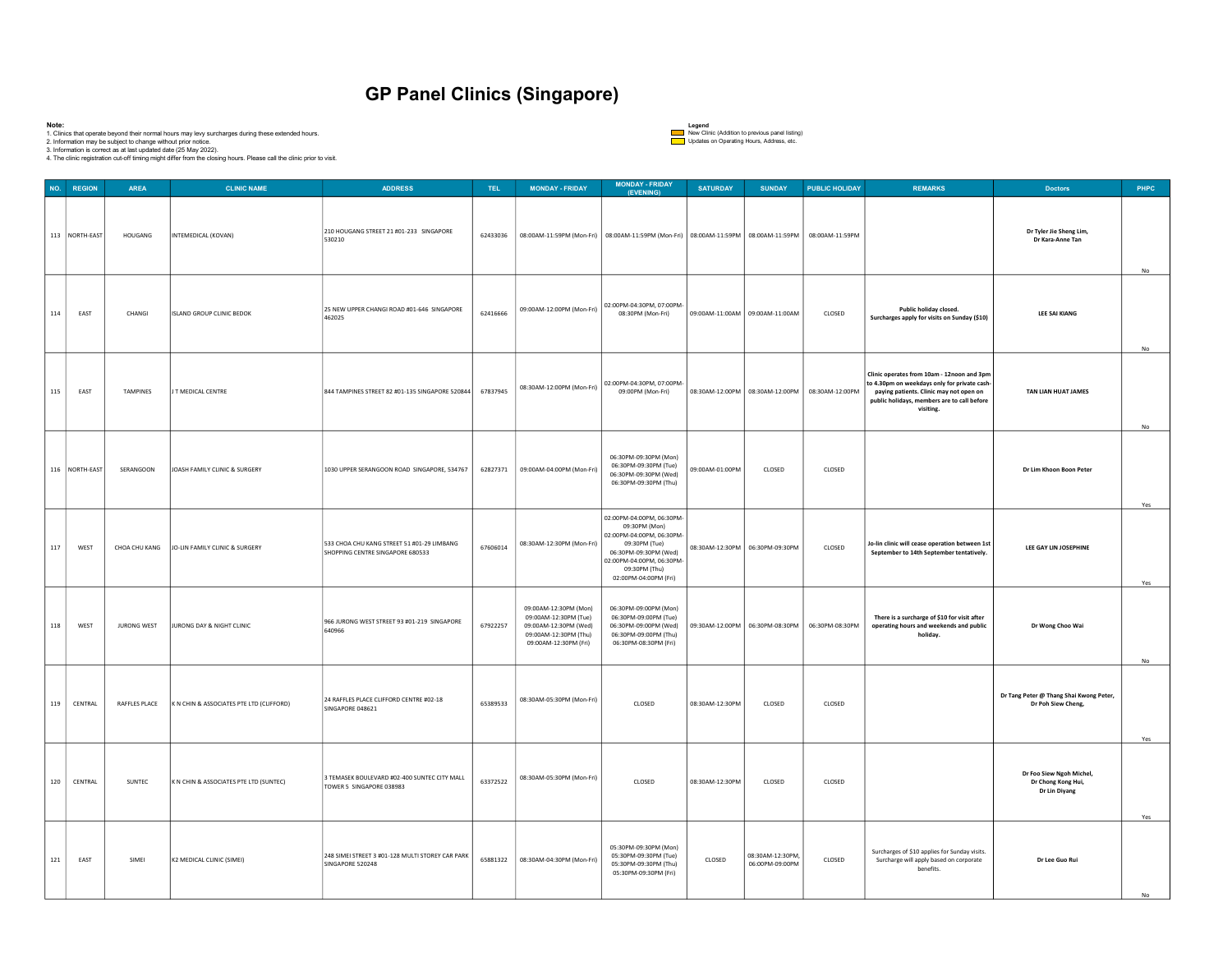| Note: |                | 2. Information may be subject to change without prior notice.<br>3. Information is correct as at last updated date (25 May 2022). | 1. Clinics that operate beyond their normal hours may levy surcharges during these extended hours.<br>4. The clinic registration cut-off timing might differ from the closing hours. Please call the clinic prior to visit. | <b>GP Panel Clinics (Singapore)</b>                                    |           |                                 |                                                                                                                                           | Legend<br>Updates on Operating Hours, Address, etc.                  | New Clinic (Addition to previous panel listing) |                                                 |                                                                                                                                                                                                                                   |                                                                  |            |
|-------|----------------|-----------------------------------------------------------------------------------------------------------------------------------|-----------------------------------------------------------------------------------------------------------------------------------------------------------------------------------------------------------------------------|------------------------------------------------------------------------|-----------|---------------------------------|-------------------------------------------------------------------------------------------------------------------------------------------|----------------------------------------------------------------------|-------------------------------------------------|-------------------------------------------------|-----------------------------------------------------------------------------------------------------------------------------------------------------------------------------------------------------------------------------------|------------------------------------------------------------------|------------|
|       | NO. REGION     | <b>AREA</b>                                                                                                                       | <b>CLINIC NAME</b>                                                                                                                                                                                                          | <b>ADDRESS</b>                                                         | TEL.      | <b>MONDAY - FRIDAY</b>          | <b>MONDAY - FRIDAY</b><br>(EVENING)                                                                                                       | <b>SATURDAY</b>                                                      | <b>SUNDAY</b>                                   | <b>PUBLIC HOLIDAY</b>                           | <b>REMARKS</b>                                                                                                                                                                                                                    | <b>Doctors</b>                                                   | PHPC       |
| 122   | EAST           | KALLANG                                                                                                                           | KALLANG BAHRU FAMILY CLINIC PTE LTD                                                                                                                                                                                         | 66 KALLANG BAHRU #01-485 SINGAPORE 330066                              | 62950010  |                                 | 08:30AM-02:30PM (Mon-Fri) 06:00PM-09:00PM (Mon-Fri) 08:30AM-02:30PM 08:30AM-02:30PM 08:30AM-02:30PM                                       |                                                                      |                                                 |                                                 | Previously known as Healthline Family Clinic<br>And Surgery (Kallang)<br>Registration starts 08:30AM, Consultation<br>with the Dr begins at 09:30AM                                                                               | TEO BOON LENG JOSEPH,<br>TING MING YIH,                          |            |
|       | 123 NORTH-EAST | ANG MO KIO                                                                                                                        | KANG CLINIC                                                                                                                                                                                                                 | 532 ANG MO KIO AVENUE 10 #01-2465 CHENG SAN<br>CENTRE SINGAPORE 560532 | 64811044  | 08:30AM-12:15AM (Mon-Fri)       | CLOSED                                                                                                                                    | CLOSED                                                               | CLOSED                                          | CLOSED                                          |                                                                                                                                                                                                                                   | Dr Kang Chung Meng,<br>Dr Yap Chee Lip,<br>Dr Yap Chee Lip       | No<br>No   |
| 124   | EAST           | <b>BEDOK</b>                                                                                                                      | KHO CLINIC                                                                                                                                                                                                                  | 537 BEDOK NORTH STREET 3 #01-519 SINGAPORE<br>460537                   |           |                                 | 02:00PM-05:00PM, 07:00PM-<br>62428266 08:30AM-12:30PM (Mon-Fri) 02:00PM-05:00PM, 07:00PM-<br>99:00PM (Mon, Tue, Wed, Fri) 08:30AM-12:30PM |                                                                      | CLOSED                                          | CLOSED                                          |                                                                                                                                                                                                                                   | <b>KHO KENG HOW</b>                                              | No.        |
|       | 125 NORTH-EAST | ANG MO KIO                                                                                                                        | KI MEDICAL CLINIC PTE LTD                                                                                                                                                                                                   | 416 ANG MO KIO AVENUE 10 #01-975 SINGAPORE<br>560416                   | 64554475  | 08:00AM-12:30PM (Mon-Fri)       | 02:30PM-04:30PM, 06:00PM-<br>09:00PM (Mon-Fri)                                                                                            | 08:00AM-12:00PM, 08:00AM-12:00PM,<br>06:00PM-08:30PM 06:00PM-08:30PM |                                                 | CLOSED                                          | Last registration will be 30 minutes before<br>the end of each closing time.<br>For Public Holidays, please call clinic before<br>visiting.                                                                                       | Dr Ki Yonghao Alex                                               | Yes        |
|       | 126 NORTH-EAST | SERANGOON                                                                                                                         | KINGS MEDICAL CLINIC                                                                                                                                                                                                        | 59A SERANGOON GARDEN WAY SERANGOON GARDEN<br>ESTATE SINGAPORE 555955   | 62844498  |                                 | 09:00AM-04:30PM (Mon-Fri) 06:30PM-09:30PM (Mon-Fri)                                                                                       |                                                                      |                                                 | 09:00AM-01:00PM 09:00AM-02:00PM 09:00AM-01:00PM | Surcharge \$10 applies on weekday after 4pm,<br>night clinic after 9pm, Saturday after 12pm,<br>Sunday and public holiday.                                                                                                        | Dr Kong Kok Leong                                                |            |
| 127   | WEST           | <b>BUKIT BATOK</b>                                                                                                                | LAI MEDICAL CLINIC PTE LTD                                                                                                                                                                                                  | 213 BUKIT BATOK STREET 21 #01-209 SINGAPORE<br>650213                  | 6563 2935 | 08:30AM-12:00PM (Mon to<br>Fri) | 02:00PM-03:30PM (Mon)<br>02:00PM-03:30PM (Tue)<br>02:00PM-03:30PM (Thu)                                                                   | 08:30AM-12:30PM                                                      | CLOSED                                          | CLOSED                                          | Clinic will be closed on<br>1. 4th to 7th November 2021<br>2. 24th December 2021 to 2nd January<br>2022.                                                                                                                          | Dr Lai Oi Leng                                                   | No.<br>Yes |
| 128   | EAST           | <b>BEDOK</b>                                                                                                                      | LEE CLINIC                                                                                                                                                                                                                  | 123 BEDOK NORTH STREET 2 #01-156 SINGAPORE<br>460123                   | 62418827  |                                 | 09:00AM-12:30PM (Mon-Fri) 02:30PM-05:00PM (Mon-Fri) 09:00AM-12:30PM 09:00AM-12:00PM                                                       |                                                                      |                                                 | 09:00AM-12:00PM                                 | Surcharges apply for visit for Sunday and<br>Public Holiday. (\$10)                                                                                                                                                               | LIM SIEW HONG PRISCILLA,<br>Dr Lee Hew Min John                  | Yes        |
| 129   | NORTH          | MARSILING                                                                                                                         | LIAN CLINIC                                                                                                                                                                                                                 | 18 MARSILING LANE #01-269 SINGAPORE 730018                             | 62697435  | 08:30AM-12:30PM (Mon-Fri)       | 02:00PM-04:30PM, 07:00PM-<br>09:00PM (Mon-Fri)                                                                                            |                                                                      | 08:30AM-12:00PM 08:30AM-12:00PM 08:30AM-12:00PM |                                                 | Surcharge is applicable on Sunday and Public<br>Holiday.                                                                                                                                                                          | LIAN HO PENG,<br>Dr Loh Foo Keong Jeffrey,<br>Dr Cheong Kwok Chi | Yes        |
| 130   | EAST           | SIGLAP                                                                                                                            | LIANG CLINIC                                                                                                                                                                                                                | 55 Siglap Road #B1-15/16 Siglap Centre<br>Singapore 455871             |           |                                 | 62415944 08:30AM-12:00PM (Mon-Fri) 02:00PM-05:00PM (Mon-Fri) 08:30AM-12:00PM                                                              |                                                                      | CLOSED                                          | CLOSED                                          | Clinic is opened for morning session only on 31<br>Jan 2019, 830am-12 noon.<br>Clinic will be closed from 1 Feb 2019 - 10 Feb<br>2019 and resume at new location on 11 Feb<br>2019.<br>Please take note clinic has change address | LIANG HSUEH LIN,<br>Dr Leong Wai Hoe Justin                      | Yes        |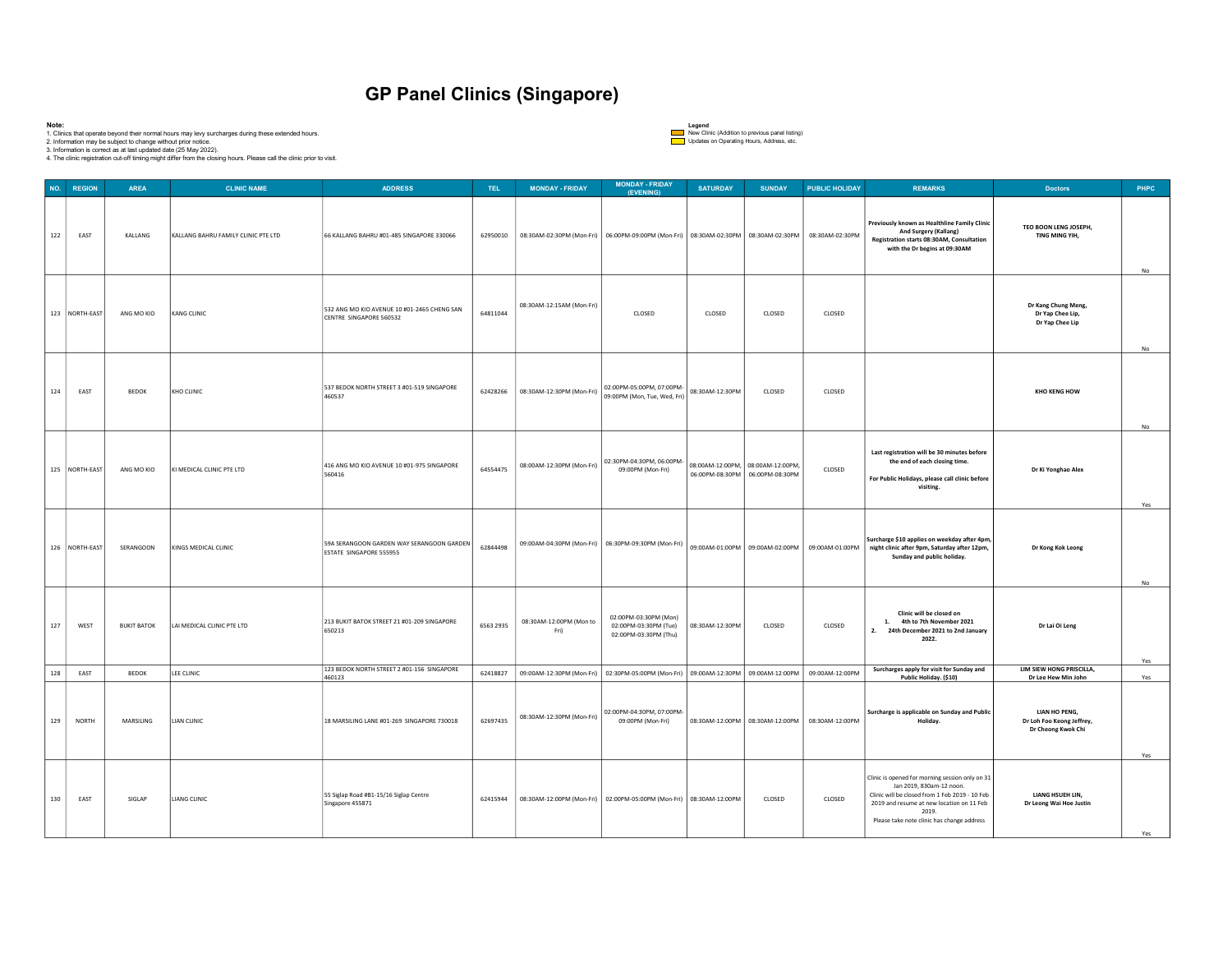| Note:          | 2. Information may be subject to change without prior notice.<br>3. Information is correct as at last updated date (25 May 2022). | 1. Clinics that operate beyond their normal hours may levy surcharges during these extended hours.<br>4. The clinic registration cut-off timing might differ from the closing hours. Please call the clinic prior to visit. | <b>GP Panel Clinics (Singapore)</b>                                               |           |                                                                                                  |                                                                                                                                                                                          | Legend<br>Updates on Operating Hours, Address, etc. | New Clinic (Addition to previous panel listing) |                                                 |                                                                                                      |                               |            |
|----------------|-----------------------------------------------------------------------------------------------------------------------------------|-----------------------------------------------------------------------------------------------------------------------------------------------------------------------------------------------------------------------------|-----------------------------------------------------------------------------------|-----------|--------------------------------------------------------------------------------------------------|------------------------------------------------------------------------------------------------------------------------------------------------------------------------------------------|-----------------------------------------------------|-------------------------------------------------|-------------------------------------------------|------------------------------------------------------------------------------------------------------|-------------------------------|------------|
| NO. REGION     | <b>AREA</b>                                                                                                                       | <b>CLINIC NAME</b>                                                                                                                                                                                                          | <b>ADDRESS</b>                                                                    | TEL.      | <b>MONDAY - FRIDAY</b>                                                                           | <b>MONDAY - FRIDAY</b><br>(EVENING)                                                                                                                                                      | <b>SATURDAY</b>                                     | <b>SUNDAY</b>                                   | PUBLIC HOLIDAY                                  | REMARKS                                                                                              | <b>Doctors</b>                | PHPC       |
| 131<br>EAST    | MARINE PARADE                                                                                                                     | LIEW CLINIC                                                                                                                                                                                                                 | 5000G MARINE PARADE ROAD #01-31 LAGUNA PARK<br>SINGAPORE 449290                   | 64431794  | 08:30AM-12:00PM (Mon-Fri)                                                                        | 02:00PM-04:00PM (Mon)<br>02:00PM-04:00PM (Tue)<br>02:00PM-04:00PM (Thu)<br>02:00PM-04:00PM (Fri)                                                                                         | 08:30AM-12:00PM                                     | CLOSED                                          | CLOSED                                          |                                                                                                      | LIEW BEE LENG                 | No         |
| 132 NORTH-EAST | ANG MO KIO                                                                                                                        | LIFE FAMILY CLINIC (AMK)                                                                                                                                                                                                    | 713 ANG MO KIO AVENUE 6 #01-4052 SINGAPORE<br>560713                              | 6456 3535 | 08:30AM-01:00PM (Mon-Fri)                                                                        | 02:00PM-05:30PM, 06:30PM-<br>09:00PM (Mon-Fri)                                                                                                                                           |                                                     | 08:30AM-12:30PM 08:30AM-12:30PM                 | CLOSED                                          |                                                                                                      | Dr Lim Kim Show               | Yes        |
| 133<br>WEST    |                                                                                                                                   | CHOA CHU KANG   LIFE FAMILY CLINIC (CCK)                                                                                                                                                                                    | 10 CHOA CHU KANG AVENUE 4 #01-28/29 CHOA CHU<br>KANG MRT STATION SINGAPORE 689810 |           | 67669119   08:00AM-11:00PM (Mon-Fri)                                                             | CLOSED                                                                                                                                                                                   |                                                     |                                                 | 08:00AM-11:00PM 08:00AM-11:00PM 08:00AM-11:00PM | Surcharge applies on: weekdays (after 9pm),<br>Saturdays/Sundays (after 6pm) and public<br>holidays. | Dr Lim Kim Show               |            |
| CENTRAL<br>134 | <b>BISHAN</b>                                                                                                                     | LIFELINE BISHAN MEDICAL CLINIC                                                                                                                                                                                              | 501 BISHAN STREET 11 #01-376 SINGAPORE 570501                                     | 62598969  |                                                                                                  | 02:00PM-04:00PM (Mon-Fri),<br>$\begin{array}{ c c c c c c c } \hline \text{08:30AM-12:30PM (Mon-Fri) }&\text{07:00PM-09:00PM (Tue&Thur) }&\text{09:00AM-12:00PM }&\\ \hline \end{array}$ |                                                     | CLOSED                                          | 09:00AM-12:00PM                                 | <b>Clinic closed on Sundays</b><br>Need to register 15 minutes before closing<br>time.               | Dr Goh Ming Kiong             | No<br>$No$ |
| 135<br>WEST    | <b>BUKIT BATOK</b>                                                                                                                | LIFELINE NEIGHBOURHOOD MEDICAL CLINIC                                                                                                                                                                                       | 280 BUKIT BATOK EAST AVENUE 3 #01-333 SINGAPORE<br>650280                         | 65678316  | 09:00AM-12:30PM (Mon-Fri)<br>09:00AM-12:30PM (Wed)                                               | 06:30PM-08:30PM (Mon-Fri)<br>02:00PM-04:00PM (Mon)<br>02:00PM-04:00PM (Tue)<br>06:30PM-08:30PM (Wed)<br>02:00PM-04:00PM (Thu)                                                            |                                                     | 09:00AM-12:00PM 09:00AM-12:00PM 09:00AM-12:00PM |                                                 |                                                                                                      | <b>CHEONG WEI KOK BERNARD</b> |            |
| 136<br>EAST    | CHANGI                                                                                                                            | LIM CLINIC                                                                                                                                                                                                                  | 295 CHANGI ROAD SINGAPORE 419773                                                  | 67426335  | 09:00AM-01:00PM (Mon)<br>09:00AM-01:00PM (Tue)<br>09:00AM-01:00PM (Thu)<br>09:00AM-01:00PM (Fri) | 02:00PM-05:00PM (Mon)<br>02:00PM-05:00PM (Tue)<br>02:00PM-05:00PM (Thu)<br>02:00PM-05:00PM (Fri)                                                                                         |                                                     | 09:00AM-12:00PM 09:00AM-12:00PM                 | CLOSED                                          |                                                                                                      | Dr Lim Wee Ni                 | No.<br>Yes |
| 137<br>WEST    | CHOA CHU KANG                                                                                                                     | LIN & SONS CLINIC & SURGERY PTE LTD                                                                                                                                                                                         | 18 TECK WHYE LANE #01-97 SINGAPORE 680018                                         | 67690554  |                                                                                                  | 09:00AM-01:00PM (Mon-Fri) 02:00PM-05:00PM, 06:30PM- 09:00AM-01:00PM,<br>09:30PM (Mon-Fri)                                                                                                | 02:00PM-05:00PM                                     |                                                 | 09:00AM-01:00PM 09:00AM-01:00PM                 |                                                                                                      | <b>LIN HAI DUH</b>            |            |
| 138 NORTH-EAST | HOUGANG                                                                                                                           | LONDON (MH) CLINIC & SURGERY                                                                                                                                                                                                | 104 HOUGANG AVENUE 1 #01-1123 SINGAPORE<br>530104                                 | 62807262  | 08:30AM-03:45PM (Mon-Fri)                                                                        | 08:30PM-09:00PM (Mon)<br>08:30PM-09:00PM (Tue)<br>08:30PM-09:00PM (Thu)                                                                                                                  | 08:30AM-11:45AM                                     | CLOSED                                          | 08:30AM-11:45AM                                 |                                                                                                      | Dr Ng Wei Seng                | Yes        |
| 139<br>EAST    | LOYANG                                                                                                                            | LOYANG MEDICAL CENTRE                                                                                                                                                                                                       | 25 LOYANG CRESCENT LOYANG OFFSHORE SUPPLY<br>BASE SINGAPORE 508988                | 65431690  | 08:30AM-05:00PM (Mon-Fri)                                                                        | CLOSED                                                                                                                                                                                   | 09:00AM-12:00PM                                     | CLOSED                                          | CLOSED                                          |                                                                                                      | Dr Leow Wei Aun               | Yes        |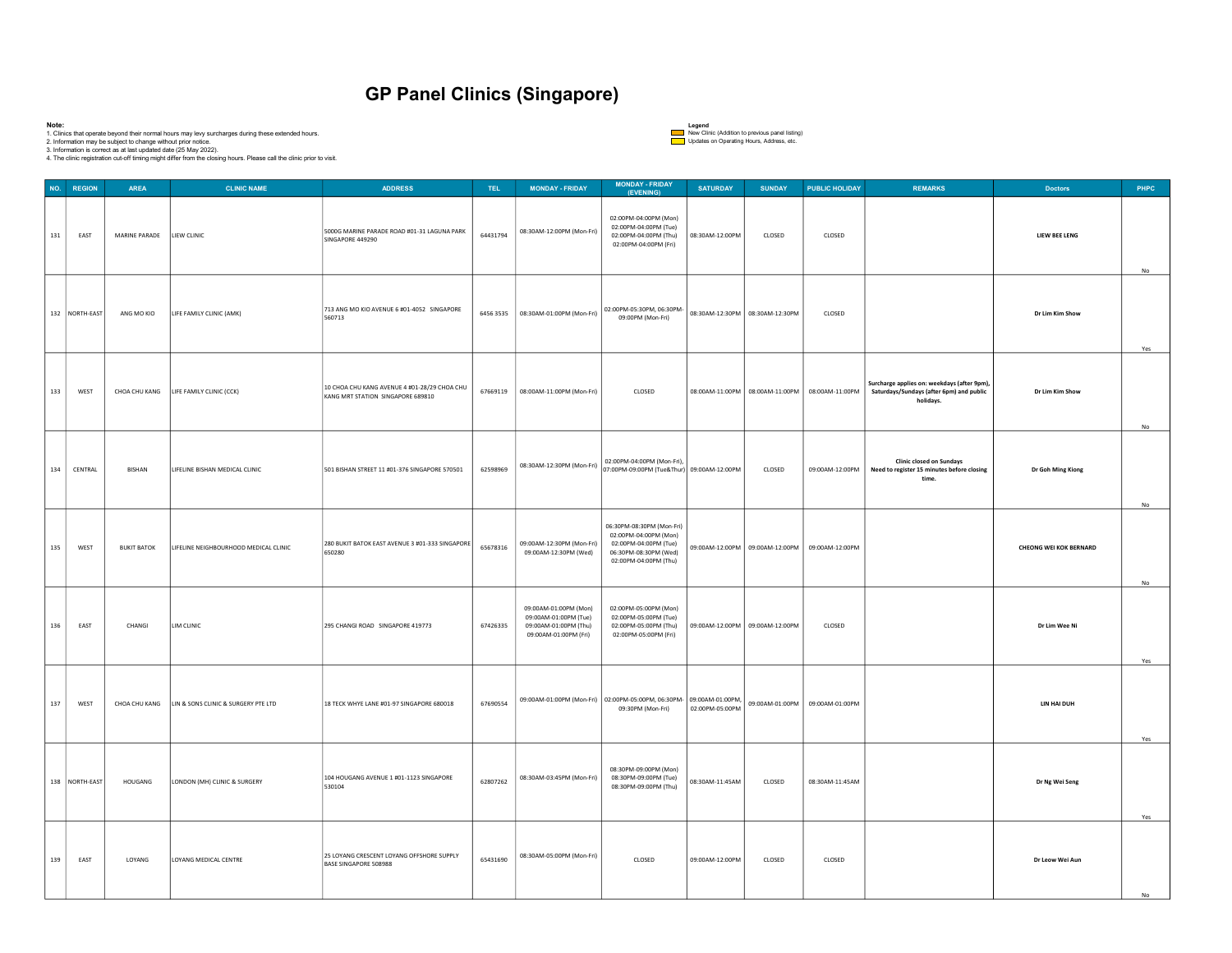| Note:      |                  | 2. Information may be subject to change without prior notice.<br>3. Information is correct as at last updated date (25 May 2022). | 1. Clinics that operate beyond their normal hours may levy surcharges during these extended hours.<br>4. The clinic registration cut-off timing might differ from the closing hours. Please call the clinic prior to visit. | <b>GP Panel Clinics (Singapore)</b>                                |            |                                                                                                  |                                                                                                  | Legend<br>Updates on Operating Hours, Address, etc. | New Clinic (Addition to previous panel listing) |                |                                                                                                                                                                             |                                                               |            |
|------------|------------------|-----------------------------------------------------------------------------------------------------------------------------------|-----------------------------------------------------------------------------------------------------------------------------------------------------------------------------------------------------------------------------|--------------------------------------------------------------------|------------|--------------------------------------------------------------------------------------------------|--------------------------------------------------------------------------------------------------|-----------------------------------------------------|-------------------------------------------------|----------------|-----------------------------------------------------------------------------------------------------------------------------------------------------------------------------|---------------------------------------------------------------|------------|
| NO. REGION |                  | <b>AREA</b>                                                                                                                       | <b>CLINIC NAME</b>                                                                                                                                                                                                          | <b>ADDRESS</b>                                                     | <b>TEL</b> | <b>MONDAY - FRIDAY</b>                                                                           | <b>MONDAY - FRIDAY</b><br>(EVENING)                                                              | <b>SATURDAY</b>                                     | <b>SUNDAY</b>                                   | PUBLIC HOLIDAY | <b>REMARKS</b>                                                                                                                                                              | <b>Doctors</b>                                                | PHPC       |
| 140        | WEST             | CLEMENTI                                                                                                                          | L'VING VINE MEDICAL & WELLNESS CLINIC                                                                                                                                                                                       | 154 WEST COAST ROAD #01-84/85 WEST COAST PLAZA<br>SINGAPORE 127371 | 67777442   | 10:30AM-02:00PM (Mon)<br>10:30AM-02:00PM (Tue)<br>10:30AM-02:00PM (Wed)<br>10:30AM-02:00PM (Fri) | 06:30PM-09:30PM (Mon)<br>06:30PM-09:30PM (Tue)<br>06:30PM-09:30PM (Thu)<br>06:30PM-09:30PM (Fri) | 10:30AM-02:00PM                                     | CLOSED                                          | CLOSED         |                                                                                                                                                                             | DR WONG LIANG FU                                              | No         |
| $141\,$    | CENTRAL          | TOA PAYOH                                                                                                                         | MAKE-WELL FAMILY CLINIC & SURGERY                                                                                                                                                                                           | 70 LORONG 4 TOA PAYOH #01-351 SINGAPORE<br>310070                  | 62534235   |                                                                                                  | 10:00AM-12:00PM (Mon-Fri) 03:00PM-04:00PM (Mon-Fri)                                              | CLOSED                                              | CLOSED                                          | CLOSED         |                                                                                                                                                                             | Dr Benjamin Ng Boon Lui                                       | Yes        |
| $142\,$    | CENTRAL          | <b>BUKIT MERAH</b>                                                                                                                | MAO MEDICAL CENTRE & SURGERY PTE LTD                                                                                                                                                                                        | 149 SILAT AVENUE #01-54 SINGAPORE 160149                           | 62781910   | 09:00AM-12:30PM (Mon-Fri)                                                                        | 02:00PM-04:30PM, 06:30PM-<br>08:30PM (Mon-Fri)                                                   |                                                     | 09:00AM-12:30PM 09:00AM-12:30PM 09:00AM-12:30PM |                | Please call before PH visits to confirm<br>opening hours.<br>Clinic name changed from MAO MEDICAL<br>CENTRE & SURGERY to MAO MEDICAL<br><b>CENTRE &amp; SURGERY PTE LTD</b> | <b>MAO FONG HAO</b>                                           |            |
| 143        | EAST             | MARINE PARADE                                                                                                                     | MARINE PARADE CLINIC                                                                                                                                                                                                        | 59 MARINE TERRACE #01-81 SINGAPORE 440059                          | 62419065   | 08:30AM-09:00PM (Mon&Thu)<br>08:30AM-06:00PM<br>(Tue,Wed&Fri)                                    | CLOSED                                                                                           |                                                     | 08:30AM-12:30PM 08:30AM-12:30PM                 | CLOSED         |                                                                                                                                                                             | Dr Kong Kum Leng,<br>Dr Kong Jun Cheong                       | No         |
| 144        | <b>NORTH</b>     | WOODLANDS                                                                                                                         | MARTIN MEDICAL CENTRE                                                                                                                                                                                                       | 111 WOODLANDS STREET 13 #01-80 SINGAPORE<br>730111                 | 62692446   | 10:30AM-12:30PM (Mon-Fri)                                                                        | 02:00PM-04:30PM, 07:00PM-<br>09:00PM (Mon-Fri)                                                   |                                                     | 08:30AM-12:30PM 08:30AM-12:30PM 08:30AM-12:30PM |                | Clinic might be closed on public holidays if<br>doctor is not available. Please call first.<br>Surcharge @ \$5 - applies for all corporate<br>patients daily 7pm onwards    | Dr Martin Christopher @ Martin Peter                          | Yes<br>No. |
| 145        | CENTRAL          | <b>TELOK BLANGAH</b>                                                                                                              | MEDEN CLINIC & SURGERY                                                                                                                                                                                                      | 59 LENGKOK BAHRU #01-553 SINGAPORE 150059                          | 64741734   | 10:00AM-12:30PM (Mon-Fri)                                                                        | 03:45PM-05:00PM, 08:00PM-<br>09:00PM (Mon-Fri)                                                   |                                                     | 10:00AM-12:30PM 10:00AM-12:30PM                 | CLOSED         | Clinic opened on certain public holidays only.<br>To call clinic first before visiting.                                                                                     | <b>FONG CHONG TOO</b>                                         | No         |
|            | 146   NORTH-EAST | PUNGGOL                                                                                                                           | MEDI HEALTHCARE CLINIC (PUNGGOL) PTE. LTD.                                                                                                                                                                                  | 218 SUMANG WALK #01-02 SINGAPORE 820218                            | 64448748   | 08:30AM-01:00PM (Mon-Fri)                                                                        | 02:00PM-04:30PM, 06:30PM-<br>09:30PM (Mon-Fri)                                                   | 08:30AM-01:00PM                                     | CLOSED                                          | CLOSED         | Surcharge of \$5 is applicable on Sunday.                                                                                                                                   | Dr Lee Joon Loong,<br>Dr Zhang Huipei,<br>Dr Cheong Hong Fai, | Yes        |
| 147        | EAST             | TAMPINES                                                                                                                          | MEDICARE ASSOCIATES & DENTAL SURGERY                                                                                                                                                                                        | 482 TAMPINES STREET 43 #01-236 SINGAPORE<br>520482                 | 67880137   | 09:30AM-12:00PM (Mon-Fri),<br>08.30am - 12:00PM (Wed)                                            | 02:00PM-04:00PM (Mon-Fri),<br>06:30PM-09:00PM (Excluding<br>Wed)                                 | 08:30AM-12:00PM 08:30AM-12:00PM                     |                                                 | CLOSED         |                                                                                                                                                                             | CHUA HOCK LEONG JOHN,<br>DR EDWIN CHAN SIANG                  |            |
|            | 148   NORTH-EAST | SENGKANG                                                                                                                          | MEDIVENE CLINIC & SURGERY                                                                                                                                                                                                   | 330 ANCHORVALE STREET #01-05 SINGAPORE 540330                      | 63850441   | 08:00am-08:00pm (Mon-Thu)<br>08:00am-02:00pm (Fri)                                               | CLOSED                                                                                           | 09:00AM-01:00PM                                     | CLOSED                                          | CLOSED         | 8am - 2pm - Walk in patient's are acceptable.<br>2pm - 6pm - By appointment<br>6pm - 8pm - Walk in patient's are<br>acceptable.                                             | Dr Wan Wei Hwang                                              | Yes        |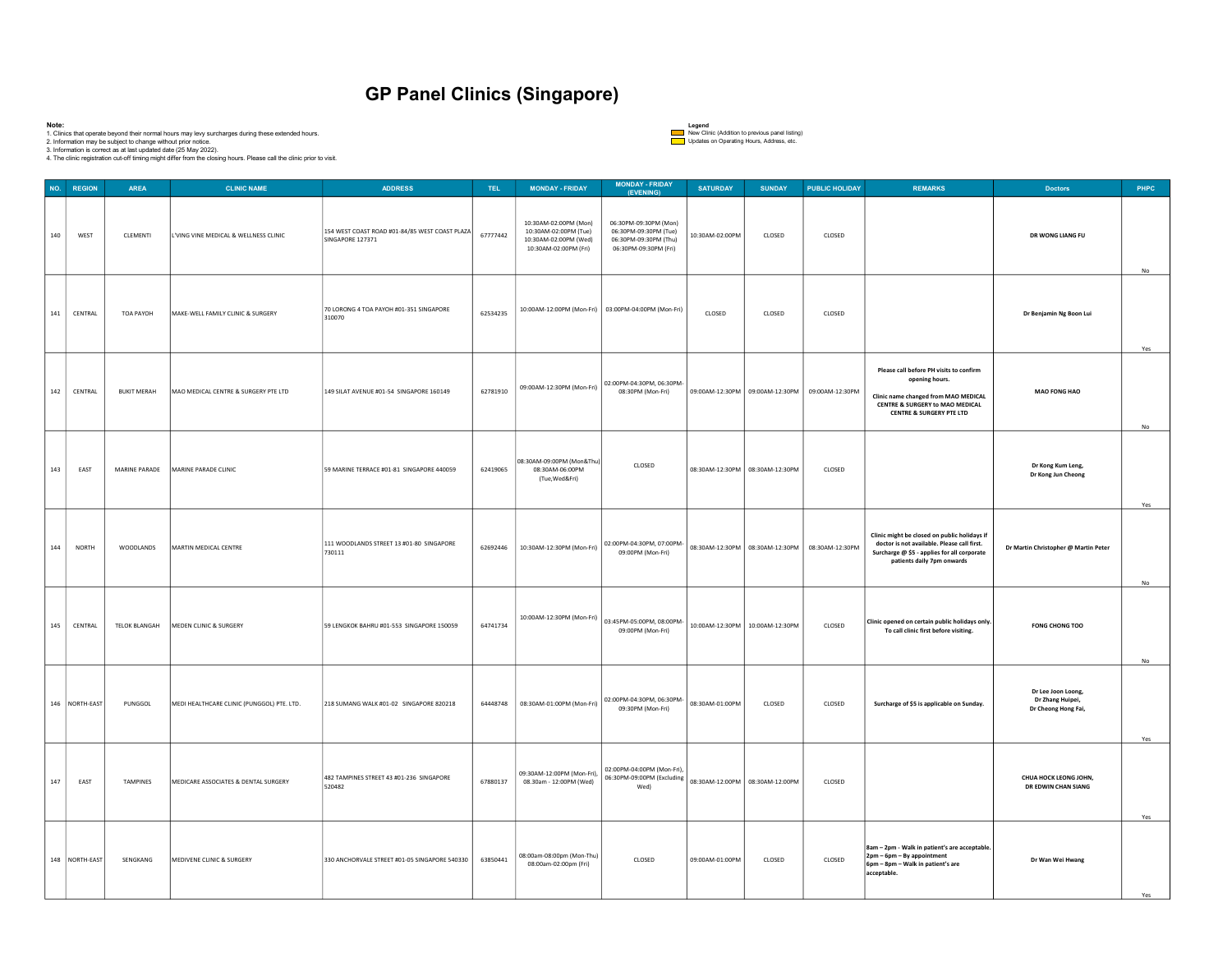| Note:   |                  | 2. Information may be subject to change without prior notice.<br>3. Information is correct as at last updated date (25 May 2022). | 1. Clinics that operate beyond their normal hours may levy surcharges during these extended hours.<br>4. The clinic registration cut-off timing might differ from the closing hours. Please call the clinic prior to visit. | <b>GP Panel Clinics (Singapore)</b>                                |            |                                     |                                                                                                                                                                    | Legend<br>New Clinic (Addition to previous panel listing)<br>Updates on Operating Hours, Address, etc. |                                 |                |                                                                                                                                                                                                                                                         |                                                            |            |
|---------|------------------|-----------------------------------------------------------------------------------------------------------------------------------|-----------------------------------------------------------------------------------------------------------------------------------------------------------------------------------------------------------------------------|--------------------------------------------------------------------|------------|-------------------------------------|--------------------------------------------------------------------------------------------------------------------------------------------------------------------|--------------------------------------------------------------------------------------------------------|---------------------------------|----------------|---------------------------------------------------------------------------------------------------------------------------------------------------------------------------------------------------------------------------------------------------------|------------------------------------------------------------|------------|
|         | NO. REGION       | AREA                                                                                                                              | <b>CLINIC NAME</b>                                                                                                                                                                                                          | <b>ADDRESS</b>                                                     | <b>TEL</b> | <b>MONDAY - FRIDAY</b>              | <b>MONDAY - FRIDAY</b><br>(EVENING)                                                                                                                                | <b>SATURDAY</b>                                                                                        | <b>SUNDAY</b>                   | PUBLIC HOLIDAY | <b>REMARKS</b>                                                                                                                                                                                                                                          | <b>Doctors</b>                                             | PHPC       |
| 149     | CENTRAL          | TOA PAYOH                                                                                                                         | MEDIVIEW CLINIC & SURGERY                                                                                                                                                                                                   | 150 LORONG 1 TOA PAYOH #01-999 SINGAPORE<br>310150                 | 62532351   | 08:30AM-12:30PM (Mon-Fri)           | 02:00PM-04:00PM, 07:00PM<br>09:00PM (Mon)<br>02:00PM-04:00PM, 07:00PM-<br>09:00PM (Tue)<br>02:00PM-05:00PM (Wed)<br>02:00PM-05:00PM (Thu)<br>02:00PM-05:00PM (Fri) |                                                                                                        | 08:30AM-12:30PM 08:30AM-12:30PM | CLOSED         | Surcharge applicable for weekdays after 7pm                                                                                                                                                                                                             | Dr Tham Kwong Lum                                          | Yes        |
|         | 150   NORTH-EAST | HOUGANG                                                                                                                           | MEDLIFE CLINIC & SURGERY                                                                                                                                                                                                    | 684 HOUGANG AVENUE 8 #01-985 SINGAPORE<br>530684                   | 63850836   |                                     | 09:00AM-03:30PM (Mon-Fri)   06:30PM-08:30PM (Mon-Fri)   09:00AM-01:00PM   09:00AM-01:00PM   09:00AM-01:00PM                                                        |                                                                                                        |                                 |                | Surcharge applies on Weekends - \$10, Public<br>holidays - \$20 and after closing hours - \$20.<br>Surcharge will apply based on corporate<br>benefits.                                                                                                 | DR FOO HSIEN-YANG JOEL                                     | Yes        |
|         | 151   NORTH-EAST | HOUGANG                                                                                                                           | MERIDIAN MEDICAL CENTRE (HOUGANG)                                                                                                                                                                                           | 327 HOUGANG AVENUE 5 #01-162 SINGAPORE 530327                      | 62825205   |                                     | 08:30AM-12:30PM (Mon-Fri) 02:30PM-04:00PM (Mon-Fri)                                                                                                                | 08:30AM-12:00PM                                                                                        | CLOSED                          | CLOSED         |                                                                                                                                                                                                                                                         | Dr Ung Eugene                                              |            |
| $152\,$ | EAST             | KATONG                                                                                                                            | MINMED CLINIC (HAIG ROAD)                                                                                                                                                                                                   | 30 HAIG ROAD SINGAPORE 438737                                      |            | 6741 0123 09:00AM-03:00PM (Mon-Fri) | 06:00PM-09:00PM (Mon)<br>06:00PM-09:00PM (Tue)<br>06:00PM-09:00PM (Wed)<br>06:00PM-09:00PM (Thu)                                                                   | 09:00AM-01:00PM 06:00PM-09:00PM                                                                        |                                 | CLOSED         | Surcharges of \$10 applies for visits beyond<br>registration time (6pm) on weekdays and<br>whole day on weekends.                                                                                                                                       | Dr Hor Oi Lin,<br>Dr Eric Chiam,<br>Dr Lisa Chen,          | Yes<br>Yes |
| 153     | WEST             | <b>JURONG EAST</b>                                                                                                                | MINMED CLINIC (JURONG EAST)                                                                                                                                                                                                 | 50 JURONG GATEWAY ROAD, #04-17 JEM, SINGAPORE<br>608549            | 63330123   | 09:00AM-01:00PM,<br>02:00PM-05:00PM | 06:00PM-09:00PM                                                                                                                                                    | 09:00AM-01:00PM,<br>06:00PM-09:00PM                                                                    | 09:00AM-01:00PM                 | CLOSED         | Clinic closes registration 30 mins before<br>closing time.<br>Surcharges of \$10 applies for visits beyond<br>registration time (6pm) on weekdays and<br>whole day on weekends.<br>24th Dec - 9am to 1pm<br>25th Dec - Closed<br>31 et Der - 9am to 1nm | Dr Lisa Chen,<br>Dr Eric Chiam,<br>Dr Tan Swee Meng Robin, | Yes        |
| 154     | EAST             | PASIR RIS                                                                                                                         | MINMED CLINIC (PASIR RIS)                                                                                                                                                                                                   | 1 PASIR RIS CENTRAL STREET 3 #05-09 WHITE SAND<br>SINGAPORE 518457 | 6585 0123  | 09:00AM-01:00PM (Mon-Fri)           | 02:00PM-05:00PM, 06:00PM-<br>09:00PM (Mon-Fri)                                                                                                                     |                                                                                                        | 09:00AM-01:00PM 09:00AM-01:00PM | CLOSED         | Surcharges of \$10 applies for visits beyond<br>registration time (6pm) on weekdays and<br>whole day on weekends.                                                                                                                                       | Dr Lynette Ng,<br>Dr Loh Zhi Ming,<br>Dr Eric Chiam,       | Yes        |
| 155     | NORTH            | YISHUN                                                                                                                            | MINMED CLINIC (PASIR RIS)                                                                                                                                                                                                   | 664 YISHUN AVENUE 4 #01-275 SINGAPORE 760664                       | 67556539   | 08:30AM-12:30PM (Mon-Fri)           | 02:30PM-04:30PM (Mon-Fri),<br>07:00PM-09:00PM (Mon-Thu)                                                                                                            | 09:00AM-12:00PM                                                                                        | CLOSED                          | CLOSED         | Please be informed that clinic is closed on the<br>following<br>(a) Thursday 12 December 2019 to Sunday<br>15 December 2019 AND<br>(b) Tuesday 24 December 2019 to Sunday 29<br>December 2019                                                           | Dr Lynette Ng,<br>Dr Loh Zhi Ming,<br>Dr Eric Chiam,       | Yes        |
|         | 156   NORTH-EAST | PUNGGOL                                                                                                                           | MINMED CLINIC (PUNGGOL)                                                                                                                                                                                                     | 83 PUNGGOL CENTRAL #02-15 WATERWAY POINT<br>SINGAPORE 828761       | 63880123   | 09:00AM-01:00PM (Mon-Fri)           | 02:00PM-05:00PM, 06:00PM- 09:00AM-01:00PM, 09:00AM-01:00PM,<br>09:00PM (Mon-Fri)                                                                                   | 02:00PM-05:00PM, 02:00PM-05:00PM,<br>06:00PM-09:00PM 06:00PM-09:00PM                                   |                                 | CLOSED         | Clinic closes registration 30 mins before<br>closing time. Surcharges applies for visits<br>beyond registration time, Weekends and PH.                                                                                                                  | Dr Eric Chiam,<br>Dr Lisa Chen,<br>Dr Hong Wei Li,         |            |
|         | 157 NORTH-EAST   | SENGKANG                                                                                                                          | MINMED CLINIC (SENGKANG)                                                                                                                                                                                                    | 1 SENGKANG SQUARE #04-13 COMPASS ONE<br>SINGAPORE 545078           | 63860123   | 09:00AM-01:00PM,<br>02:00PM-05:00PM | 06:00PM-09:00PM                                                                                                                                                    | 09:00AM-01:00PM, 09:00AM-01:00PM,<br>06:00PM-09:00PM 06:00PM-09:00PM                                   |                                 | CLOSED         | Clinic closes registration 30 mins before<br>closing time.<br>Surcharges of \$10 applies for visits beyond<br>registration time (6pm) on weekdays and<br>whole day on weekends.                                                                         | Dr Eric Chiam,<br>Dr Lisa Chen,<br>Dr Allagarsamy          | Yes        |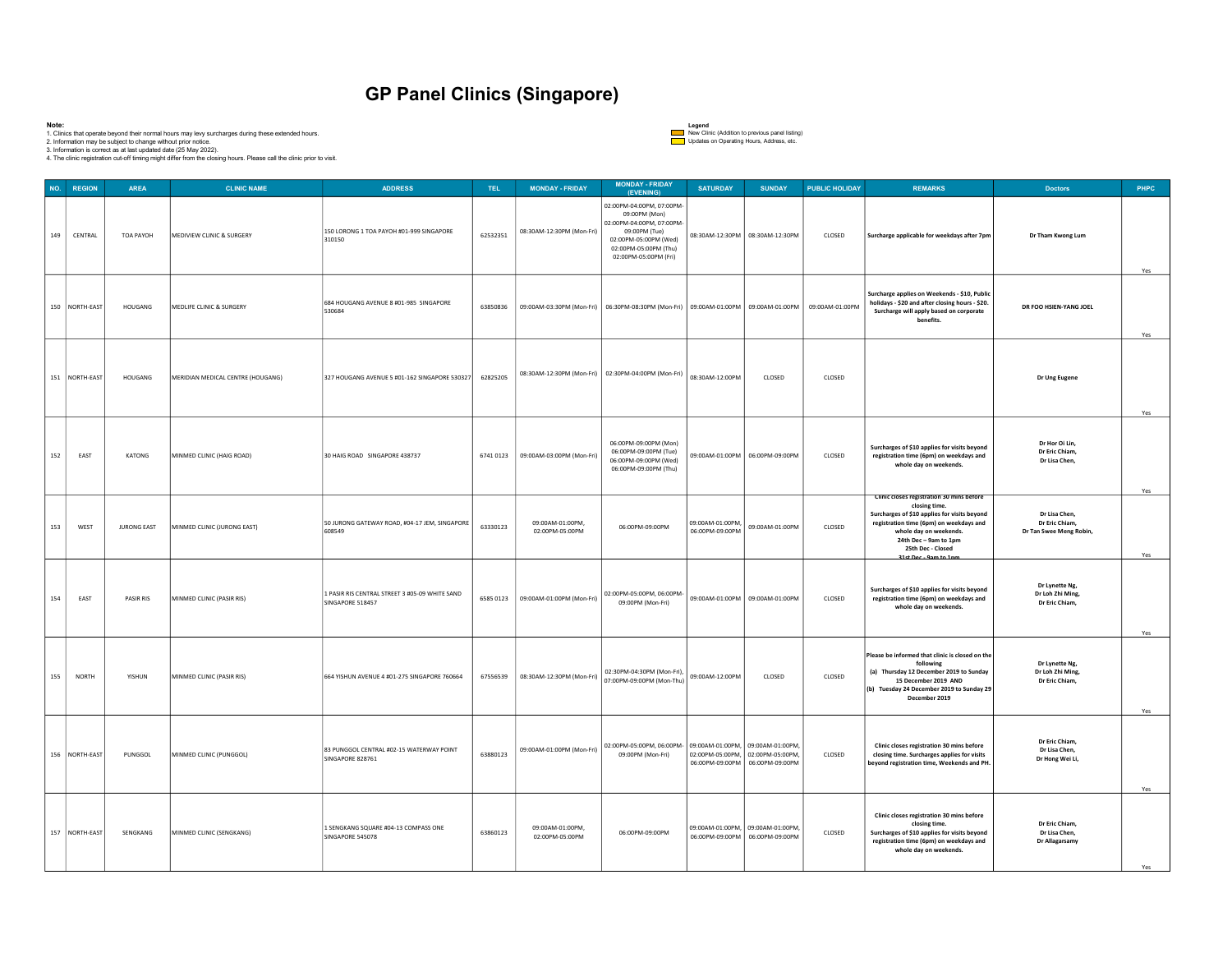| Note:<br>NO. REGION | 2. Information may be subject to change without prior notice.<br>3. Information is correct as at last updated date (25 May 2022).<br><b>AREA</b> | 1. Clinics that operate beyond their normal hours may levy surcharges during these extended hours.<br>4. The clinic registration cut-off timing might differ from the closing hours. Please call the clinic prior to visit.<br><b>CLINIC NAME</b> | <b>GP Panel Clinics (Singapore)</b><br><b>ADDRESS</b>                     | TEL.      | <b>MONDAY - FRIDAY</b>                                                                                                    | <b>MONDAY - FRIDAY</b>                                                                                                                                                                                                             | Legend<br>Updates on Operating Hours, Address, etc.<br><b>SATURDAY</b> | New Clinic (Addition to previous panel listing)<br><b>SUNDAY</b> | <b>PUBLIC HOLIDAY</b> | <b>REMARKS</b>                                                                                                                                                                  | <b>Doctors</b>                                            | PHPC |
|---------------------|--------------------------------------------------------------------------------------------------------------------------------------------------|---------------------------------------------------------------------------------------------------------------------------------------------------------------------------------------------------------------------------------------------------|---------------------------------------------------------------------------|-----------|---------------------------------------------------------------------------------------------------------------------------|------------------------------------------------------------------------------------------------------------------------------------------------------------------------------------------------------------------------------------|------------------------------------------------------------------------|------------------------------------------------------------------|-----------------------|---------------------------------------------------------------------------------------------------------------------------------------------------------------------------------|-----------------------------------------------------------|------|
| 158<br>NORTH        | YISHUN                                                                                                                                           | MINMED CLINIC (YISHUN)                                                                                                                                                                                                                            | 1 NORTHPOINT DRIVE #02-153 NORTHPOINT CITY<br>SINGAPORE 768019            | 6554 0123 |                                                                                                                           | (EVENING)<br>$\Big \begin{array}{cc} 09:00AM-01:00PM\ (Mon-Fri) \end{array}\Big \begin{array}{cc} 02:00PM-05:00PM\ 06:00PM\end{array}\Big \begin{array}{cc} 09:00AM-01:00PM\ 09:00AM-01:00PM\end{array}\Big $<br>09:00PM (Mon-Fri) |                                                                        | 06:00PM-09:00PM 06:00PM-09:00PM                                  | CLOSED                | Clinic closes registration 30 mins before<br>closing time.<br>Surcharges of \$10 applies for visits beyond<br>registration time (6pm) on weekdays and<br>whole day on weekends. | Dr Eric Chiam,<br>Dr Lisa Chen,<br>Dr Chiang Wing Chiong, | Yes  |
| CENTRAL<br>159      | ORCHARD                                                                                                                                          | MINMED HEALTH SCREENERS                                                                                                                                                                                                                           | 290 ORCHARD ROAD #16-04/09/10 PARAGON<br>SINGAPORE 238859                 | 6838 0123 |                                                                                                                           | 09:00AM-01:00PM (Mon-Fri) 02:00PM-05:00PM (Mon-Fri)                                                                                                                                                                                | CLOSED                                                                 | CLOSED                                                           | CLOSED                |                                                                                                                                                                                 | Dr Lisa Chen,<br>Dr Clare Huang                           | Yes  |
| 160<br>CENTRAL      | <b>CITY HALL</b>                                                                                                                                 | MINT MEDICAL CENTRE (FUNAN)                                                                                                                                                                                                                       | 107 NORTH BRIDGE ROAD #04-13A, FUNAN MALL<br>SINGAPORE 179105             |           |                                                                                                                           | 66345100 09:30AM-12:30PM (Mon-Fri) 02:00PM-05:00PM (Mon-Fri) 10:00AM-12:00PM                                                                                                                                                       |                                                                        | CLOSED                                                           | CLOSED                | Consultation is only on appointment basis.<br>Surcharge of \$5 is applicable for Weekdays<br>after 5pm and Weekends after 12pm                                                  | Dr Loke Chi Wei Peter,<br>Dr Dora Cheong Foong Shien,     |      |
| CENTRAL<br>161      | HARBOURFRONT                                                                                                                                     | Mint Medical Centre (Habourfront)                                                                                                                                                                                                                 | 1 HARBOURFRONT PLACE #01-10 HARBOURFRONT<br>TOWER ONE SINGAPORE 098633    |           | 62729372 09:00AM-05:00PM (Mon-Fri)                                                                                        | CLOSED                                                                                                                                                                                                                             | CLOSED                                                                 | CLOSED                                                           | CLOSED                | <b>Strictly by Appointment only</b><br>Surcharge of \$5 is applicable for Weekdays<br>after 5pm and Weekends after 12pm                                                         | Dr Dora Cheong Foong Shien,<br>Dr Loke Chi Wei Peter,     | No   |
| 162<br><b>NORTH</b> | WOODLANDS                                                                                                                                        | MYDOCTOR @ ADMIRALTY PTE LTD                                                                                                                                                                                                                      | 693 WOODLANDS AVENUE 6 #01-03 MULTI STOREY<br>CAR PARK SINGAPORE 730693   | 9852 3673 |                                                                                                                           | 09:00AM-01:00PM (Mon-Fri) 06:00PM-09:00PM (Mon-Fri) 09:00AM-01:00PM                                                                                                                                                                |                                                                        | 09:00AM-01:00PM,<br>06:00PM-09:00PM                              | CLOSED                | Surcharge @ \$10 - Public Holidays.<br>Surcharge will apply based on corporate<br>benefits                                                                                      | Dr See Ju Yaw,<br>Dr Prem Kumar S/O Jayabalan,            | No   |
| WEST<br>163         | <b>BOON LAY</b>                                                                                                                                  | MYDOCTOR @ LAKESIDE                                                                                                                                                                                                                               | 201 BOON LAY WAY #01-05 LAKESIDE MRT STATION<br>SINGAPORE 649845          | 62657270  | 08:30AM-08:30PM (Mon)<br>08:30AM-08:30PM (Tue)<br>08:30AM-08:30PM (Wed)<br>08:30AM-08:30PM (Thu)<br>08:30AM-05:00PM (Fri) | CLOSED                                                                                                                                                                                                                             | 08:30AM-05:00PM                                                        | CLOSED                                                           | CLOSED                | Surcharge @ \$10 - Public Holidays.<br>Surcharge will apply based on corporate<br>benefits                                                                                      | <b>ERNIE HO</b>                                           | Yes  |
| 164<br>WEST         | CLEMENTI                                                                                                                                         | MYHEALTH MEDICAL CENTRE                                                                                                                                                                                                                           | 501 WEST COAST DRIVE #01-256 SINGAPORE 120501                             | 68726920  |                                                                                                                           | 08:30AM-01:00PM (Mon-Fri)   02:00PM-05:00PM (Mon-Fri)   08:30AM-01:00PM   08:30AM-01:00PM                                                                                                                                          |                                                                        |                                                                  | CLOSED                |                                                                                                                                                                                 | SAIFUL NIZAM BIN SUBARI                                   | Yes  |
| 165<br>CENTRAL      | <b>BUKIT TIMAH</b>                                                                                                                               | NAM SENG CLINIC PTE LTD                                                                                                                                                                                                                           | 144 UPPER BUKIT TIMAH ROAD #01-22 BEAUTY<br>WORLD CENTRE SINGAPORE 588177 | 64682824  |                                                                                                                           | 09:00 AM-02:00 PM (Mon-Fri) 04:00 PM-06:00 PM, 08:00 PM- 09:00 AM-02:00 PM,<br>10:00PM (Mon-Fri)                                                                                                                                   | 08:00PM-10:00PM                                                        | 04:00PM-06:00PM, 09:00AM-02:00PM                                 | CLOSED                | Clinic will be closed on:<br>August 9 to 12<br>Sept 4 to 17<br>Dec 24 - 5th jan 2020                                                                                            | <b>KOH SWEE HAI</b>                                       | Yes  |
| WEST<br>166         | JURONG WEST                                                                                                                                      | NANYANG CENTRE CLINIC                                                                                                                                                                                                                             | 959 JURONG WEST STREET 92 #01-162 SINGAPORE<br>640959                     | 67910962  | 08:30AM-12:30PM (Mon-Fri)                                                                                                 | 02:00PM-04:30PM (Mon-Fri),<br>07:00PM-09:00PM (Mon-Thu) 08:30AM-12:30PM 08:30AM-12:30PM 08:30AM-12:30PM                                                                                                                            |                                                                        |                                                                  |                       |                                                                                                                                                                                 | <b>FONG WAI YIN</b>                                       | No   |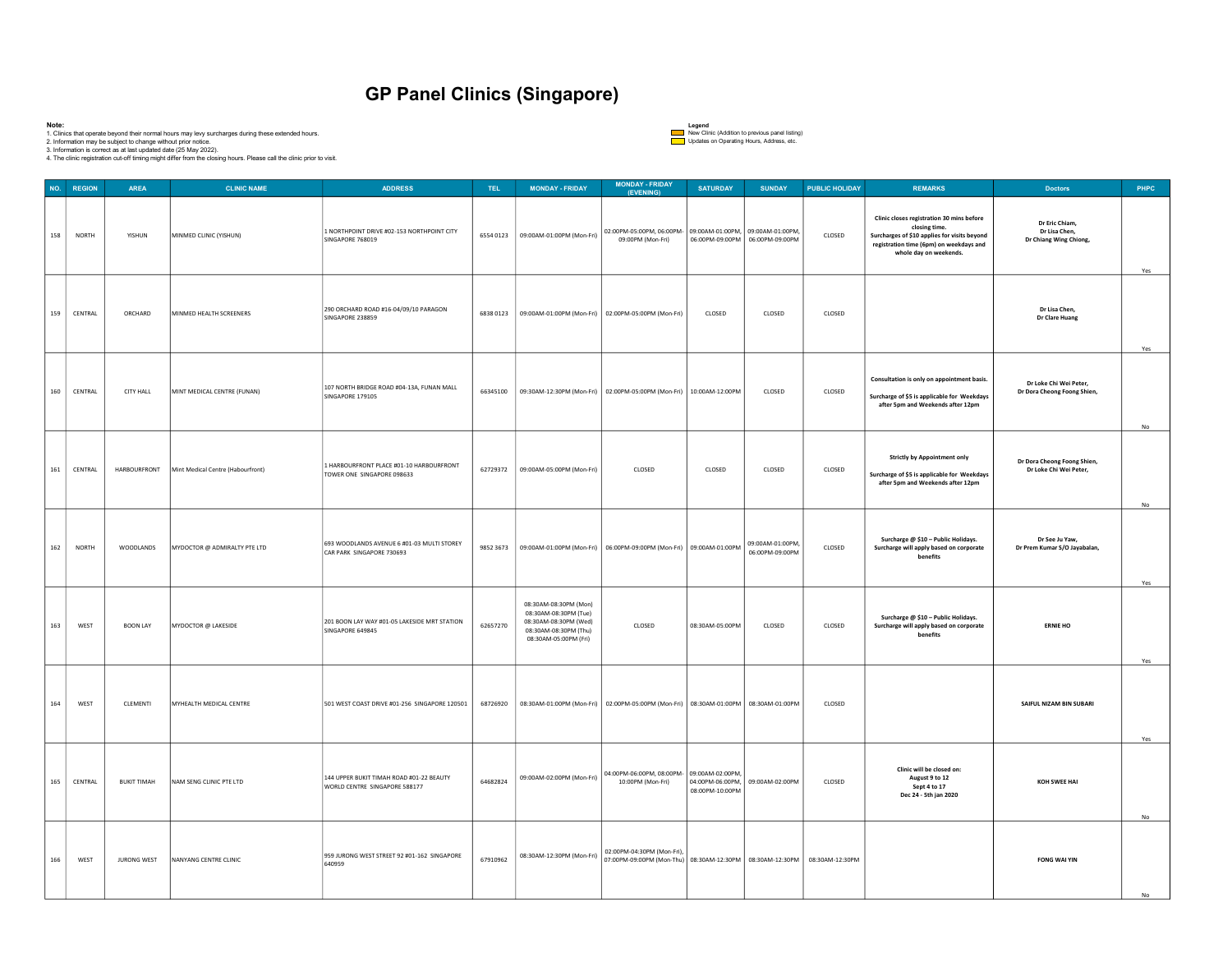| Note:             |                | 2. Information may be subject to change without prior notice.<br>3. Information is correct as at last updated date (25 May 2022). | 1. Clinics that operate beyond their normal hours may levy surcharges during these extended hours.<br>4. The clinic registration cut-off timing might differ from the closing hours. Please call the clinic prior to visit. | <b>GP Panel Clinics (Singapore)</b>                                       |                        |                           |                                                                                                                                                                                                                                                                                                                                                          | Legend<br>Updates on Operating Hours, Address, etc. | New Clinic (Addition to previous panel listing)                      |                                     |                                                                                                                                                                                                                                                                                     |                                                                     |            |
|-------------------|----------------|-----------------------------------------------------------------------------------------------------------------------------------|-----------------------------------------------------------------------------------------------------------------------------------------------------------------------------------------------------------------------------|---------------------------------------------------------------------------|------------------------|---------------------------|----------------------------------------------------------------------------------------------------------------------------------------------------------------------------------------------------------------------------------------------------------------------------------------------------------------------------------------------------------|-----------------------------------------------------|----------------------------------------------------------------------|-------------------------------------|-------------------------------------------------------------------------------------------------------------------------------------------------------------------------------------------------------------------------------------------------------------------------------------|---------------------------------------------------------------------|------------|
| NO. REGION<br>167 | WEST           | <b>AREA</b><br>CLEMENTI                                                                                                           | <b>CLINIC NAME</b><br>NEWEST MEDICAL AND LASER CLINIC PTE LTD                                                                                                                                                               | <b>ADDRESS</b><br>1 WEST COAST DRIVE #01-49/50 NEWEST SINGAPORE<br>128020 | <b>TEL</b><br>62660451 | <b>MONDAY - FRIDAY</b>    | <b>MONDAY - FRIDAY</b><br>(EVENING)<br>08:30AM-02:30PM (Mon-Fri) 06:00PM-08:30PM (Mon-Fri) 08:30AM-01:00PM 05:00PM-09:00PM                                                                                                                                                                                                                               | <b>SATURDAY</b>                                     | <b>SUNDAY</b>                                                        | <b>PUBLIC HOLIDAY</b>               | <b>REMARKS</b><br>Surcharges apply for visits on Saturday and<br>Sunday                                                                                                                                                                                                             | <b>Doctors</b><br>Low Wymin,<br>Neo Hui Yee,<br>Cedric Si Poh Nguan | PHPC       |
| 168               | WEST           | <b>BUKIT BATOK</b>                                                                                                                | NORTHEAST (BUKIT BATOK) MEDICAL CENTRE PTE LTD                                                                                                                                                                              | 10 BUKIT BATOK CENTRAL BUKIT BATOK MRT STATION<br>#01-01 SINGAPORE 659958 | 62661442               |                           | 08:00AM-01:00PM (Mon-Fri) 02:00PM-10:00PM (Mon-Fri)                                                                                                                                                                                                                                                                                                      |                                                     | 08:00AM-01:00PM, 08:00AM-01:00PM,<br>02:00PM-06:00PM 02:00PM-06:00PM | 09:00AM-01:00PM,<br>02:00PM-06:00PM | Surcharge \$10 applies on public holiday.<br>Surcharge will apply based on corporate<br>benefits<br>31st Dec 2020 - 08:00AM - 10:00PM<br>1st Jan 2021 - 09:00AM - 01:00PM                                                                                                           | Dr Lim Kim Show,<br>JOSHUA TENG,<br>Dr Julian Hong,                 | Yes<br>Yes |
| 169               | CENTRAL        | GHIM MOH                                                                                                                          | NORTHEAST (BUONA VISTA) MEDICAL CENTRE PTE LTD   25 GHIM MOH LINK #01-10 SINGAPORE 270025                                                                                                                                   |                                                                           | 66943282               | 08:00AM-01:00PM (Mon-Fri) | 02:00PM-10:00PM (Mon)<br>02:00PM-10:00PM (Tue)<br>02:00PM-10:00PM (Wed)<br>02:00PM-10:00PM (Thu)<br>02:00PM-06:00PM (Fri)                                                                                                                                                                                                                                |                                                     | 08:30AM-01:00PM 08:30AM-01:00PM                                      | CLOSED                              | 31st Dec 2020: 08:30AM - 01:00PM;<br>02:00PM - 10:00PM<br>1st Jan 2021: CLOSED                                                                                                                                                                                                      | Dr Tan Teck Jack                                                    | Yes        |
| 170               | EAST           | SIMEI                                                                                                                             | NORTHEAST (SIMEI) MEDICAL CENTRE PTE LTD                                                                                                                                                                                    | 30 SIMEI STREET 3 SIMEI MRT STATION #02-01<br>SINGAPORE 529888            | 67838638               |                           | 08:00AM-10:00PM (Mon-Fri) 08:00AM-10:00PM (Mon-Fri) 08:00AM-10:00PM 08:00AM-10:00PM 10:00AM - 09:00PM                                                                                                                                                                                                                                                    |                                                     |                                                                      |                                     | Surcharge \$10 applies on public holiday.<br>Surcharge will apply based on corporate<br>benefits<br>31st Dec 2020: 08:00AM - 10:00PM<br>1st Jan 2021: 10:00AM - 06:00PM                                                                                                             | DR GOH TZE CHIEN,<br>Dr Chee Boon Ping                              | Yes        |
| 171               | EAST           | TAMPINES                                                                                                                          | NORTHEAST (TAMPINES) MEDICAL CENTRE PTE LTD                                                                                                                                                                                 | 20 TAMPINES CENTRAL 1 #01-25 TAMPINES MRT<br>STATION SINGAPORE 529538     | 67867848               | 08:00AM-01:00PM (Mon-Fri) | 02:00PM-06:00PM, 07:00PM- 08:00AM-01:00PM, 08:00AM-01:00PM,<br>10:00PM (Mon-Fri)                                                                                                                                                                                                                                                                         |                                                     | 02:00PM-06:00PM, 02:00PM-06:00PM,<br>07:00PM-10:00PM 07:00PM-10:00PM | 08:00AM-01:00PM                     | Please call the clinic to verify operation for<br>public holidays.<br>Surcharge \$10 applies on public holiday.<br>Surcharge will apply based on corporate<br>benefits<br>31 Dec 2020: 08:00AM - 01:00PM; 02:00PM<br>10:00PM<br>1st Jan 2021: 08:00AM - 01:00PM                     | DR GOH TZE CHIEN,<br><b>Dr Bernard Cheong</b>                       | Yes        |
| 172               | CENTRAL        | RAFFLES PLACE                                                                                                                     | NORTHEAST (TMA) MEDICAL ASSOCIATES PTE LTD                                                                                                                                                                                  | 22 MALACCA STREET #13-03, RB CAPITAL BUILDING<br>SINGAPORE 048980         | 65572770               | 08:30AM-01:00PM (Mon-Fri) | 02:00PM-06:00PM (Mon)<br>02:00PM-06:00PM (Tue)<br>02:00PM-06:00PM (Wed)<br>02:00PM-06:00PM (Thu)<br>02:00PM-06:00PM (Fri)                                                                                                                                                                                                                                | CLOSED                                              | CLOSED                                                               | CLOSED                              | 31st Dec 2020: 08:30AM - 01:00PM;<br>02:00PM - 06:00PM<br>1st Jan 2021: CLOSED                                                                                                                                                                                                      | Dr Lim Kim Show                                                     |            |
| 173               | EAST           | KALLANG                                                                                                                           | NORTHEAST MEDICAL GROUP (KALLANG)                                                                                                                                                                                           | 39 JALAN TIGA PINE GREEN #01-01 SINGAPORE<br>390039                       | 6241 3298              |                           | 10:00PM (Mon)<br>02:00PM-05:00PM, 06:00PM-<br>10:00PM (Tue)<br>08:00AM-01:00PM (Mon-Fri) 02:00PM-05:00PM, 06:00PM-<br>10:00PM (Wed)<br>02:00PM-05:00PM, 06:00PM-<br>10:00PM (Thu)<br>02:00PM-05:00PM, 06:00PM-<br>10:00PM (Fri)                                                                                                                          | 08:00AM-01:00PM,<br>06:00PM-10:00PM                 | 08:00AM-06:00PM 08:00AM-01:00PM                                      |                                     | cast registration is so mins before closing<br>Please call to check if clinic operates on<br>public holidays.<br>Surcharge \$10 applies on public holiday.<br>Surcharge will apply based on corporate<br>benefits<br>31 Dec 2020: 08:00AM - 01:00PM; 02:00PM<br>10:00PM<br>بمعممهما | Dr Chee Boon Ping,<br>Dr Lui Weng Sun,<br>NG SHU PING LINDA         | Yes<br>Yes |
|                   | 174 NORTH-EAST | SENGKANG                                                                                                                          | NORTHEAST MEDICAL GROUP (SENGKANG)                                                                                                                                                                                          | 5 SENGKANG SQUARE #01-05 SENGKANG MRT<br>STATION SINGAPORE 545062         | 6875 5911              |                           | $\mid 08:00\text{AM-09}:00\text{PM (Mon-Fri)} \mid 08:00\text{AM-09}:00\text{PM (Mon-Fri)} \mid 08:00\text{AM-09}:00\text{PM} \mid 08:00\text{AM-09}:00\text{PM} \mid 08:00\text{AM-09}:00\text{PM} \mid 08:00\text{AM-09}:00\text{PM} \mid 08:00\text{AM-09}:00\text{PM} \mid 08:00\text{AM-09}:00\text{PM} \mid 08:00\text{AM-09}:00\text{PM} \mid 08$ |                                                     |                                                                      | 10:00AM-09:00PM                     | Surcharge \$10 applies on public holiday.<br>Surcharge will apply based on corporate<br>benefits                                                                                                                                                                                    | Dr Tan Teck Jack                                                    | Yes        |
| 175               | NORTH          | WOODLANDS                                                                                                                         | NORWOOD MEDICAL CLINIC                                                                                                                                                                                                      | 785E WOODLANDS RISE #01-02 SINGAPORE 735785                               | 69373576               |                           | 08:00AM-01:00PM (Mon-Fri) 06:00PM-10:00PM (Mon-Fri)                                                                                                                                                                                                                                                                                                      |                                                     | 08:00AM-01:00PM, 08:00AM-01:00PM,<br>06:00PM-10:00PM 06:00PM-10:00PM | 08:00AM-10:00PM                     | Surcharges of \$20 applies for visits on public<br>holiday.<br>Surcharge will apply based on corporate<br>benefits                                                                                                                                                                  | Dr. Choo Jianrong Tommie,<br>Dr Neoh Jia Quan Leon                  |            |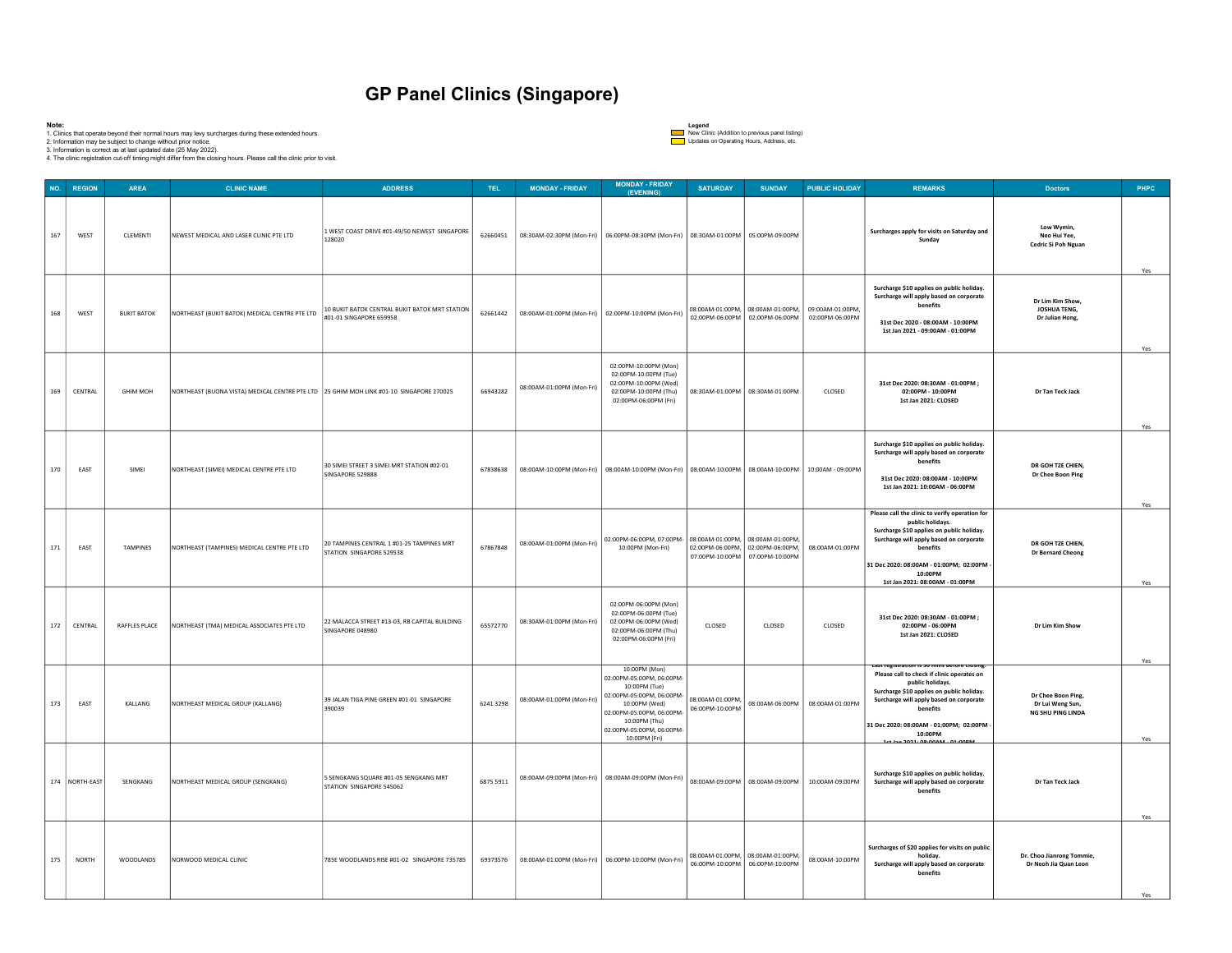| Note: | NO. REGION   | 2. Information may be subject to change without prior notice.<br>3. Information is correct as at last updated date (25 May 2022).<br><b>AREA</b> | 1. Clinics that operate beyond their normal hours may levy surcharges during these extended hours.<br>4. The clinic registration cut-off timing might differ from the closing hours. Please call the clinic prior to visit.<br><b>CLINIC NAME</b> | <b>GP Panel Clinics (Singapore)</b><br><b>ADDRESS</b>                             | <b>TEL</b> | <b>MONDAY - FRIDAY</b>              | <b>MONDAY - FRIDAY</b><br>(EVENING)                                                         | Legend<br>Updates on Operating Hours, Address, etc.<br><b>SATURDAY</b> | New Clinic (Addition to previous panel listing)<br><b>SUNDAY</b>     | PUBLIC HOLIDAY  | <b>REMARKS</b>                                                                                                                                                                          | <b>Doctors</b>                                            | PHPC       |
|-------|--------------|--------------------------------------------------------------------------------------------------------------------------------------------------|---------------------------------------------------------------------------------------------------------------------------------------------------------------------------------------------------------------------------------------------------|-----------------------------------------------------------------------------------|------------|-------------------------------------|---------------------------------------------------------------------------------------------|------------------------------------------------------------------------|----------------------------------------------------------------------|-----------------|-----------------------------------------------------------------------------------------------------------------------------------------------------------------------------------------|-----------------------------------------------------------|------------|
| 176   | <b>NORTH</b> | WOODLANDS                                                                                                                                        | NUHEALTH MEDICAL CENTRE                                                                                                                                                                                                                           | 1 WOODLANDS ROAD JUNCTION 10 #01-23<br>SINGAPORE 677899                           | 62199298   | 08:30AM-01:00PM (Mon-Fri)           | 02:00PM-04:30PM, 06:30PM-<br>10:00PM (Mon-Fri)                                              |                                                                        | 08:30AM-01:00PM, 08:30AM-01:00PM,<br>02:00PM-04:30PM 02:00PM-04:30PM | 08:30AM-01:00PM | Surcharges apply for visits on public holidays.<br>Last Registration at 30 minutes before closing                                                                                       | Dr Tay Jun Sheng,<br>Dr Tay Jia Sheng,<br>Dr Tay Kok Ling |            |
| 177   | CENTRAL      | RAFFLES PLACE                                                                                                                                    | OC MEDICAL RAFFLES PLACE                                                                                                                                                                                                                          | 1 RAFFLES PLACE ONE RAFFLES PLACE #05-15/16<br>SINGAPORE 048616                   | 63522639   | 10:30AM-02:30PM (Mon-Fri)           | CLOSED                                                                                      | CLOSED                                                                 | CLOSED                                                               | CLOSED          | Clinic is temporary closed till further notice                                                                                                                                          | Dr Jimmy Chew Kwong Yik,<br>Dr Kenneth Koh Eu Min,        | Yes<br>No  |
| 178   | CENTRAL      | NOVENA                                                                                                                                           | OGL MEDICAL CENTERS (NOVENA)                                                                                                                                                                                                                      | 10 SINARAN DRIVE #10-31 SQUARE 2 SINGAPORE<br>307506                              | 69099910   | CLOSED                              | 02:00PM-06:00PM (Mon-Fri) 09:00AM-01:00PM                                                   |                                                                        | CLOSED                                                               | CLOSED          |                                                                                                                                                                                         | Dr William Chan Yit Hoong,<br>Dr Mark Tan Ming Loong      |            |
| 179   | WEST         | JURONG WEST                                                                                                                                      | ONE MEDICAL CLINIC                                                                                                                                                                                                                                | 728 JURONG WEST AVENUE 5 #01-K1 SINGAPORE<br>640728                               | 67922143   |                                     | 08:30AM-02:00PM (Mon-Fri)   06:00PM-09:00PM (Mon-Fri)                                       | 09:00AM-12:30PM                                                        | CLOSED                                                               | CLOSED          |                                                                                                                                                                                         | <b>LOKE CHOK LOON</b>                                     | No.        |
| 180   | EAST         | EUNOS                                                                                                                                            | ONECARE CLINIC ALJUNIED MRT PTE LTD                                                                                                                                                                                                               | 81 LORONG 25 GEYLANG #01-03 ALJUNIED MRT<br>STATION SINGAPORE 388310              |            |                                     |                                                                                             |                                                                        | 09:00AM-12:00PM<br>06:00PM-09:00PM                                   | CLOSED          | Surcharge will apply for visits on Sundays -<br>\$10 and Public Holidays - \$20. Surcharge will<br>apply based on corporate benefits                                                    | Dr Jimmy Chew Kwong Yik,<br>Dr Kenneth Koh Eu Min,        | Yes<br>Yes |
| 181   | EAST         | <b>BEDOK</b>                                                                                                                                     | ONECARE CLINIC BEDOK MRT                                                                                                                                                                                                                          | 315 NEW UPPER CHANGI ROAD #01-01 BEDOK MRT<br>STATION SINGAPORE 467347            |            | 6352 2639 09:00AM-02:00PM (Mon-Fri) | 06:00PM-09:00PM (Mon-<br>Thurs)                                                             | 08:00AM-01:00PM                                                        | CLOSED                                                               | CLOSED          | Surcharge will apply for visits on Sundays -<br>\$10 and Public Holidays - \$20. Surcharge will<br>apply based on corporate benefits. Clinic is<br>temporary closed till further notice | Dr Jimmy Chew Kwong Yik,<br>Dr Kenneth Koh Eu Min,        |            |
| 182   | WEST         | <b>BOON LAY</b>                                                                                                                                  | ONECARE CLINIC BOON LAY                                                                                                                                                                                                                           | 221 BOON LAY PLACE #01-152 BOON LAY SHOPPING<br>CENTRE SINGAPORE 640221           | 62611580   |                                     | 08:00AM-04:00PM (Mon-Fri)   05:00PM-10:00PM (Mon-Fri)   08:00AM-01:00PM,   08:00AM-01:00PM, |                                                                        | 05:00PM-10:00PM 05:00PM-10:00PM                                      | CLOSED          | Surcharges apply for visits on Sundays and<br><b>Public Holidays.</b>                                                                                                                   | Dr Jimmy Chew Kwong Yik,<br>Dr Kenneth Koh Eu Min,        | Yes<br>Yes |
| 183   | WEST         | <b>BUKIT BATOK</b>                                                                                                                               | ONECARE CLINIC BUKIT BATOK PTE LTD                                                                                                                                                                                                                | 630 BUKIT BATOK CENTRAL #01-148 SINGAPORE<br>650630                               |            |                                     | 65636913   08:00AM-03:00PM (Mon-Fri)   05:00PM-09:00PM (Mon-Fri)                            | 08:00AM-01:00PM<br>05:00PM-09:00PM                                     | 05:00PM-09:00PM                                                      | CLOSED          | Surcharge will apply for visits on Sundays -<br>\$10 and Public Holidays - \$20. Surcharge will<br>apply based on corporate benefits.<br>clinic will be closing 15mins before closing   | Dr Jimmy Chew Kwong Yik,<br>Dr Kenneth Koh Eu Min,        | Yes        |
| 184   | WEST         | <b>BUKIT BATOK</b>                                                                                                                               | ONECARE CLINIC BUKIT GOMBAK MRT PTE LTD                                                                                                                                                                                                           | 802 BUKIT BATOK WEST AVENUE 5 #01-16 BUKIT<br>GOMBAK MRT STATION SINGAPORE 659083 |            |                                     | 6255 8472  08:00AM-03:00PM (Mon-Fri)  05:00PM-09:00PM (Mon-Thu)  08:00AM-01:00PM            |                                                                        | 08:00AM-01:00PM<br>05:00PM-09:00PM                                   | CLOSED          | Surcharge will apply for visits on Sundays -<br>\$10 and Public Holidays - \$20. Surcharge will<br>apply based on corporate benefits.                                                   | Dr Jimmy Chew Kwong Yik,<br>Dr Kenneth Koh Eu Min,        | Yes        |
| 185   | WEST         | <b>BUKIT PANJANG</b>                                                                                                                             | ONECARE CLINIC BUKIT PANJANG                                                                                                                                                                                                                      | 547 SEGAR ROAD #01-05 SINGAPORE 670547                                            |            |                                     | 62508533 08:00AM-03:00PM (Mon-Fri) 06:00PM-09:00PM (Mon-Fri)                                |                                                                        | 08:00AM-03:00PM 08:00AM-03:00PM<br>06:00PM-09:00PM   06:00PM-09:00PM | CLOSED          | Surcharges apply for visits on Sundays and<br><b>Public Holidays.</b>                                                                                                                   | Dr Jimmy Chew Kwong Yik,<br>Dr Kenneth Koh Eu Min,        |            |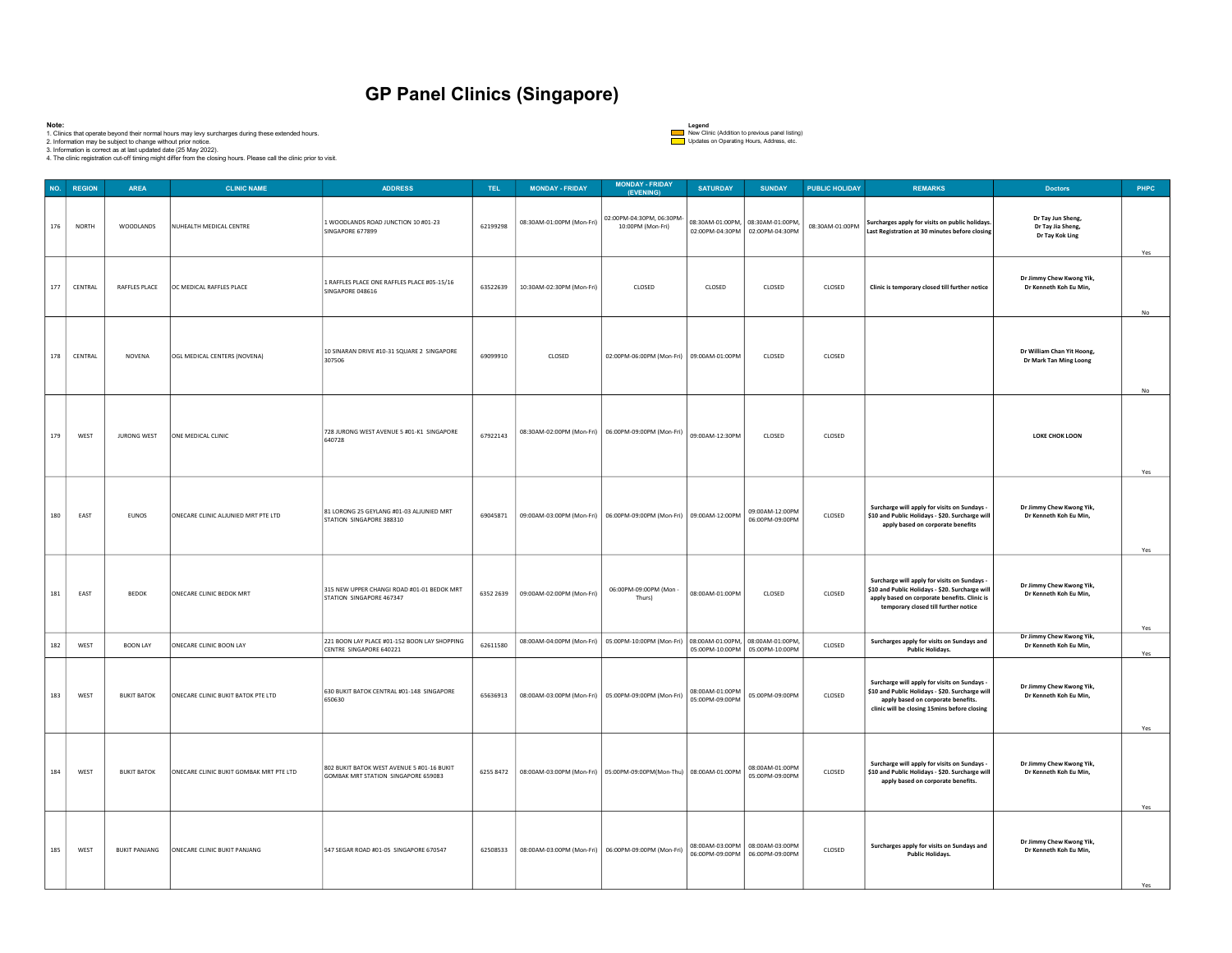| Note: |                | 2. Information may be subject to change without prior notice.<br>3. Information is correct as at last updated date (25 May 2022). | 1. Clinics that operate beyond their normal hours may levy surcharges during these extended hours.<br>4. The clinic registration cut-off timing might differ from the closing hours. Please call the clinic prior to visit. | <b>GP Panel Clinics (Singapore)</b>                                    |            |                           |                                                                                                              | Legend<br>Updates on Operating Hours, Address, etc. | New Clinic (Addition to previous panel listing) |                       |                                                                                                                                                                                          |                                                    |           |
|-------|----------------|-----------------------------------------------------------------------------------------------------------------------------------|-----------------------------------------------------------------------------------------------------------------------------------------------------------------------------------------------------------------------------|------------------------------------------------------------------------|------------|---------------------------|--------------------------------------------------------------------------------------------------------------|-----------------------------------------------------|-------------------------------------------------|-----------------------|------------------------------------------------------------------------------------------------------------------------------------------------------------------------------------------|----------------------------------------------------|-----------|
|       | NO. REGION     | <b>AREA</b>                                                                                                                       | <b>CLINIC NAME</b>                                                                                                                                                                                                          | <b>ADDRESS</b>                                                         | <b>TEL</b> | <b>MONDAY - FRIDAY</b>    | <b>MONDAY - FRIDAY</b><br>(EVENING)                                                                          | <b>SATURDAY</b>                                     | <b>SUNDAY</b>                                   | <b>PUBLIC HOLIDAY</b> | REMARKS                                                                                                                                                                                  | <b>Doctors</b>                                     | PHPC      |
| 186   | NORTH          | SEMBAWANG                                                                                                                         | ONECARE CLINIC CANBERRA                                                                                                                                                                                                     | 105 CANBERRA STREET #01-09 SINGAPORE 750105                            | 62513778   |                           | 08:00AM-02:00PM (Mon-Fri)   06:00PM-09:00PM (Mon-Thu)   08:00AM-12:00PM   08:00AM-12:00PM                    |                                                     |                                                 | CLOSED                |                                                                                                                                                                                          | Dr Jimmy Chew Kwong Yik,<br>Dr Kenneth Koh Eu Min, | Yes       |
| 187   | WEST           | CHOA CHU KANG                                                                                                                     | ONECARE CLINIC CHOA CHU KANG                                                                                                                                                                                                | 810 CHOA CHU KANG AVENUE 7 #01-09 SINGAPORE<br>680810                  | 67666146   |                           | 09:00AM-02:00PM (Mon-Fri)   06:00PM-09:00PM (Mon-Thu)   09:00AM-12:00PM   09:00AM-12:00PM                    |                                                     |                                                 | CLOSED                | Surcharges apply for visits on Sundays and<br><b>Public Holidays.</b>                                                                                                                    | Dr Jimmy Chew Kwong Yik,<br>Dr Kenneth Koh Eu Min, | Yes       |
| 188   | WEST           | CLEMENTI                                                                                                                          | ONECARE CLINIC CLEMENTI                                                                                                                                                                                                     | 149 CLEMENTI AVENUE 3 #01-241 LOT C SINGAPORE<br>120449                | 63522639   | 09:00AM-01:00PM (Mon-Fri) | 06:00PM-09:00PM (Mon)<br>06:00PM-09:00PM (Tue)<br>06:00PM-09:00PM (Thu)                                      |                                                     | 09:00AM-12:00PM 09:00AM-12:00PM                 | CLOSED                | Clinic is temporary closed till further notice                                                                                                                                           | Dr Jimmy Chew Kwong Yik,<br>Dr Kenneth Koh Eu Min, | Yes       |
|       | 189 NORTH-EAST | SENGKANG                                                                                                                          | ONECARE CLINIC FERNVALE                                                                                                                                                                                                     | 417 FERNVALE LINK MULTI STOREY CAR PARK<br>SINGAPORE 790417            | 63522639   | 08:00AM-01:00PM (Mon-Fri) | 06:00PM-09:00PM (Mon)<br>06:00PM-09:00PM (Tue)                                                               | 08:00AM-12:00PM                                     | 08:00AM-12:00PM<br>06:00PM-09:00PM              | CLOSED                |                                                                                                                                                                                          | Dr Jimmy Chew Kwong Yik,<br>Dr Kenneth Koh Eu Min, |           |
|       | 190 NORTH-EAST | HOUGANG                                                                                                                           | ONECARE CLINIC HOUGANG AVENUE 8                                                                                                                                                                                             | 681 HOUGANG AVENUE 8 #01-835 HOUGANG VILLAGE<br>SINGAPORE 530681       | 69700811   |                           | 06:00PM-09:00PM (Thu)<br>09:00AM-02:00PM (Mon-Fri) 06:00PM-09:00PM (Mon-Thu) 06:00PM-09:00PM 09:00AM-01:00PM |                                                     |                                                 | CLOSED                | Surcharge will apply for visits on Sundays -<br>\$10 and Public Holidays - \$20. Surcharge will<br>apply based on corporate benefits.                                                    | Dr Jimmy Chew Kwong Yik,<br>Dr Kenneth Koh Eu Min, | Yes       |
| 191   | EAST           | PASIR RIS                                                                                                                         | ONECARE CLINIC LOYANG                                                                                                                                                                                                       | 258 PASIR RIS STREET 21 LOYANG POINT #02-14<br>SINGAPORE 510258        | TBA        |                           | 08:00AM-02:00PM (Mon-Fri) 05:00PM-09:00PM (Mon-Fri) 08:00AM-01:00PM                                          |                                                     | 08:00AM-01:00PM,<br>06:00PM-10:00PM             | CLOSED                | Clinic operations will start - April 2017<br>Surcharges apply for visits on Sundays and<br><b>Public Holidays.</b>                                                                       | Dr Jimmy Chew Kwong Yik,<br>Dr Kenneth Koh Eu Min, | Yes       |
| 192   | EAST           | MARINE PARADE                                                                                                                     | ONECARE CLINIC MARINE PARADE                                                                                                                                                                                                | 81 MARINE PARADE CENTRAL #01-644 SINGAPORE<br>440081                   | 63441620   | 09:00AM-01:00PM (Mon-Fri) | 06:00PM-08:30PM (Mon)<br>06:00PM-08:30PM (Tue)<br>06:00PM-08:30PM (Thu)                                      | 09:00AM-12:30PM                                     | CLOSED                                          | CLOSED                | Surcharges apply for visits on Sundays and<br><b>Public Holidays.</b>                                                                                                                    | Dr Jimmy Chew Kwong Yik,<br>Dr Kenneth Koh Eu Min, | Yes       |
|       | 193 NORTH-EAST | PUNGGOL                                                                                                                           | ONECARE CLINIC PUNGGOL PLAZA PTE. LTD                                                                                                                                                                                       | 168 PUNGGOL FIELD #02-09A PUNGGOL PLAZA<br>SINGAPORE 820168            | 69043511   |                           | 08:00AM-02:00PM (Mon-Fri) 05:00PM-09:00PM (Mon-Thu)                                                          | 08:00AM-12:00PM<br>06:00PM-10:00PM                  | 08:00AM-12:00PM                                 | CLOSED                | Surcharge will apply for visits on Sundays -<br>\$10 and Public Holidays - \$20. Surcharge will<br>apply based on corporate benefits                                                     | Dr Jimmy Chew Kwong Yik,<br>Dr Kenneth Koh Eu Min, | Yes       |
| 194   | EAST           | TAMPINES                                                                                                                          | ONECARE CLINIC TAMPINES MRT                                                                                                                                                                                                 | 20 TAMPINES CENTRAL 1, #01-27 TAMPINES MRT<br>STATION SINGAPORE 529538 | 67853702   | 09:00AM-02:00PM (Mon-Fri) | 06:00PM-09:00PM (Mon-Fri) 09:00AM-01:00PM                                                                    |                                                     | 09:00AM-01:00PM<br>06:00PM-09:00PM              | CLOSED                | Surcharge will apply for visits on Sundays -<br>\$10 and Public Holidays - \$20. Surcharge will<br>apply based on corporate benefits.<br>Last registration is 30 minutes before closure. | Dr Jimmy Chew Kwong Yik,<br>Dr Kenneth Koh Eu Min, | No<br>Yes |

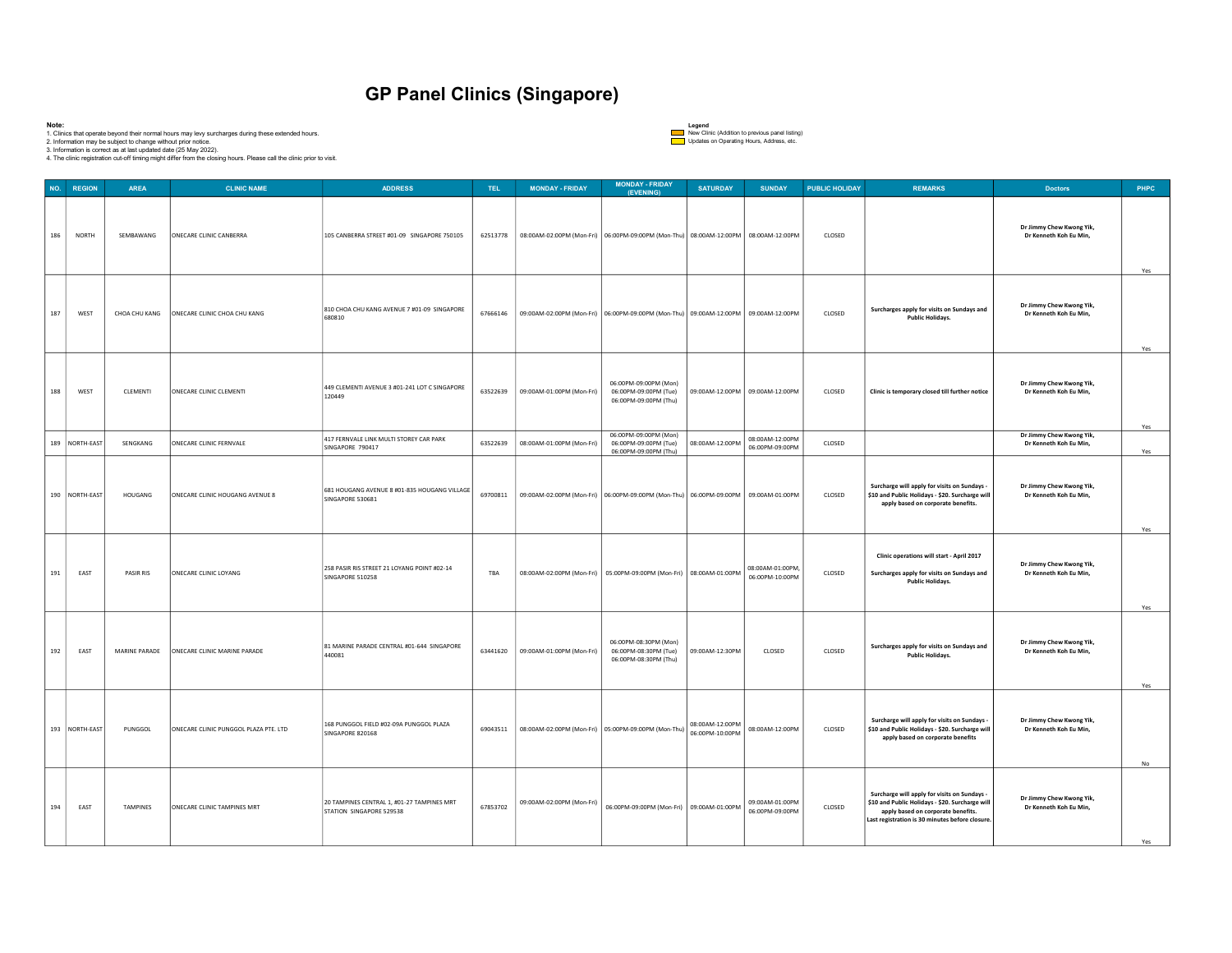| Note:       |                | 2. Information may be subject to change without prior notice.<br>3. Information is correct as at last updated date (25 May 2022). | 1. Clinics that operate beyond their normal hours may levy surcharges during these extended hours.<br>4. The clinic registration cut-off timing might differ from the closing hours. Please call the clinic prior to visit. | <b>GP Panel Clinics (Singapore)</b>                                  |          |                                                    |                                                                                                                               | Legend<br>Updates on Operating Hours, Address, etc. | New Clinic (Addition to previous panel listing)                    |                |                                                                                                                                                                                                       |                                                         |            |
|-------------|----------------|-----------------------------------------------------------------------------------------------------------------------------------|-----------------------------------------------------------------------------------------------------------------------------------------------------------------------------------------------------------------------------|----------------------------------------------------------------------|----------|----------------------------------------------------|-------------------------------------------------------------------------------------------------------------------------------|-----------------------------------------------------|--------------------------------------------------------------------|----------------|-------------------------------------------------------------------------------------------------------------------------------------------------------------------------------------------------------|---------------------------------------------------------|------------|
| NO. REGION  |                | <b>AREA</b>                                                                                                                       | <b>CLINIC NAME</b>                                                                                                                                                                                                          | <b>ADDRESS</b>                                                       | TEL.     | <b>MONDAY - FRIDAY</b>                             | <b>MONDAY - FRIDAY</b><br>(EVENING)                                                                                           | <b>SATURDAY</b>                                     | <b>SUNDAY</b>                                                      | PUBLIC HOLIDAY | <b>REMARKS</b>                                                                                                                                                                                        | <b>Doctors</b>                                          | PHPC       |
| 195         | EAST           | TAMPINES                                                                                                                          | ONECARE CLINIC TAMPINES PTE LTD                                                                                                                                                                                             | 827 TAMPINES STREET 81 #01-142 SINGAPORE<br>520827                   | 64435938 |                                                    | 08:00AM-13:00PM (Mon-Fri) 06:00PM-09:00PM (Mon-Thu) 06:00PM-09:00PM 09:00AM-12:00PM                                           |                                                     |                                                                    | CLOSED         | Surcharges apply for visits on Sundays and<br><b>Public Holidays.</b>                                                                                                                                 | Dr Jimmy Chew Kwong Yik,<br>Dr Kenneth Koh Eu Min,      |            |
| 196         | CENTRAL        | TIONG BAHRU                                                                                                                       | ONECARE CLINIC TIONG BAHRU PTE LTD                                                                                                                                                                                          | 11A BOON TIONG ROAD #01-08 TIONG BAHRU VIEW<br>SINGAPORE 161011      | 63582568 |                                                    | 08:00AM-02:00PM (Mon-Fri) 05:00PM-09:00PM (Mon-Fri) 08:00AM-12:00PM 06:00PM-09:00PM                                           |                                                     |                                                                    | CLOSED         | Surcharges apply for visits on Sundays and<br><b>Public Holidays.</b>                                                                                                                                 | Dr Jimmy Chew Kwong Yik,<br>Dr Kenneth Koh Eu Min,      | Yes<br>Yes |
| 197         | NORTH          | WOODLANDS                                                                                                                         | ONECARE CLINIC WOODLANDS                                                                                                                                                                                                    | 4 WOODLANDS STREET 12 #02-57 MARSILING MALL<br>SINGAPORE 738623      |          | 6363 2919 09:00AM-02:00PM (Mon-Fri)                | 06:00PM-09:00PM (Mon)<br>06:00PM-09:00PM (Tue)<br>06:00PM-09:00PM (Thu)<br>06:00PM-09:00PM (Fri)                              |                                                     | 09:00AM-01:00PM 06:00PM-09:00PM                                    | CLOSED         | Surcharge will apply for visits on Sundays -<br>\$10 and Public Holidays - \$20. Surcharge will<br>apply based on corporate benefits.                                                                 | Dr Jimmy Chew Kwong Yik,<br>Dr Kenneth Koh Eu Min,      | Yes        |
| 198         | NORTH          | YISHUN                                                                                                                            | ONECARE CLINIC YISHUN PTE LTD                                                                                                                                                                                               | 431 YISHUN AVENUE 1 #01-04 SINGAPORE 760431                          |          | 63342373 08:30AM-02:30PM (Mon-Fri)                 | 06:00PM-09:00PM (Mon-Thu)                                                                                                     | 08:30AM-01:00PM                                     | 08:30AM-01:00PM<br>06:00PM-09:00PM                                 | CLOSED         | If PH falls on Saturday, will follow the<br>Saturday operating timing.<br>Registration closed 15 mins before closing<br>time<br>Surcharges apply for visits on Sundays and<br><b>Public Holidays.</b> | Dr Jimmy Chew Kwong Yik,<br>Dr Kenneth Koh Eu Min,      | Yes        |
|             | 199 NORTH-EAST | HOUGANG                                                                                                                           | ONECARE MEDICAL HOUGANG PTE LTD                                                                                                                                                                                             | 104 HOUGANG AVENUE 1 #01-1125 SINGAPORE<br>530104                    | 65250325 | 08:00AM-02:00PM (Mon-Thu)<br>08:00AM-03:00PM (Fri) | 06:00PM-09:00PM (Mon-Thu)                                                                                                     |                                                     | 08:00AM-01:00PM 08:00AM-01:00PM<br>06:00PM-09:00PM 06:00PM-09:00PM | CLOSED         | Surcharges apply for visits on Sundays and<br><b>Public Holidays.</b>                                                                                                                                 | Dr Jimmy Chew Kwong Yik,<br>Dr Kenneth Koh Eu Min,      | Yes        |
|             | 200 NORTH-EAST | ANG MO KIO                                                                                                                        | ONG MEDICAL CLINIC                                                                                                                                                                                                          | 316B ANG MO KIO STREET 31 #01-10 TELEPARK<br><b>SINGAPORE 563316</b> | 64523586 | 08:30AM-12:30PM (Mon-Fri)                          | CLOSED                                                                                                                        |                                                     | 08:30AM-12:30PM   08:30AM-12:30PM   08:30AM-12:30PM                |                |                                                                                                                                                                                                       | Dr Ong Theng Sung Raymond                               | Yes        |
| ${\bf 201}$ | CENTRAL        | <b>BISHAN</b>                                                                                                                     | P TAN FAMILY MEDICINE CLINIC                                                                                                                                                                                                | 503 BISHAN STREET 11 #01-464 SINGAPORE 570503                        |          | 6255 7545   09:00AM-12:30PM (Mon-Fri)              | 02:00PM-05:00PM (Mon-Fri)<br>07:30PM-09:00PM (Mon)<br>07:30PM-09:00PM (Tue)<br>07:30PM-09:00PM (Wed)<br>07:30PM-09:00PM (Thu) | 09:00AM-12:30PM                                     | CLOSED                                                             | CLOSED         |                                                                                                                                                                                                       | Dr Paul Tan Kia Yong                                    | Yes        |
| 202         | CENTRAL        | ORCHARD                                                                                                                           | PACIFIC MEDICAL CLINIC                                                                                                                                                                                                      | 290 ORCHARD ROAD #12-01 PARAGON TOWER 1<br>LOBBY F SINGAPORE 238859  | 67341433 |                                                    | 09:00AM-12:00PM (Mon-Fri) 02:00PM-03:30PM (Mon-Fri)                                                                           | 09:00AM-12:00PM                                     | CLOSED                                                             | CLOSED         | Formerly known as Atria Medical Clinic                                                                                                                                                                | Dr Malcom Lim,<br>Dr Teng Tze Yeong,<br>Dr Chia Ai Mian | No.        |
|             | 203 NORTH-EAST | ANG MO KIO                                                                                                                        | PANCARE MEDICAL CLINIC                                                                                                                                                                                                      | 133 ANG MO KIO AVENUE 3 #01-1651 SINGAPORE<br>560133                 | 62583186 | 08:00AM-12:00PM (Mon-Fri)                          | 06:00PM-09:00PM (Mon)<br>06:00PM-09:00PM (Tue)<br>06:00PM-09:00PM (Fri)                                                       |                                                     | 08:00AM-12:00PM 09:00AM-12:00PM                                    | CLOSED         | Clinic will open on public holidays from 8am<br>to 1pm (except if the PH falls on a Sunday,<br>which is 3pm-8pm).                                                                                     | Dr Tan Kian Hua,<br>Dr Ong Guan Hong                    | Yes        |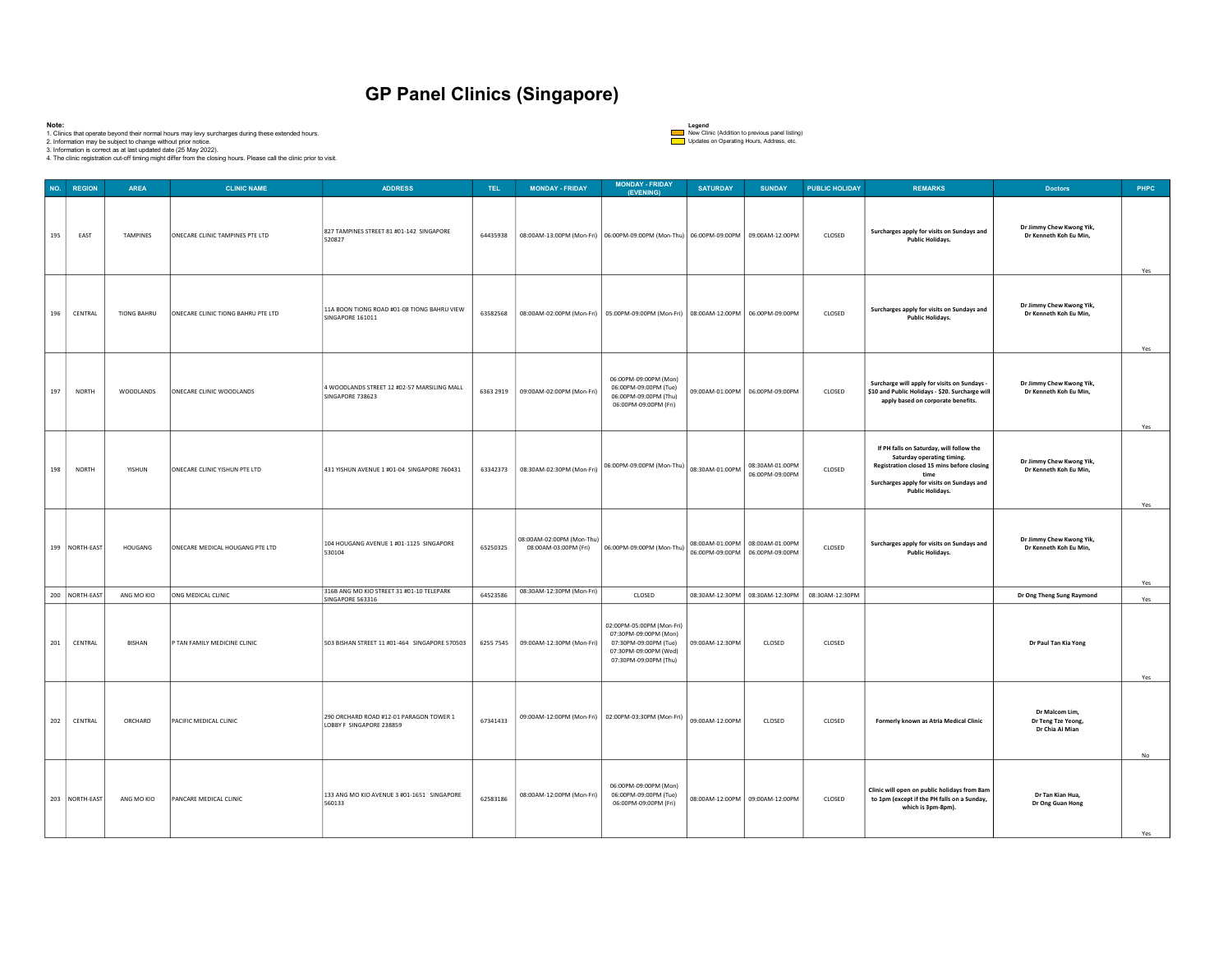| Note:      |                | 2. Information may be subject to change without prior notice.<br>3. Information is correct as at last updated date (25 May 2022). | 1. Clinics that operate beyond their normal hours may levy surcharges during these extended hours.<br>4. The clinic registration cut-off timing might differ from the closing hours. Please call the clinic prior to visit. | <b>GP Panel Clinics (Singapore)</b>                              |           |                                                                                                                           | Legend<br>New Clinic (Addition to previous panel listing)<br>Updates on Operating Hours, Address, etc.                                                            |                                                                        |                |                                                                                           |                                                     |           |
|------------|----------------|-----------------------------------------------------------------------------------------------------------------------------------|-----------------------------------------------------------------------------------------------------------------------------------------------------------------------------------------------------------------------------|------------------------------------------------------------------|-----------|---------------------------------------------------------------------------------------------------------------------------|-------------------------------------------------------------------------------------------------------------------------------------------------------------------|------------------------------------------------------------------------|----------------|-------------------------------------------------------------------------------------------|-----------------------------------------------------|-----------|
|            | NO. REGION     | AREA                                                                                                                              | <b>CLINIC NAME</b>                                                                                                                                                                                                          | <b>ADDRESS</b>                                                   | TEL.      | <b>MONDAY - FRIDAY</b>                                                                                                    | <b>MONDAY - FRIDAY</b><br><b>SATURDAY</b><br>(EVENING)                                                                                                            | <b>SUNDAY</b>                                                          | PUBLIC HOLIDAY | <b>REMARKS</b>                                                                            | <b>Doctors</b>                                      | PHPC      |
|            | 204 NORTH-EAST | PUNGGOL                                                                                                                           | PANHEALTH FAMILY CLINIC                                                                                                                                                                                                     | 312B SUMANG LINK #01-03 SINGAPORE 822312                         | 69660595  | 08:30AM-12:30PM (Mon,Tue)<br>Thurs)<br>02:30AM-04:30PM (Mon,Tue,<br>Thurs)                                                | 06:30PM-09:30PM (Mon,Tue,<br>Thurs)                                                                                                                               | 08:30AM-12:30PM 08:30AM-12:30PM                                        | CLOSED         | Surcharge \$15 applies on weekend.<br>Surcharge will apply based on corporate<br>benefits | Dr Laurel Yip,<br>Dr Loh Wei Jie                    | Yes       |
|            | 205 NORTH-EAST | HOUGANG                                                                                                                           | PANHEALTH FAMILY CLINIC (HOUGANG)                                                                                                                                                                                           | 932B HOUGANG AVENUE 9 #01-02 HOUGANG<br>CRIMSON SINGAPORE 532932 | 66101496  | 08:30AM-01:00PM (Mon-Fri)                                                                                                 | 05:00PM-09:30PM (Mon-<br>08:30AM-01:30PM<br>Wed)                                                                                                                  | CLOSED                                                                 | CLOSED         | Surcharge \$15 applies on weekend. Surcharge<br>will apply based on corporate benefits    | Dr Laurel Yip,<br>Dr Loh Wei Jie,<br>Dr Derek Quah, | Yes       |
| 206        | CENTRAL        | BENDEMEER                                                                                                                         | PARIQUA CLINIC                                                                                                                                                                                                              | 47 BENDEMEER ROAD #01-1463 SINGAPORE 330047                      |           | 62921351 08:30AM-12:00PM (Mon-Fri)                                                                                        | )2:00PM-04:30PM, 07:00PM<br>09:30AM-12:00PM<br>09:00PM (Mon-Fri)                                                                                                  | CLOSED                                                                 | CLOSED         |                                                                                           | CHEN PEI SIANG JUDY                                 |           |
| $207$ East |                | TAMPINES                                                                                                                          | PEAK MEDICAL CLINIC & SURGERY                                                                                                                                                                                               | 601B TAMPINES AVENUE 9<br>#01-05, TAMPINES GREENRIDGES           | 65136326  |                                                                                                                           | 08:00AM-01:00PM (Mon-Fri) 06:00PM-10:00PM (Mon-Fri) 08:00AM-01:00PM 08:00AM-01:00PM 08:00AM-01:00PM                                                               |                                                                        |                | <b>Surcharge Applies</b>                                                                  | Dr Choo Jianrong Tommie                             | No.       |
| 208        | EAST           | <b>BEDOK RESERVOIR</b>                                                                                                            | PHOON CLINIC & SURGERY                                                                                                                                                                                                      | 632 BEDOK RESERVOIR ROAD #01-828 SINGAPORE<br>470632             | 64452119  | 08:30AM-12:00PM (Mon-Fri)                                                                                                 | 02:00PM-04:00PM, 07:00PM-<br>08:30AM-12:00PM,<br>08:30PM (Mon-Fri)<br>02:00PM-04:00PM                                                                             | 09:00AM-11:30AM                                                        | CLOSED         |                                                                                           | PHOON CHIONG FOOK                                   | No<br>Yes |
| 209        | WEST           | JURONG WEST                                                                                                                       | PIER MEDICAL CENTRE                                                                                                                                                                                                         | 725 JURONG WEST AVENUE 5 #B1-164 SINGAPORE<br>640725             | 67915677  | 08:30AM-05:00PM (Mon-Wed)<br>8:30AM-04:30PM (Thu-Fri)                                                                     | 06:30PM-09:00PM (Mon)<br>06:30PM-09:00PM (Tue)<br>06:30PM-09:00PM (Wed)                                                                                           | 08:30AM-12:00PM<br>08:30AM-01:00PM (1st & 3rd Sunday of<br>each month) | CLOSED         |                                                                                           | LIM CHEW                                            | Yes       |
|            | 210 NORTH-EAST | SENGKANG                                                                                                                          | PINNACLE FAMILY CLINIC (BUANGKOK SQUARE)                                                                                                                                                                                    | 991 BUANGKOK LINK #02-05 BUANGKOK SQUARE<br>SINGAPORE 530991     | 6909 9203 | 08:00AM-01:00PM (Mon)<br>02:00PM-05:00PM (Mon)<br>08:00AM-12:00PM (Tue-Fri)<br>01:00PM-03:00PM(Tue-Fri)                   | 06:00PM-10:00PM (Mon)<br>06:00PM-09:00PM (Tue-Fri)                                                                                                                | 09:00AM-01:00PM 09:00AM-12:00PM                                        | CLOSED         |                                                                                           | Dr Mok Boon Rui                                     | Yes       |
|            | 211 NORTH-EAST | SENGKANG                                                                                                                          | PINNACLE FAMILY CLINIC (COMPASSVALE)                                                                                                                                                                                        | 289C COMPASSVALE CRESCENT #01-04 SINGAPORE<br>543289             | 63861089  | 08:00AM-01:00PM (Mon)<br>08:00AM-03:00PM (Tue)<br>08:00AM-03:00PM (Wed)<br>08:00AM-03:00PM (Thu)<br>08:00AM-03:00PM (Fri) | 02:00PM-05:00PM, 06:00PM-<br>10:00PM (Mon)<br>06:00PM-09:30PM (Tue)<br>06:00PM-09:30PM (Wed)<br>08:00AM-12:00PM<br>06:00PM-09:30PM (Thu)<br>06:00PM-09:30PM (Fri) | 09:00AM-12:00PM,<br>06:30PM-09:30PM                                    | CLOSED         |                                                                                           | Dr Mok Boon Rui                                     | Yes       |
|            | 212 NORTH-EAST | SERANGOON                                                                                                                         | PINNACLE FAMILY CLINIC (SERANGOON NORTH)                                                                                                                                                                                    | 518 SERANGOON NORTH AVE 4 #B1-208 SINGAPORE<br>550518            | 62193910  | 09:00AM-03:00PM (Mon-Fri)                                                                                                 | 06:00PM-08:30PM(Mon &<br>09:00AM-01:00PM<br>THU)                                                                                                                  | CLOSED                                                                 | CLOSED         |                                                                                           | DR LEE KAH MOON                                     |           |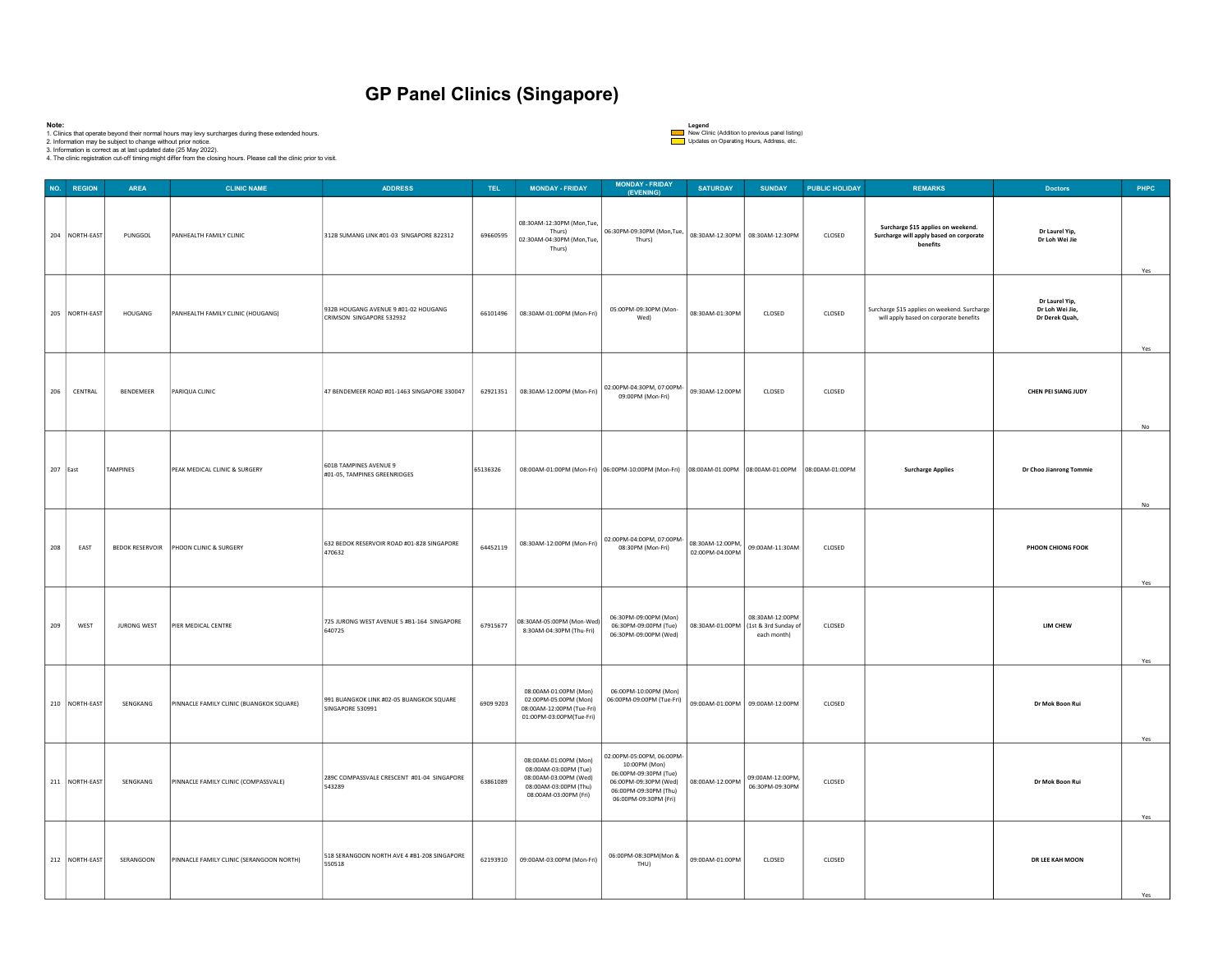| Note: |                                | 2. Information may be subject to change without prior notice.<br>3. Information is correct as at last updated date (25 May 2022). | 1. Clinics that operate beyond their normal hours may levy surcharges during these extended hours.<br>4. The clinic registration cut-off timing might differ from the closing hours. Please call the clinic prior to visit. | <b>GP Panel Clinics (Singapore)</b>                                         |                         |                                                                                                                                   |                                                                                    | Legend<br>Updates on Operating Hours, Address, etc. | New Clinic (Addition to previous panel listing)      |                          |                                                                                                                                                                                         |                                                        |             |
|-------|--------------------------------|-----------------------------------------------------------------------------------------------------------------------------------|-----------------------------------------------------------------------------------------------------------------------------------------------------------------------------------------------------------------------------|-----------------------------------------------------------------------------|-------------------------|-----------------------------------------------------------------------------------------------------------------------------------|------------------------------------------------------------------------------------|-----------------------------------------------------|------------------------------------------------------|--------------------------|-----------------------------------------------------------------------------------------------------------------------------------------------------------------------------------------|--------------------------------------------------------|-------------|
|       |                                |                                                                                                                                   |                                                                                                                                                                                                                             |                                                                             |                         |                                                                                                                                   |                                                                                    |                                                     |                                                      |                          |                                                                                                                                                                                         |                                                        |             |
|       | NO. REGION<br>$213\,$<br>NORTH | <b>AREA</b><br>WOODLANDS                                                                                                          | <b>CLINIC NAME</b><br>PINNACLE FAMILY CLINIC (WOODLANDS)                                                                                                                                                                    | <b>ADDRESS</b><br>BLK 573 WOODLANDS DRIVE 16 #01-06 SINGAPORE<br>730573     | <b>TEL</b><br>6760 1623 | <b>MONDAY - FRIDAY</b><br>08:00AM-01:00PM (Mon)<br>02:00PM-05:00PM (Mon)<br>08:00AM-12:00PM (Tue-Fri)<br>01:00PM-03:30PM(Tue-Fri) | <b>MONDAY - FRIDAY</b><br>(EVENING)<br>06:00PM-10:00PM (Mon-Fri) 09:00AM-01:00PM   | <b>SATURDAY</b>                                     | <b>SUNDAY</b><br>09:00AM-12:00PM,<br>06:30PM-09:30PM | PUBLIC HOLIDAY<br>CLOSED | <b>REMARKS</b>                                                                                                                                                                          | <b>Doctors</b><br>Dr Mok Boon Rui                      | PHPC<br>Yes |
|       | WEST<br>214                    | JURONG WEST                                                                                                                       | PIONEER MEDICAL CENTRE PTE LTD                                                                                                                                                                                              | 651 JURONG WEST STREET 61 MULTI STOREY CAR<br>PARK #01-06 SINGAPORE, 640651 |                         |                                                                                                                                   |                                                                                    |                                                     | 08:30AM-12:00PM,<br>06:30PM-10:00PM                  | CLOSED                   |                                                                                                                                                                                         | Dr Chee Boon Ping,<br>LEE SWEE MENG KELVIN             | No          |
|       | 215<br>WEST                    | PIONEER                                                                                                                           | PIONEER MEDICARE PTE LTD                                                                                                                                                                                                    | 3 SOON LEE STREET #01-08 SINGAPORE 627606                                   |                         |                                                                                                                                   | 63397422   08:00AM-01:00PM (Mon-Fri)   02:00PM-06:00PM (Mon-Fri)   08:00AM-01:00PM |                                                     | CLOSED                                               | CLOSED                   |                                                                                                                                                                                         | Dr Lim Chan Meng,<br>LIM WEE PENG,<br>YAP HSIANG,      |             |
| 216   | NORTH                          | YISHUN                                                                                                                            | PLATINUM MEDICAL CLINIC AND SURGERY PTE LTD                                                                                                                                                                                 | 513 YISHUN STREET 51 #01-03 SARACA BREEZE @<br>YISHUN SINGAPORE 760513      |                         |                                                                                                                                   | 69740800 08:30AM-01:30PM (Mon-Fri) 06:00PM-09:00PM (Mon-Fri) 08:30AM-01:00PM       |                                                     | CLOSED                                               | CLOSED                   | Surcharges \$5 applies on Monday to Fri (6PM-<br>10PM) clinic and surcharges \$10 applies on<br>Sat (2PM-10PM) and Sun (6PM-9PM)<br>Surcharge will apply based on corporate<br>benefits | Dr Mohammad Usman Butt,<br>Dr Shishir Sharma,          | No          |
|       | 217<br>CENTRAL                 | ORCHARD                                                                                                                           | POINT MEDICAL GROUP - PARAGON                                                                                                                                                                                               | 290 ORCHARD ROAD #11-04/05 THE PARAGON<br>SINGAPORE 238859                  | 6235 2343               | 08:30AM-12:30PM (Mon)<br>08:30AM-12:30PM (Tue)<br>08:30AM-12:30PM (Wed)                                                           | 02:00PM-04:00PM (Mon)                                                              | 08:30AM-12:30PM                                     | CLOSED                                               | CLOSED                   |                                                                                                                                                                                         | Dr Teo Kian Tong                                       | No          |
|       | 218<br>WEST                    | TAMAN JURONG                                                                                                                      | POINT MEDICAL GROUP - TAMAN JURONG                                                                                                                                                                                          | 399 YUNG SHENG ROAD #01-31 SINGAPORE 610399                                 | 6265 6587               | 08:30AM-6:00PM (Mon)<br>08:30AM-01:00PM (Tue-Fri)                                                                                 | CLOSED                                                                             | 08:30AM-1:00PM                                      | CLOSED                                               | CLOSED                   |                                                                                                                                                                                         | Dr Teo Kian Tong                                       | No          |
|       | 219<br>CENTRAL                 | POTONG PASIR                                                                                                                      | POTONG PASIR MEDICAL CLINIC                                                                                                                                                                                                 | 148 POTONG PASIR AVENUE 1 SINGAPORE 350148                                  |                         | 62824384   08:30AM-12:30PM (Mon-Fri)                                                                                              | 02:00PM-04:30PM, 06:00PM-<br>09:00PM (Mon-Fri)                                     |                                                     | 08:30AM-12:30PM 08:30AM-12:30PM                      | CLOSED                   | Surcharge will be applied for weekday evening<br>at \$5 and weekend at \$10. Surcharge will apply<br>based on corporate benefits.                                                       | Dr Shanty Ongkowidjojo                                 | No.         |
|       | 220<br>CENTRAL                 | ORCHARD                                                                                                                           | PRIMARY CARE ASIA                                                                                                                                                                                                           | 290 ORCHARD ROAD #15-11/12 PARAGON MEDICAL<br>CENTRE SINGAPORE 238859       |                         |                                                                                                                                   | 6672 5008   08:30AM-01:00PM (Mon-Fri)   02:00PM-05:30PM (Mon-Fri)                  | 02:00PM-05:30PM<br>(Mon-Fri)                        | CLOSED                                               | CLOSED                   | Last registration timing is 12.45pm and<br>5.15pm                                                                                                                                       | Dr Thio Yauw Leng Bernard,<br>Dr Ng Mui Nam Catherine  | Yes<br>Yes  |
|       | 221<br>CENTRAL                 | ORCHARD                                                                                                                           | PRIME MEDICAL GROUP PTE LTD                                                                                                                                                                                                 | 290 ORCHARD ROAD #09-11/12 THE PARAGON<br>SINGAPORE 238859                  | 67328096                |                                                                                                                                   | 09:00AM-01:00PM (Mon-Fri) 02:00PM-05:00PM (Mon-Fri)                                | 09:00AM-01:00PM                                     | CLOSED                                               | CLOSED                   | Last registration at 12pm and 4.30pm                                                                                                                                                    | Dr Liew Shaw Fei Esther,<br>Dr Tan Chai Lee @ Choi Lee | Yes         |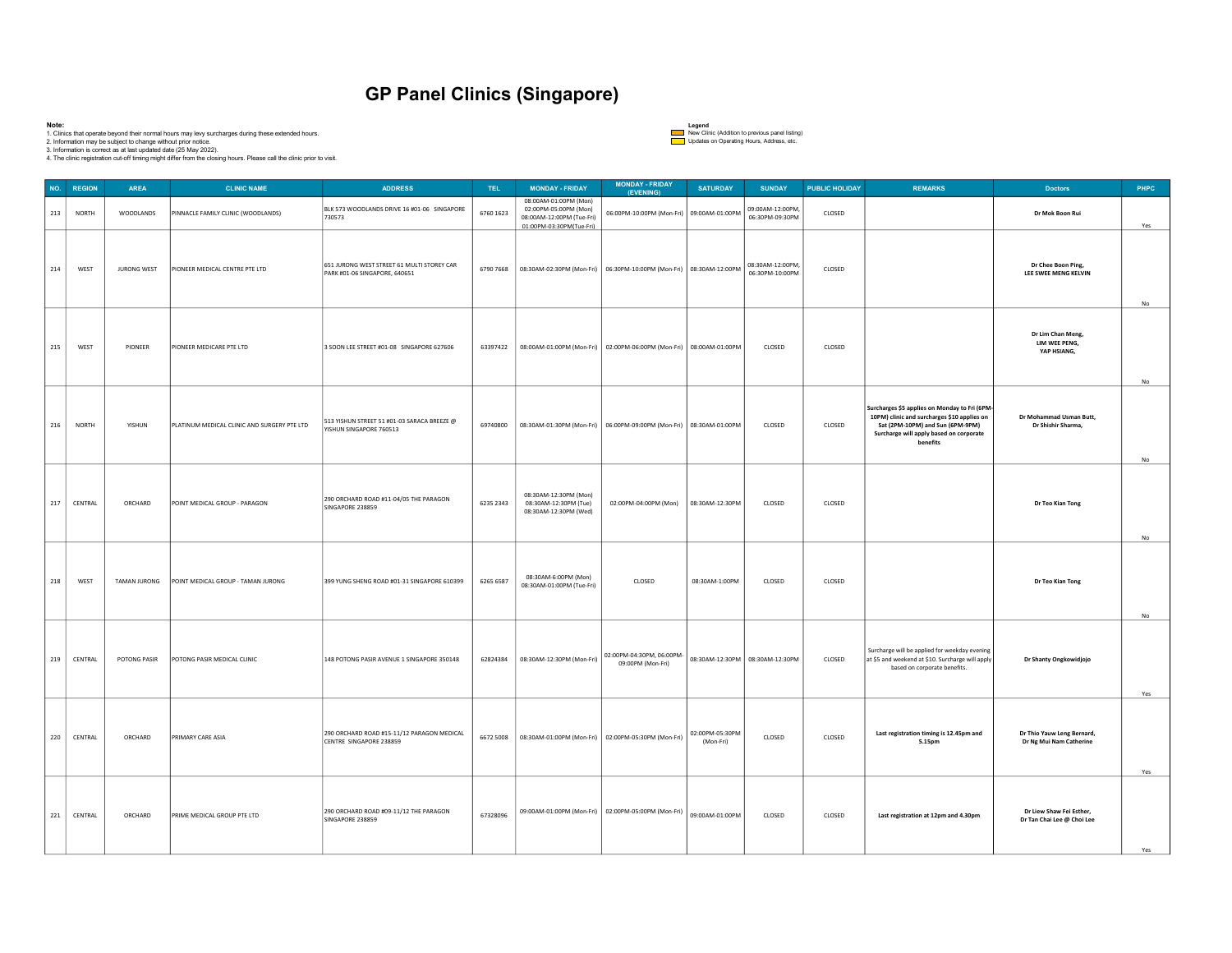| Note:                        |         | 2. Information may be subject to change without prior notice.<br>3. Information is correct as at last updated date (25 May 2022). | 1. Clinics that operate beyond their normal hours may levy surcharges during these extended hours.<br>4. The clinic registration cut-off timing might differ from the closing hours. Please call the clinic prior to visit. | <b>GP Panel Clinics (Singapore)</b>                               |                        |                                                                                                                           | <b>MONDAY - FRIDAY</b>                                                                                                                     | Legend<br>Updates on Operating Hours, Address, etc. | New Clinic (Addition to previous panel listing) |                          |                                                                                                                                                                                                                                                         |                                                                       |            |
|------------------------------|---------|-----------------------------------------------------------------------------------------------------------------------------------|-----------------------------------------------------------------------------------------------------------------------------------------------------------------------------------------------------------------------------|-------------------------------------------------------------------|------------------------|---------------------------------------------------------------------------------------------------------------------------|--------------------------------------------------------------------------------------------------------------------------------------------|-----------------------------------------------------|-------------------------------------------------|--------------------------|---------------------------------------------------------------------------------------------------------------------------------------------------------------------------------------------------------------------------------------------------------|-----------------------------------------------------------------------|------------|
| NO. REGION<br>222 NORTH-EAST |         | AREA<br>HOUGANG                                                                                                                   | <b>CLINIC NAME</b><br>PRIMECARE MEDICAL CLINIC                                                                                                                                                                              | <b>ADDRESS</b><br>681 HOUGANG AVENUE 8 #01-823 SINGAPORE 530681   | <b>TEL</b><br>63863007 | <b>MONDAY - FRIDAY</b><br>08:30AM-12:30PM (Mon-Fri)                                                                       | (EVENING)<br>02:00PM-04:30PM (Mon-Fri)<br>07:00PM-09:00PM (Mon)<br>07:00PM-09:00PM (Tue)<br>07:00PM-09:00PM (Wed)<br>07:00PM-09:00PM (Thu) | <b>SATURDAY</b><br>08:30AM-12:30PM                  | <b>SUNDAY</b><br>CLOSED                         | PUBLIC HOLIDAY<br>CLOSED | <b>REMARKS</b>                                                                                                                                                                                                                                          | <b>Doctors</b><br>Dr Tan Chay Huat John                               | PHPC       |
| 223                          | EAST    | <b>TAMPINES</b>                                                                                                                   | Q & M MEDICAL & AESTHETIC CLINIC (TAMPINES<br>CENTRAL) PTE. LTD.                                                                                                                                                            | 10 TAMPINES CENTRAL 1 TAMPINES ONE #04-18/19<br>SINGAPORE 529536  | 67813323               | 09:00AM-01:00PM (Mon-Fri)                                                                                                 | 02:00PM-05:00PM, 06:00PM-<br>09:00PM (Mon-Fri)                                                                                             | 09:00AM-01:00PM                                     | CLOSED                                          | CLOSED                   | Surcharge applies for visits on Weekdays<br>after 5PM - \$5, Saturday and Sundays - \$8.<br>Public holidays closed. Surcharge will apply<br>based on corporate benefits<br>Last registration is 30 mins to 1 hour before<br>closing.                    | <b>SU SHICHANG,</b><br>Dr Chan Kia Soon David,<br>SHARIFFAH NADIA BTE | No<br>Yes  |
| 224                          | CENTRAL | LITTLE INDIA                                                                                                                      | Q & M MEDICAL & AESTHETICS @ FARRER PARK                                                                                                                                                                                    | 180 KITCHENER ROAD CITY SQUARE MALL #B1-13/14<br>SINGAPORE 208539 | 65099558               | 09:00AM-01:00PM (Mon-Fri)                                                                                                 | 02:00PM-05:00PM, 06:00PM-<br>09:00PM (Mon-Fri)                                                                                             | 02:00PM-05:00PM 02:00PM-05:00PM                     | 09:00AM-01:00PM, 09:00AM-01:00PM,               | CLOSED                   | Surcharge applies for visits on Weekdays<br>after 5PM - \$5, Saturday and Sundays for<br>whole day - \$8. Public holidays close.<br>Surcharge will apply based on corporate<br>benefits.<br>Last registration is 30 mins to 1 hour before<br>closing.   | Dr Chan Kia Soon David,<br>Dr. Daelen D                               | Yes        |
| 225 NORTH-EAST               |         | SENGKANG                                                                                                                          | Q & M MEDICAL CLINIC (BUANGKOK MRT) PTE.LTD                                                                                                                                                                                 | 10 SENGKANG CENTRAL BUANGKOK MRT STATION<br>SINGAPORE 545061      |                        | 62429133 09:00AM-02:00PM (Mon-Fri) 09:00AM-02:00PM (Mon-Fri) 09:00AM-02:00PM 09:00AM-02:00PM                              |                                                                                                                                            |                                                     |                                                 | CLOSED                   |                                                                                                                                                                                                                                                         | Dr. Daelen D,<br>Dr. Luah You Min                                     | No         |
| 226                          | WEST    | <b>BUKIT BATOK</b>                                                                                                                | Q & M MEDICAL CLINIC (BUKIT BATOK)                                                                                                                                                                                          | 151 BUKIT BATOK STREET 11 #01-252 SINGAPORE<br>650151             | 65653866               | 08:30AM-12:30PM (Mon-Fri)                                                                                                 | 02:00PM-05:00PM, 06:30PM-<br>09:30PM (Mon-Fri)                                                                                             | 08:30AM-12:30PM                                     | CLOSED                                          | CLOSED                   | Surcharge applies for visits on Weekdays<br>after 5PM - \$5, Saturday and Sundays for<br>whole day - \$8. Public holidays close.<br>Surcharge will apply based on corporate<br>benefits.<br>Last registration is 30 mins to 1 hour before<br>closing.s. | DR KOH SHUNJIE KELVIN                                                 |            |
| 227   NORTH-EAST             |         | SERANGOON                                                                                                                         | Q & M MEDICAL FAMILY CLINIC (SERANGOON)                                                                                                                                                                                     | 261 SERANGOON CENTRAL DRIVE #01-29 SINGAPORE<br>550261            | 64882336               | 08:00AM-09:30PM (Mon-Fri)                                                                                                 | CLOSED                                                                                                                                     | 08:00AM-01:00PM 08:00AM-01:00PM                     |                                                 | CLOSED                   | Surcharge applies for visits on Weekdays<br>after 5PM - \$5, Saturday and Sundays for<br>whole day - \$8. Public holidays close.<br>Surcharge will apply based on corporate<br>benefits.<br>Last registration is 30 mins to 1 hour before<br>closing.   | Dr Yap Soon Boon Raymond                                              | No.<br>No  |
| 228 NORTH-EAST               |         | <b>HOUGANG</b>                                                                                                                    | <b>RADIANT MEDICAL + AESTHETIC CENTRE</b>                                                                                                                                                                                   | 810 HOUGANG CENTRAL #01-220 SINGAPORE 530810                      | 68812389               | 08:30AM-9:00PM (Mon-Fri)                                                                                                  | <b>CLOSED</b>                                                                                                                              |                                                     | 09:00AM-9:00PM 09:00AM-9:00PM                   | 09:00AM-9:00PM           |                                                                                                                                                                                                                                                         | Dr Chin Chow Chung,<br>Dr Ng Wei Leong Tommy,<br>Dr Lim Yeeu Kuang    | No         |
| 229   NORTH-EAST             |         | SENGKANG                                                                                                                          | RCMC RIVERVALE CRESCENT MEDICAL CENTRE                                                                                                                                                                                      | 182A RIVERVALE CRESCENT #01-04 SINGAPORE<br>541182                | 68860772               | 09:00AM-02:00PM (Mon)<br>09:00AM-02:00PM (Tue)<br>09:00AM-02:00PM (Wed)<br>09:00AM-02:00PM (Thu)<br>09:00AM-03:00PM (Fri) | 07:00 - 9:30PM (Mon-Thu)                                                                                                                   | 09:00AM-01:00PM 05:00PM-08:00PM                     |                                                 | CLOSED                   |                                                                                                                                                                                                                                                         | Dr Wan Wei Hwang                                                      |            |
| 230                          | WEST    | <b>BUKIT PANJANG</b>                                                                                                              | RC'S FAMILY CLINIC                                                                                                                                                                                                          | 635C SENJA ROAD #01-03 SENJA GATEWAY<br>SINGAPORE 673635          | 6468 8006              | 08:00AM-02:30PM (Mon-Fri)                                                                                                 | CLOSED                                                                                                                                     | 08:00AM-12:30PM                                     | CLOSED                                          | CLOSED                   | Surcharge of \$10 will be collected from<br>members on Saturdays.<br>Clinic does not accept corporate member on<br>cashless term on weekdays after 2.30pm and<br>Sat after 12.30pm                                                                      | Dr Tan Swee Meng Robin,<br>Dr Chua Kok Keong                          | Yes<br>Yes |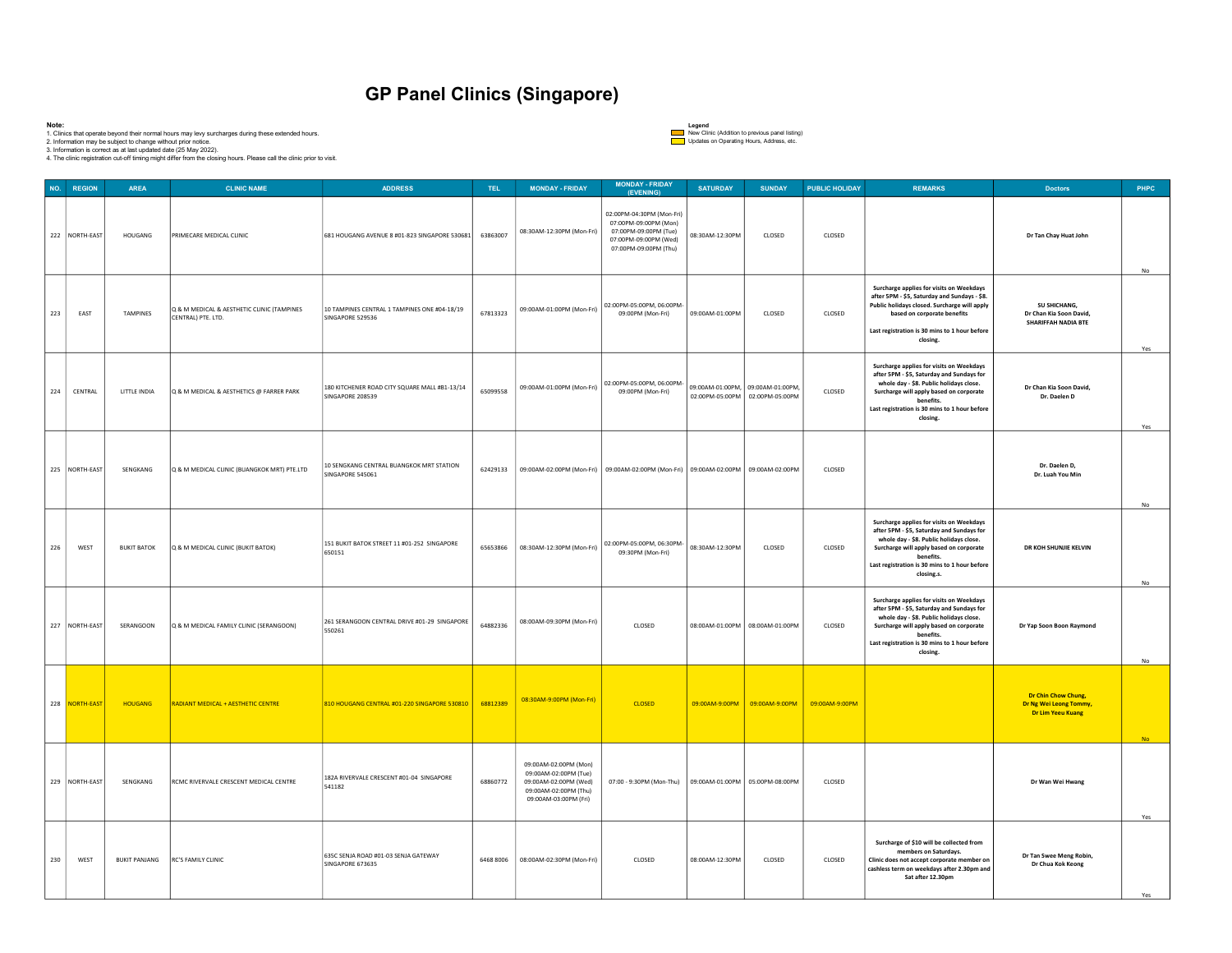| Note:<br>NO. REGION | 2. Information may be subject to change without prior notice.<br>3. Information is correct as at last updated date (25 May 2022).<br><b>AREA</b> | 1. Clinics that operate beyond their normal hours may levy surcharges during these extended hours.<br>4. The clinic registration cut-off timing might differ from the closing hours. Please call the clinic prior to visit.<br><b>CLINIC NAME</b> | <b>GP Panel Clinics (Singapore)</b><br><b>ADDRESS</b>               | TEL.      | <b>MONDAY - FRIDAY</b>                                                                          | <b>MONDAY - FRIDAY</b><br>(EVENING)                                                                                                            | Legend<br>Updates on Operating Hours, Address, etc.<br><b>SATURDAY</b> | New Clinic (Addition to previous panel listing)<br><b>SUNDAY</b>                      | PUBLIC HOLIDAY | <b>REMARKS</b>                                                                                                                     | <b>Doctors</b>                                                     | PHPC  |
|---------------------|--------------------------------------------------------------------------------------------------------------------------------------------------|---------------------------------------------------------------------------------------------------------------------------------------------------------------------------------------------------------------------------------------------------|---------------------------------------------------------------------|-----------|-------------------------------------------------------------------------------------------------|------------------------------------------------------------------------------------------------------------------------------------------------|------------------------------------------------------------------------|---------------------------------------------------------------------------------------|----------------|------------------------------------------------------------------------------------------------------------------------------------|--------------------------------------------------------------------|-------|
| 231 NORTH-EAST      | PUNGGOL                                                                                                                                          | RED DOT MEDICAL                                                                                                                                                                                                                                   | 660A EDGEDALE PLAINS, #02-06 SINGAPORE 821660                       | 69372388  | 08:30AM-01:00PM (Mon-Thu)<br>08:30AM-12:30PM (Fri)                                              | 06:00PM-09:30PM (Mon-Thu) 08:30AM-12:30PM 02:00PM-06:00PM                                                                                      |                                                                        |                                                                                       | CLOSED         |                                                                                                                                    | Dr Yeo Kwang Chong Christopher                                     | Yes   |
| 232 CENTRAL         | TOA PAYOH                                                                                                                                        | REDWOOD @ TPY CLINIC AND SURGERY                                                                                                                                                                                                                  | 83 LORONG 2 TOA PAYOH #01-457<br>SINGAPORE 310083                   | 6266 7820 |                                                                                                 | 08:00AM-01:00PM (Mon-Fri) 02:00PM-04:30PM (Mon-Fri) 08:30AM-12:30PM CLOSED                                                                     |                                                                        |                                                                                       | CLOSED         |                                                                                                                                    | DR LIAN LI PING                                                    | Yes   |
| 233<br>CENTRAL      | QUEENSTOWN                                                                                                                                       | REDWOOD CLINIC AND SURGERY PTE LTD                                                                                                                                                                                                                | 920 TIONG BAHRU ROAD #01-07 REDHILL MRT<br>STATION SINGAPORE 158792 | 6251 2193 | 08:00AM-12:30PM (Mon-Fri)                                                                       | 02:00PM-04:30PM; 06:00PM-<br>08:30PM (Mon)<br>2:00PM-04:30PM (Tues)<br>02:00PM-04:30PM (Wed)<br>02:00PM-04:30PM (Thu)<br>02:00PM-04:30PM (Fri) |                                                                        | 09:30AM-01:00PM 09:30AM-01:00PM CLOSED                                                |                |                                                                                                                                    | Dr Chen Yanjun Jean                                                | Yes   |
| 234<br>EAST         | <b>BEDOK RESERVOIR</b>                                                                                                                           | RESERVOIR ROAD CLINIC & SURGERY                                                                                                                                                                                                                   | 704 BEDOK RESERVOIR ROAD #01-3622 SINGAPORE<br>470704               | 64490289  | 08:30AM-12:30PM (Mon-<br>thurs)                                                                 | 02:00PM-04:30PM (Mon-<br>thurs)<br>05:00PM-07:00PM (Mon)<br>05:00PM-07:00PM (Tue)<br>05:00PM-07:00PM (Wed)<br>05:00PM-07:00PM (Thu)            |                                                                        | 08:30AM-12:30PM 08:30AM-12:30PM                                                       | CLOSED         |                                                                                                                                    | <b>GAN KIM LOON,</b><br>TAY CHIN TONG                              | No.   |
| 235<br>CENTRAL      | HOLLAND ROAD                                                                                                                                     | RIDGEWOOD MEDICAL CLINIC                                                                                                                                                                                                                          | 5 RIDGEWOOD CLOSE G4 RIDGEWOOD<br>CONDOMINIUM SINGAPORE 276696      | 64691666  | 09:00AM-12:30PM (Mon)<br>09:00AM-12:30PM(Wed)<br>09:00AM-12:30PM (Thu)<br>09:00AM-12:30PM (Fri) | 03:00PM-05:00PM (Tue)<br>03:00PM-05:00PM (Thu)                                                                                                 | 09:30AM-12:30PM                                                        | CLOSED                                                                                | CLOSED         |                                                                                                                                    | <b>CHAN WAH MEI</b>                                                | No.   |
| WEST<br>236         | CHOA CHU KANG                                                                                                                                    | RIVER OF LIFE FAMILY CLINIC                                                                                                                                                                                                                       | 26 TECK WHYE LANE #01-190 SINGAPORE 680026                          | 67600501  | 09:00AM-12:00PM (Mon-Fri)                                                                       | 03:00PM-06:00PM (Mon)<br>03:00PM-06:00PM (Tue)<br>07:00PM-09:30PM (Wed)<br>03:00PM-06:00PM (Thu)<br>03:00PM-06:00PM (Fri)                      | 09:00AM-12:00PM 07:00PM-09:30PM                                        |                                                                                       | CLOSED         | Clinic will be closed on 6th - 9th Dec, 23rd -<br>27th Dec, 30th Dec - 1st Jan 2019.                                               | DR WONG LIANG FU                                                   | No    |
| 237<br>WEST         | CHOA CHU KANG                                                                                                                                    | ROYAL CARE MEDICAL FAMILY CLINIC (CCK)                                                                                                                                                                                                            | 818 CHOA CHU KANG AVENUE 1 #01-13 SINGAPORE<br>680818               | 67608784  |                                                                                                 | 08:30AM-01:00PM (Mon-Fri) 06:00PM-10:00PM (Mon-Fri)                                                                                            |                                                                        | 08:30AM-01:00PM, 08:30AM-01:00PM, 08:30AM-01:00PM,<br>06:00PM-10:00PM 06:00PM-10:00PM |                | Surcharges apply for visits from:<br>06:00PM-10:00PM   Weekdays / Weekends and PH: 6pm to 12mn                                     | Dr Ong Hui Ni Grace,<br>Dr. Pang Chun yat,<br>Dr Tan Teck Tee      | No    |
| 238<br><b>NORTH</b> | YISHUN                                                                                                                                           | ROYAL CARE MEDICAL YISHUN GROVE                                                                                                                                                                                                                   | 675 YISHUN AVENUE 4 #01-07 SINGAPORE 760675                         |           | 6815 2990   08:30AM-01:00PM (Mon-Fri)                                                           | 06:00PM-10:00PM (Mon-Fri) 08:30AM-01:00PM, 08:30AM-01:00PM, 08:30AM-01:00PM,                                                                   |                                                                        |                                                                                       |                | Surcharges apply for visits from:<br>06:00PM-10:00PM   06:00PM-10:00PM   06:00PM-10:00PM   Weekdays / Weekends and PH: 6pm to 12mn | Dr. Kang Pei Lin,<br>Dr. Pang Chun yat                             | $Yes$ |
| 239<br><b>NORTH</b> | YISHUN                                                                                                                                           | ROYAL CARE MEDICAL YISHUN JUNCTION 9                                                                                                                                                                                                              | 317 YISHUN AVE 9 #01-03 SINGAPORE 760317                            | 67107338  |                                                                                                 | 08:30AM-02:00PM (Mon-Fri)   06:00PM-11:59PM (Mon-Fri)   08:30AM-02:00PM,   08:30AM-02:00PM,   08:30AM-02:00PM,                                 |                                                                        | 06:00PM-11:59PM 06:00PM-11:59PM                                                       |                | Surcharges apply for visits from:<br>06:00PM-11:59PM   Weekdays / Weekends and PH: 6pm to 12mn                                     | Dr Soong Yi Wei Daniel,<br>Dr. Pang Chun yat,<br>Dr. Kang Pei Lin, | No    |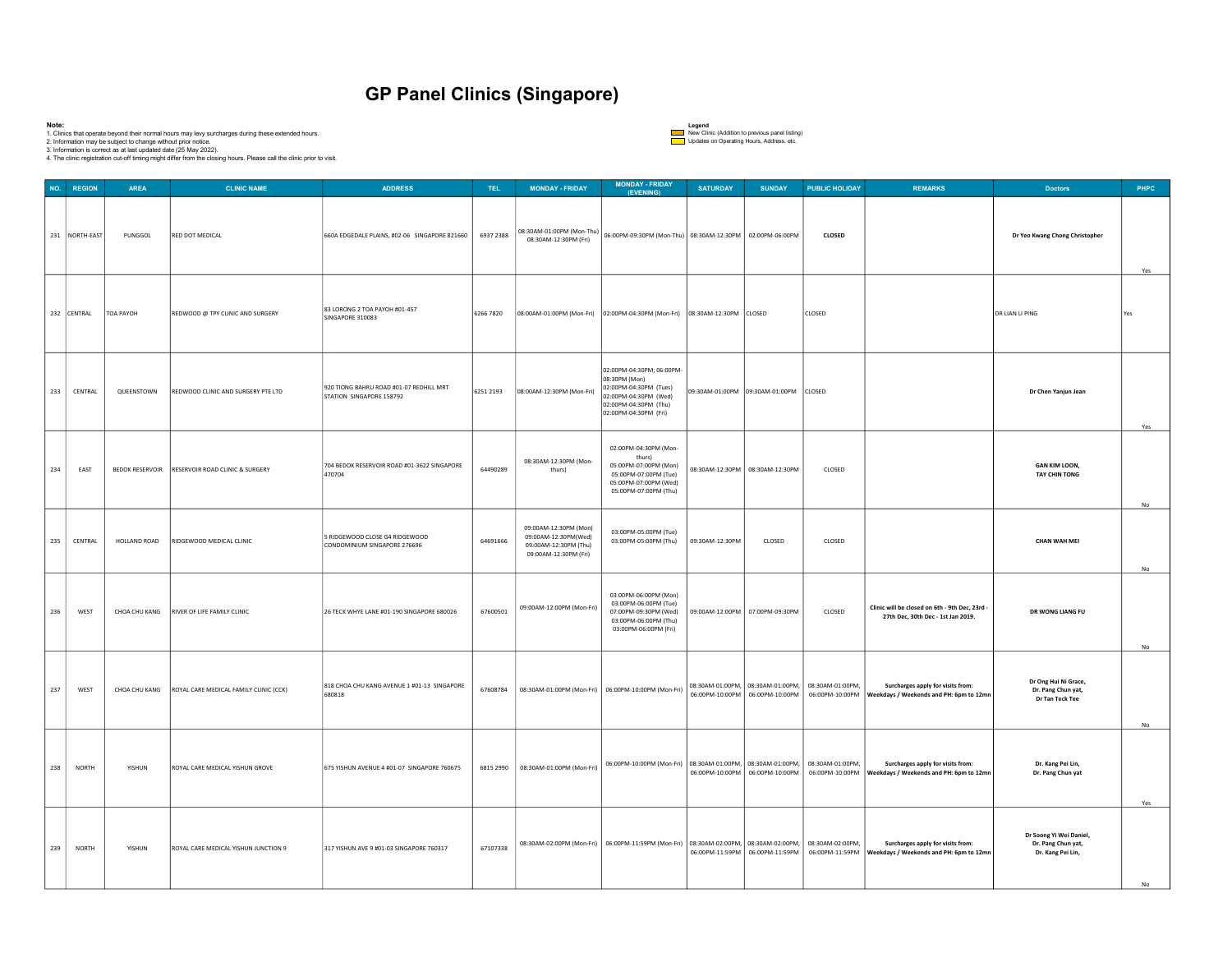| Note: |                  | 2. Information may be subject to change without prior notice.<br>3. Information is correct as at last updated date (25 May 2022). | 1. Clinics that operate beyond their normal hours may levy surcharges during these extended hours.<br>4. The clinic registration cut-off timing might differ from the closing hours. Please call the clinic prior to visit. | <b>GP Panel Clinics (Singapore)</b>                                 |          |                           |                                                                                                                                                                     | Legend<br>Updates on Operating Hours, Address, etc. | New Clinic (Addition to previous panel listing) |                |                                                           |                                                         |      |
|-------|------------------|-----------------------------------------------------------------------------------------------------------------------------------|-----------------------------------------------------------------------------------------------------------------------------------------------------------------------------------------------------------------------------|---------------------------------------------------------------------|----------|---------------------------|---------------------------------------------------------------------------------------------------------------------------------------------------------------------|-----------------------------------------------------|-------------------------------------------------|----------------|-----------------------------------------------------------|---------------------------------------------------------|------|
|       | NO. REGION       | AREA                                                                                                                              | <b>CLINIC NAME</b>                                                                                                                                                                                                          | <b>ADDRESS</b>                                                      | TEL.     | <b>MONDAY - FRIDAY</b>    | <b>MONDAY - FRIDAY</b><br>(EVENING)                                                                                                                                 | <b>SATURDAY</b>                                     | <b>SUNDAY</b>                                   | PUBLIC HOLIDAY | <b>REMARKS</b>                                            | <b>Doctors</b>                                          | PHPC |
| 240   | EAST             | TAMPINES                                                                                                                          | RUBY MEDICAL CENTRE PTE LTD                                                                                                                                                                                                 | 505 TAMPINES CENTRAL 1 #01-339 SINGAPORE<br>520505                  | 67837847 | 08:30AM-12:30PM (Mon-Fri) | 02:00PM-04:00PM, 06:30PM-<br>08:30PM (Mon-Fri)                                                                                                                      | 08:30AM-12:30PM                                     | CLOSED                                          | CLOSED         |                                                           | LAI FEI LIN,<br><b>MUK KIN SON</b>                      | Yes  |
|       | 241   NORTH-EAST | SERANGOON                                                                                                                         | S G CLINIC FAMILY PRACTICE                                                                                                                                                                                                  | 84 SERANGOON GARDEN WAY SERANGOON GARDEN<br>ESTATE SINGAPORE 555980 | 63821988 | 09:00AM-12:30PM (Mon-Fri) | 02:00PM-04:00PM, 06:30PM-<br>08:00PM (Mon-Fri)                                                                                                                      |                                                     | 09:00AM-12:30PM 09:00AM-12:30PM 09:00AM-12:30PM |                | Please call before PH visits to confirm<br>opening hours. | Dr Mahtani Suresh,<br>Dr Vaswani Chelaram Moti Hassaram | Yes  |
| 242   | NORTH            | YISHUN                                                                                                                            | S S TAN MEDICAL CLINIC                                                                                                                                                                                                      | 744 YISHUN STREET 72 #01-195 SINGAPORE 760744                       | 67583952 | 09:00AM-12:30PM (Mon-Fri) | 02:00PM-05:00PM, 07:00PM-<br>09:00PM (Mon)<br>02:00PM-05:00PM, 07:00PM-<br>09:00PM (Tue)<br>02:00PM-05:00PM, 07:00PM-<br>09:00PM (Wed)<br>07:00PM-09:00PM (Thu)     | 09:00AM-12:30PM                                     | CLOSED                                          | CLOSED         |                                                           | Dr Tan Shing San                                        | Yes  |
| 243   | EAST             | BEDOK                                                                                                                             | S.T. MEDICAL CLINIC                                                                                                                                                                                                         | 531 BEDOK NORTH STREET 3 #01-694 SINGAPORE<br>460531                | 64440159 | 08:30AM-12:45PM (Mon-Fri) | 02:00PM-04:30PM, 07:00PM-<br>08:45PM (Mon)<br>07:00PM-08:45PM (Tue)<br>02:00PM-04:30PM (Wed)<br>02:00PM-04:30PM, 07:00PM-<br>08:45PM (Thu)<br>02:00PM-04:30PM (Fri) |                                                     | 08:30AM-11:45AM 09:30AM-11:45AM 09:30AM-11:45AM |                |                                                           | SEBASTIAN VICTOR @ WARDSON VICTOR                       | No   |
| 244   | EAST             | CHANGI                                                                                                                            | SAUDARA CLINIC BY A+J GENERAL PHYSICIANS                                                                                                                                                                                    | 228 CHANGI ROAD #01-01 ICON@CHANGI<br>SINGAPORE 419741              |          |                           | 62444485   08:15AM-12:00PM (Mon-Fri)   02:00PM-06:00PM (Mon-Fri)   09:00AM-12:00PM                                                                                  |                                                     | CLOSED                                          | CLOSED         |                                                           | Dr Juliana Bte Bahadin                                  | Yes  |
| 245   | CENTRAL          | NORTH BRIDGE                                                                                                                      | SHALOM MEDICAL                                                                                                                                                                                                              | 231 BAIN STREET #03-57 BRAS BASAH COMPLEX<br>SINGAPORE 180231       | 63371884 |                           | 09:00AM-12:30PM (Mon-Fri) 02:00PM-05:00PM (Mon-Fri)                                                                                                                 | 09:00AM-01:00PM                                     | CLOSED                                          | CLOSED         |                                                           | #N/A                                                    | #N/A |
|       | 246 NORTH-EAST   | HOUGANG                                                                                                                           | SIMON ROAD FAMILY CLINIC                                                                                                                                                                                                    | 9 SIMON ROAD SINGAPORE 545895                                       | 62878755 | 09:00AM-01:00PM (Mon-Fri) | CLOSED                                                                                                                                                              | 09:00AM-01:00PM                                     | CLOSED                                          | CLOSED         |                                                           | Dr Chua Boon Ling                                       | Yes  |
| 247   | CENTRAL          | ALJUNIED                                                                                                                          | SIMS DRIVE MEDICAL CLINIC                                                                                                                                                                                                   | 53 SIMS PLACE #01-174 SINGAPORE 380053                              | 67411607 | 08:30AM-12:30PM (Mon-Fri) | 02:00PM-04:30PM, 07:00PM-<br>09:00PM (Mon-Fri)                                                                                                                      | 08:30AM-12:30PM,<br>07:00PM-09:00PM                 | 08:30AM-12:30PM                                 | CLOSED         |                                                           | LIM CHIEN CHUAN,<br>TAN MAY YEN,<br>DR LOKE KAM WENG    | Yes  |
| 248   | EAST             | <b>BEDOK</b>                                                                                                                      | SM HANEEFA CLINIC                                                                                                                                                                                                           | 11 CHAI CHEE ROAD #01-23 SINGAPORE 460011                           |          |                           | 62434237   08:30AM-02:00PM (Mon-Fri)   05:00PM-08:00PM (Mon-Thu)   08:30AM-01:00PM   08:30AM-01:00PM                                                                |                                                     |                                                 | CLOSED         |                                                           | Dr Sajeena Abdul Azeesu Kunju                           |      |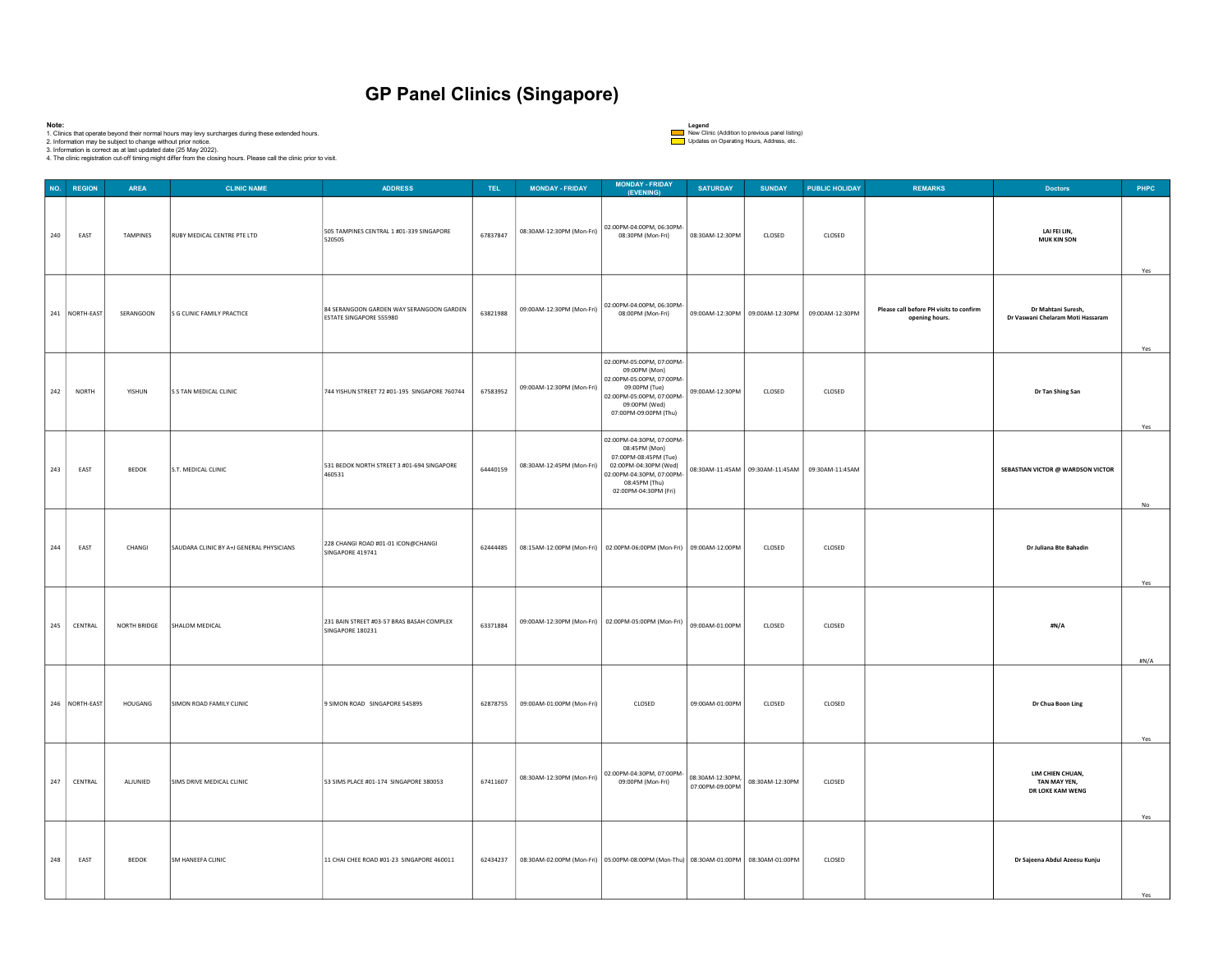|       |                |                                                                  |                                                                                                                       | <b>GP Panel Clinics (Singapore)</b>                                        |            |                                                                                                  |                                                                                                                                                                                                               |                                                        |                                                 |                                                                                                       |                                                                                                                                                                 |                                     |           |
|-------|----------------|------------------------------------------------------------------|-----------------------------------------------------------------------------------------------------------------------|----------------------------------------------------------------------------|------------|--------------------------------------------------------------------------------------------------|---------------------------------------------------------------------------------------------------------------------------------------------------------------------------------------------------------------|--------------------------------------------------------|-------------------------------------------------|-------------------------------------------------------------------------------------------------------|-----------------------------------------------------------------------------------------------------------------------------------------------------------------|-------------------------------------|-----------|
| Note: |                | 2. Information may be subject to change without prior notice.    | 1. Clinics that operate beyond their normal hours may levy surcharges during these extended hours.                    |                                                                            |            |                                                                                                  |                                                                                                                                                                                                               | Legend<br>Updates on Operating Hours, Address, etc.    | New Clinic (Addition to previous panel listing) |                                                                                                       |                                                                                                                                                                 |                                     |           |
|       |                | 3. Information is correct as at last updated date (25 May 2022). | 4. The clinic registration cut-off timing might differ from the closing hours. Please call the clinic prior to visit. |                                                                            |            |                                                                                                  |                                                                                                                                                                                                               |                                                        |                                                 |                                                                                                       |                                                                                                                                                                 |                                     |           |
|       | NO. REGION     | <b>AREA</b>                                                      | <b>CLINIC NAME</b>                                                                                                    | <b>ADDRESS</b>                                                             | <b>TEL</b> | <b>MONDAY - FRIDAY</b>                                                                           | <b>MONDAY - FRIDAY</b><br>(EVENING)                                                                                                                                                                           | <b>SATURDAY</b>                                        | <b>SUNDAY</b>                                   | PUBLIC HOLIDAY                                                                                        | <b>REMARKS</b>                                                                                                                                                  | <b>Doctors</b>                      | PHPC      |
| 249   | EAST           | KALLANG                                                          | SPRING MEDICAL CLINIC (OLD AIRPORT ROAD)                                                                              | 39 JALAN TIGA #01-03 PINE GREEN SINGAPORE<br>390039                        | 62477077   |                                                                                                  | 09:00AM-03:00PM (Mon-Fri) 06:30PM-09:30PM (Mon-Thu) 09:00AM-12:30PM                                                                                                                                           |                                                        | CLOSED                                          | CLOSED                                                                                                | Last registration is 30 mins before closing.                                                                                                                    | LEE KOK WENG MICHAEL                |           |
| 250   | EAST           | PAYA LEBAR                                                       | ST HEALTHCARE PTE LTD                                                                                                 | 492 AIRPORT ROAD PAYA LEBAR AIRBASE<br>AEROMEDICAL CENTRE SINGAPORE 539945 | 64880610   | 08:00AM-05:00PM (Mon-Fri)                                                                        | CLOSED                                                                                                                                                                                                        | Open on alternate<br>Saturdays, by<br>appointment only | CLOSED                                          | CLOSED                                                                                                |                                                                                                                                                                 | <b>Ng Wee Tong</b>                  | Yes<br>No |
|       | 251 NORTH-EAST | SERANGOON                                                        | STANFORD MEDICAL CLINIC AND SURGERY                                                                                   | 152 SERANGOON NORTH AVENUE 1 #01-308<br>SINGAPORE 550152                   | 62801472   | 08:30AM-12:30PM (Mon-Fri)                                                                        | 02:00PM-04:30PM (Mon-Fri)<br>07:00PM-09:00PM (Mon)<br>07:00PM-09:00PM (Tue)<br>07:00PM-09:00PM (Wed)<br>07:00PM-09:00PM (Thu)                                                                                 |                                                        | 08:30AM-12:30PM 09:00AM-12:00PM                 | CLOSED                                                                                                |                                                                                                                                                                 | Dr Ang Choon Jin                    |           |
| 252   | WEST           | <b>JURONG EAST</b>                                               | SUMMIT MEDICAL CLINIC                                                                                                 | 134 JURONG GATEWAY ROAD #01-307 SINGAPORE<br>600134                        | 65673003   | 09:00AM-12:00PM (Mon)<br>09:00AM-12:00PM (Tue)<br>09:00AM-12:00PM (Wed)<br>09:00AM-12:00PM (Fri) | 02:00PM-05:00PM, 07:00PM-<br>11:00PM (Mon)<br>02:00PM-05:00PM (Tue)<br>02:00PM-05:00PM, 07:00PM-<br>11:00PM (Wed)<br>02:00PM-05:00PM, 07:00PM-<br>11:00PM (Thu)<br>02:00PM-05:00PM, 07:00PM-<br>11:00PM (Fri) | 09:00AM-12:00PM                                        | CLOSED                                          | CLOSED                                                                                                |                                                                                                                                                                 | TEO WEE LIAT DANIEL                 | No<br>Yes |
| 253   | EAST           | TAMPINES                                                         | SUNSHINE CLINIC FAMILY PRACTICE & SURGERY                                                                             | 445 TAMPINES STREET 42 #01-02 SINGAPORE 520445   67833122                  |            |                                                                                                  | 09:30AM-03:00PM (Mon-Fri)   07:00PM-08:45PM (Mon-Fri)                                                                                                                                                         | 08:30AM-12:00PM                                        | CLOSED                                          | CLOSED                                                                                                |                                                                                                                                                                 | NG TECK KENG                        |           |
| 254   | CENTRAL        | NOVENA                                                           | SUNWAY MEDICAL SINGAPORE (ROYAL SQUARE)                                                                               | 101 IRRAWADDY ROAD ROYAL SQUARE @ NOVENA<br>#09-01 SINGAPORE 329565        | 69110699   | 08:30AM-12:30PM (Mon-Fri)                                                                        | CLOSED                                                                                                                                                                                                        | CLOSED                                                 | CLOSED                                          | CLOSED                                                                                                | Clinic will strictly not see members that have<br>covid-19 related symptoms.                                                                                    | Dr Soon Chian Myau                  | Yes<br>No |
| 255   | EAST           | KALLANG                                                          | T MEDICAL CLINIC (KALLANG)                                                                                            | 5 UPPER BOON KENG ROAD KALLANG HEIGHTS #01-14<br>SINGAPORE 380005          |            |                                                                                                  | 69700882   08:00AM-01:00PM (Mon-Fri)   06:00PM-10:00PM (Mon-Thu)   09:00AM-12:00PM   06:00PM-09:00PM                                                                                                          |                                                        |                                                 | CLOSED                                                                                                | Late night surcharges (9pm to 11pm daily) -<br>\$15<br>Weekend and Public Holiday (9am to 12pm,<br>6pm to 9pm) - \$15<br>Public Holiday (9pm onwards) - \$30    | Dr Tan Yuan Zi                      | Yes       |
| 256   | <b>NORTH</b>   | SEMBAWANG                                                        | T MEDICAL CLINIC PTE LTD                                                                                              | 115 CANBERRA WALK #01-05 MULTI STOREY CAR PARK<br>SINGAPORE 750115         |            |                                                                                                  | 6909 7550 08:00AM-01:00PM (Mon-Fri) 06:30PM-11:00PM (Mon-Fri)                                                                                                                                                 |                                                        |                                                 | 08:00AM-11:00AM, 08:00AM-11:00AM, 08:00AM-11:00AM,<br>06:30PM-11:00PM 06:30PM-11:00PM 06:30PM-11:00PM | Late night surcharges (9pm to 11pm daily) -<br>\$15<br>Weekend and Public Holiday (9am to 12pm,<br>630pm to 11pm) - \$15<br>Public Holiday (9pm onwards) - \$30 | Dr Toh Lim Kai                      | No        |
| 257   | EAST           | TAI SENG                                                         | TAI SENG CLINIC                                                                                                       | 11 IRVING PLACE #01-10 TAI SENG POINT SINGAPORE<br>369551                  | 63844727   |                                                                                                  | 08:30AM-12:30PM (Mon-Fri) 02:00PM-04:30PM (Mon-Fri) 08:30AM-12:30PM, 08:30AM-11:30AM 09:00AM-11:00AM                                                                                                          |                                                        |                                                 |                                                                                                       | Clinic will be closed from 8th June to 17th<br><b>June 2019</b>                                                                                                 | Ng Boon Gim,<br><b>NG SUAT TONG</b> | Yes       |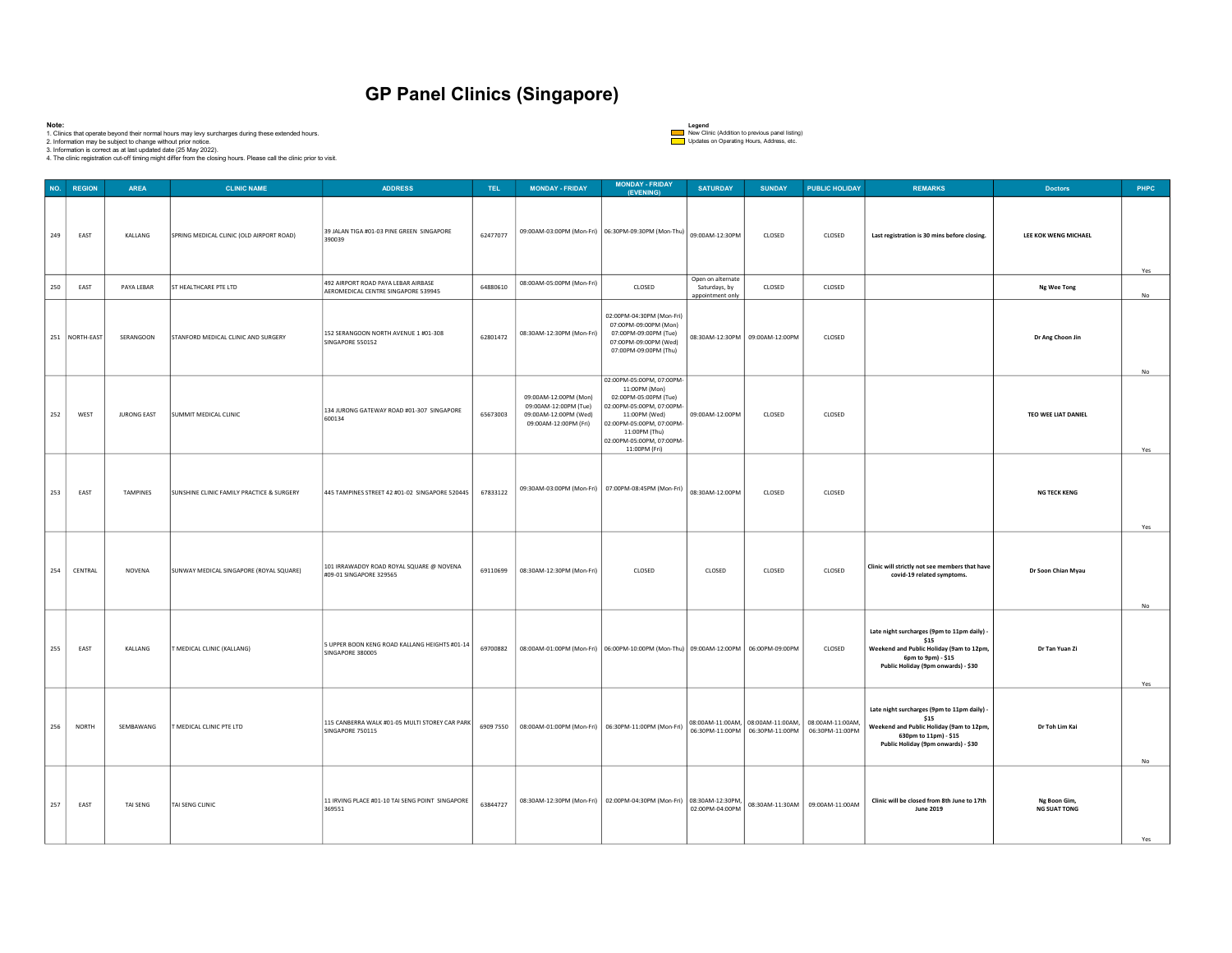| Note: |                | 2. Information may be subject to change without prior notice.<br>3. Information is correct as at last updated date (25 May 2022). | 1. Clinics that operate beyond their normal hours may levy surcharges during these extended hours.<br>4. The clinic registration cut-off timing might differ from the closing hours. Please call the clinic prior to visit. | <b>GP Panel Clinics (Singapore)</b>                           |          |                                                                         |                                                                                                                                                                                                                      | Legend<br>Updates on Operating Hours, Address, etc. | New Clinic (Addition to previous panel listing) |                |                                                       |                                                               |      |
|-------|----------------|-----------------------------------------------------------------------------------------------------------------------------------|-----------------------------------------------------------------------------------------------------------------------------------------------------------------------------------------------------------------------------|---------------------------------------------------------------|----------|-------------------------------------------------------------------------|----------------------------------------------------------------------------------------------------------------------------------------------------------------------------------------------------------------------|-----------------------------------------------------|-------------------------------------------------|----------------|-------------------------------------------------------|---------------------------------------------------------------|------|
|       | NO. REGION     | AREA                                                                                                                              | <b>CLINIC NAME</b>                                                                                                                                                                                                          | <b>ADDRESS</b>                                                | TEL.     | <b>MONDAY - FRIDAY</b>                                                  | <b>MONDAY - FRIDAY</b><br>(EVENING)                                                                                                                                                                                  | <b>SATURDAY</b>                                     | <b>SUNDAY</b>                                   | PUBLIC HOLIDAY | <b>REMARKS</b>                                        | <b>Doctors</b>                                                | PHPC |
| 258   | EAST           | TAMPINES                                                                                                                          | TAMPINES CLINIC & SURGERY PTE LTD                                                                                                                                                                                           | 139 TAMPINES STREET 11 #01-10 SINGAPORE 521139                | 67810072 | 08:30AM-12:30PM (Mon-Fri)                                               | 02:00PM-04:00PM, 07:00PM-<br>09:00PM (Mon)<br>02:00PM-04:00PM, 07:00PM-<br>09:00PM (Tue)<br>02:00PM-04:00PM, 07:00PM- 09:00AM-12:30PM 09:00AM-12:30PM<br>09:00PM (Thu)<br>02:00PM-04:00PM, 07:00PM-<br>09:00PM (Fri) |                                                     |                                                 | CLOSED         |                                                       | ANG EE LEONG                                                  | Yes  |
| 259   | EAST           | TAMPINES                                                                                                                          | TAMPINES MEDILIFE CLINIC                                                                                                                                                                                                    | 801 TAMPINES AVENUE 4 #01-263 SINGAPORE 520801                | 67825142 | 08:30AM-12:30PM (Mon-Fri)                                               | 02:00PM-04:30PM, 07:00PM-<br>09:00PM (Mon-Fri)                                                                                                                                                                       | 08:30AM-12:30PM 08:30AM-12:30PM                     |                                                 | CLOSED         |                                                       | <b>TAN EE POH</b>                                             | Yes  |
| 260   | EAST           | PASIR RIS                                                                                                                         | TAN LEE CLINIC & SURGERY                                                                                                                                                                                                    | 446 PASIR RIS DRIVE 6 #01-126 SINGAPORE 510446                | 65827448 | 08:30AM-12:30PM (Mon-Fri)                                               | 02:00PM-04:30PM (Mon-Fri)<br>07:00PM-09:00PM (Mon)  08:30AM-12:30PM  09:00AM - 02:00PM                                                                                                                               |                                                     |                                                 | CLOSED         |                                                       | <b>Tan Lay Keang</b>                                          | No   |
|       | 261 NORTH-EAST | ANG MO KIO                                                                                                                        | TAN MEDICARE CLINIC PTE LTD                                                                                                                                                                                                 | 629 ANG MO KIO AVENUE 4 #01-986 SINGAPORE<br>560629           |          | 64544211 09:00AM-12:30PM (Mon-Fri)                                      | 02:00PM-04:30PM, 07:00PM-<br>09:00PM (Mon-Fri)                                                                                                                                                                       | 09:00AM-12:30PM 09:00AM-12:30PM                     |                                                 | CLOSED         |                                                       | <b>TAN YONG TONG</b>                                          | Yes  |
| 262   | CENTRAL        | <b>BISHAN</b>                                                                                                                     | TAN'S T & T CLINIC AND SURGERY                                                                                                                                                                                              | 152 BISHAN STREET 11 #01-213 BISHAN GREEN<br>SINGAPORE 570152 | 63531133 | 08:30AM-12:30PM (Tue)<br>08:30AM-12:30PM (Wed)<br>08:30AM-12:30PM (Fri) | 02:00PM-04:30PM (Tue)<br>07:00PM-09:00PM(Tue)                                                                                                                                                                        | 08:30AM-12:30PM 09:00AM-12:00PM                     |                                                 | CLOSED         | Formerly known as Tan's T and T clinic and<br>Surgery | Dr Goh Xinwei, Ivanna                                         | No.  |
|       | 263 NORTH-EAST | ANG MO KIO                                                                                                                        | TAN-TEOH CLINIC & SURGERY (AMK BRANCH)                                                                                                                                                                                      | 302 ANG MO KIO AVENUE 3 #01-1846 SINGAPORE<br>560302          | 64520818 | 08:30AM-12:00PM (Mon-Fri)                                               | 02:30PM-04:30PM(Mon-Fri),<br>07:00PM-09:00PM (Mon-Thu) 09:00AM-12:00PM 09:00AM-12:00PM                                                                                                                               |                                                     |                                                 | CLOSED         |                                                       | Dr Tay Peng Leng,<br>Dr Chan Kwong Sing,<br>Dr Ting Chooi Wan | Yes  |
| 264   | CENTRAL        | BENDEMEER                                                                                                                         | TAN-TEOH CLINIC & SURGERY (TOWNER)                                                                                                                                                                                          | 101 TOWNER ROAD #01-216 SINGAPORE 322101                      | 62992292 | 08:30AM-12:30PM (Mon-Fri)                                               | 02:00PM-06:00PM, 07:00PM-<br>09:00PM (Mon-Fri)                                                                                                                                                                       |                                                     | 08:30AM-12:00PM 08:30AM-12:00PM 08:30AM-12:00PM |                | <b>Closed on CNY</b>                                  | Dr Tan Chai Lee @ Choi Lee,<br>WONG LEE LIN MARY,             | Yes  |
| 265   | EAST           | GEYLANG                                                                                                                           | TAY CLINIC                                                                                                                                                                                                                  | 494 GEYLANG ROAD SINGAPORE 389452                             | 67446336 | 09:00AM-01:00PM (Mon-Fri)                                               | 02:30PM-05:00PM, 07:00PM-<br>09:00PM (Mon-Fri)                                                                                                                                                                       | 09:00AM-01:00PM,<br>02:30PM-05:00PM                 | CLOSED                                          | CLOSED         |                                                       | Dr Tay Boon Chong                                             | Yes  |
| 266   | CENTRAL        | LITTLE INDIA                                                                                                                      | TAYKA MEDICAL                                                                                                                                                                                                               | 29 DESKER ROAD #02-29A SINGAPORE 209562                       | 63924473 | 10:00AM-10:00PM (Mon-Fri)                                               | CLOSED                                                                                                                                                                                                               |                                                     | 10:00AM-10:00PM 10:00AM-10:00PM 10:00AM-10:00PM |                |                                                       | Dr Joseph Sunil Kumar                                         |      |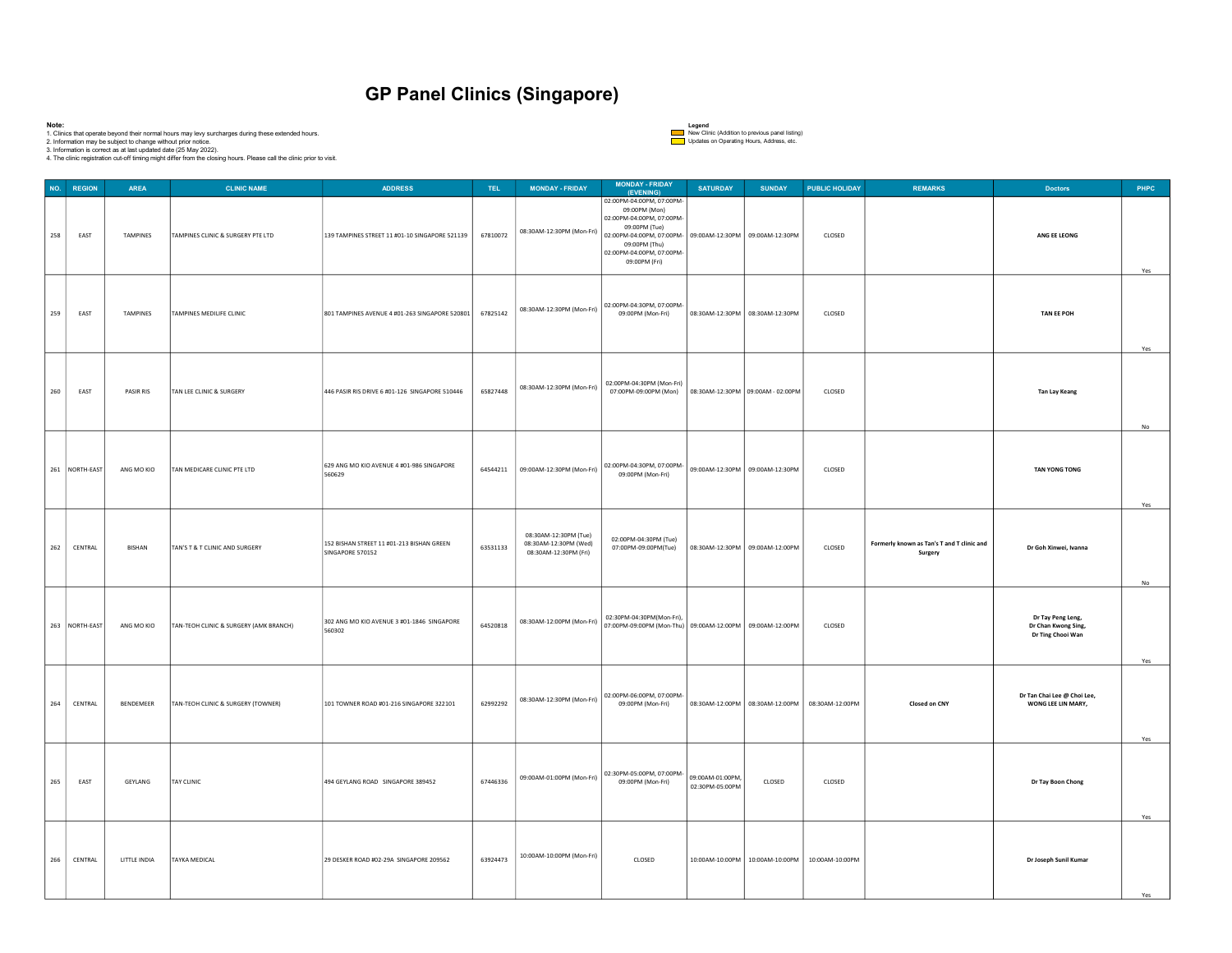|       |                |                                                                                                                                   |                                                                                                                                                                                                                             | <b>GP Panel Clinics (Singapore)</b>                                  |          |                                                                                                                           |                                                                                                            |                                                     |                                                 |                |                                                                                                                                                                                                       |                                              |      |
|-------|----------------|-----------------------------------------------------------------------------------------------------------------------------------|-----------------------------------------------------------------------------------------------------------------------------------------------------------------------------------------------------------------------------|----------------------------------------------------------------------|----------|---------------------------------------------------------------------------------------------------------------------------|------------------------------------------------------------------------------------------------------------|-----------------------------------------------------|-------------------------------------------------|----------------|-------------------------------------------------------------------------------------------------------------------------------------------------------------------------------------------------------|----------------------------------------------|------|
| Note: |                | 2. Information may be subject to change without prior notice.<br>3. Information is correct as at last updated date (25 May 2022). | 1. Clinics that operate beyond their normal hours may levy surcharges during these extended hours.<br>4. The clinic registration cut-off timing might differ from the closing hours. Please call the clinic prior to visit. |                                                                      |          |                                                                                                                           |                                                                                                            | Legend<br>Updates on Operating Hours, Address, etc. | New Clinic (Addition to previous panel listing) |                |                                                                                                                                                                                                       |                                              |      |
|       | NO. REGION     | <b>AREA</b>                                                                                                                       | <b>CLINIC NAME</b>                                                                                                                                                                                                          | <b>ADDRESS</b>                                                       | TEL.     | <b>MONDAY - FRIDAY</b>                                                                                                    | <b>MONDAY - FRIDAY</b>                                                                                     | <b>SATURDAY</b>                                     | <b>SUNDAY</b>                                   | PUBLIC HOLIDAY | <b>REMARKS</b>                                                                                                                                                                                        | <b>Doctors</b>                               | PHPC |
| 267   | WEST           | JURONG WEST                                                                                                                       | TAYKA MEDICAL FAMILY CLINIC (JURONG)                                                                                                                                                                                        | 526 JURONG WEST STREET 52 #01-323 SINGAPORE<br>640526                | 65645528 |                                                                                                                           | (EVENING)<br>09:00AM-12:00PM (Mon-Fri) 02:00PM-04:00PM, 07:00PM-<br>09:00PM (Mon-Fri)                      | CLOSED                                              | CLOSED                                          | CLOSED         |                                                                                                                                                                                                       | Dr Joseph Sunil Kumar                        | #N/A |
| 268   | CENTRAL        | QUEENSTOWN                                                                                                                        | <b>TENG CLINIC</b>                                                                                                                                                                                                          | 171 STIRLING ROAD #01-1101 SINGAPORE 140171                          | 64733187 |                                                                                                                           | 08:30AM-12:00PM (Mon-Fri) 02:00PM-04:00PM (Mon-Fri)                                                        |                                                     | 08:30AM-12:00PM 08:30AM-12:00PM 08:30AM-12:00PM |                |                                                                                                                                                                                                       | DR SIAH KIM BIN                              | Yes  |
| 269   | CENTRAL        | <b>BEACH ROAD</b>                                                                                                                 | TEXTILE CENTRE CLINIC                                                                                                                                                                                                       | 200 JALAN SULTAN #01-31 TEXTILE CENTRE<br>SINGAPORE 199018           | 62982400 |                                                                                                                           | 09:00AM-12:00PM (Mon-Fri)   02:00PM-04:30PM (Mon-Fri)                                                      | CLOSED                                              | CLOSED                                          | CLOSED         |                                                                                                                                                                                                       | Dr Chin Yong Seng                            | Yes  |
| 270   | CENTRAL        | <b>TANJONG PAGAR</b>                                                                                                              | THE BONHAM CLINIC PTE LTD                                                                                                                                                                                                   | 100 PECK SEAH STREET #11-16/17 SINGAPORE 079333 65331177             |          |                                                                                                                           | 09:00AM-01:00PM (Mon-Fri) 02:00PM-05:00PM (Mon-Fri)                                                        | 09:00AM-01:00PM                                     | CLOSED                                          | CLOSED         | There will be a change of operating hours as<br>of 31st of August until further notice<br>MONDAYS TO FRIDAYS (closed during lunch<br>break 1 pm - 2 pm) - 9:00 am - 5 pm<br>SATURDAYS -9:00 am - 1 pm | Dr Eu Yee Tat David,<br>Dr Lim Choo          | No   |
| 271   | CENTRAL        | <b>BUONA VISTA</b>                                                                                                                | THE CHELSEA CLINIC (ROCHESTER)                                                                                                                                                                                              | 35 ROCHESTER DRIVE THE ROCHESTER #03-21<br>SINGAPORE 138639          | 65703913 | 09:00AM-12:30PM (Mon-Fri)                                                                                                 | 02:00PM-06:00PM (Mon)<br>02:00PM-06:00PM (Tue)<br>02:00PM-06:00PM (Thu)<br>02:00PM-06:00PM (Fri)           | 09:00AM-12:30PM                                     | CLOSED                                          | CLOSED         | No doctors available on every Wed afternoon                                                                                                                                                           | CHARLOTTE KIM THOMAS (MRS YUNG) SHING<br>WAI | Yes  |
| 272   | EAST           | BEDOK                                                                                                                             | THE FAHRENHEIT MEDICAL CENTRE                                                                                                                                                                                               | 218 BEDOK NORTH STREET 1 #01-27 SINGAPORE<br>460218                  | 64438063 | 09:00AM-01:00PM (Mon-Fri)                                                                                                 | 03:00PM-05:00PM (Mon-Fri)<br>07:00PM-09:00PM (Tue)<br>07:00PM-09:00PM (Wed)<br>07:00PM-09:00PM (Thu)       | 9AM-01:00PM                                         | CLOSED                                          | CLOSED         | Surcharges apply for visits on first day of<br>Chinese new year. (\$20)                                                                                                                               | MOHD EMRAN BIN MAMAT                         | No   |
| 273   | CENTRAL        | <b>TIONG BAHRU</b>                                                                                                                | THE ICLINIC                                                                                                                                                                                                                 | 18 JALAN MEMBINA #02-07 SINGAPORE 164018                             | 62713135 |                                                                                                                           | 08:30AM-12:30PM (Mon-Fri) 08:30AM-12:30PM (Mon-Fri)<br>01:30PM-06:00PM (Mon-Fri) 01:30PM-06:00PM (Mon-Fri) | 09:00AM-01:00PM                                     | CLOSED                                          | CLOSED         | Clinic operates on selected Public Holidays<br>only. Please call first prior to visit.                                                                                                                | <b>Dr Hardie Billy</b>                       | Yes  |
| 274   | CENTRAL        | <b>CITY HALL</b>                                                                                                                  | THE MEDICAL PRACTICE                                                                                                                                                                                                        | 1 RAFFLES LINK #01-03A ONE RAFFLES LINK<br>SINGAPORE 039393          | 63329087 |                                                                                                                           | 08:30AM-12:30PM (Mon-Fri) 01:30PM-05:30PM (Mon-Fri)                                                        | 08:30AM-12:30PM                                     | CLOSED                                          | CLOSED         | Last registration is 30 minutes before closing,<br>depending on the queue.                                                                                                                            | Dr Kho Soo Ee Karina                         | No   |
|       | 275 NORTH-EAST | SENGKANG                                                                                                                          | THE OLIVE TREE FAMILY CLINIC & SURGERY PTE LTD                                                                                                                                                                              | 303 ANCHORVALE LINK #01-02 MULTI STOREY CAR<br>PARK SINGAPORE 540303 | 63888697 | 08:30AM-05:00PM (Mon)<br>08:30AM-05:00PM (Tue)<br>08:30AM-05:00PM (Wed)<br>08:30AM-02:00PM (Thu)<br>08:30AM-05:00PM (Fri) | 06:30PM-09:30PM (Mon)<br>06:30PM-09:30PM (Tue)<br>06:30PM-09:30PM (Wed)<br>06:30PM-09:30PM (Thu)           | 08:30AM-01:00PM                                     | CLOSED                                          | CLOSED         | Surcharges of \$10 applies for visits beyond<br>operating hour.<br>Surcharge will apply based on corporate<br>benefits                                                                                | Dr Woon Sin Yong                             |      |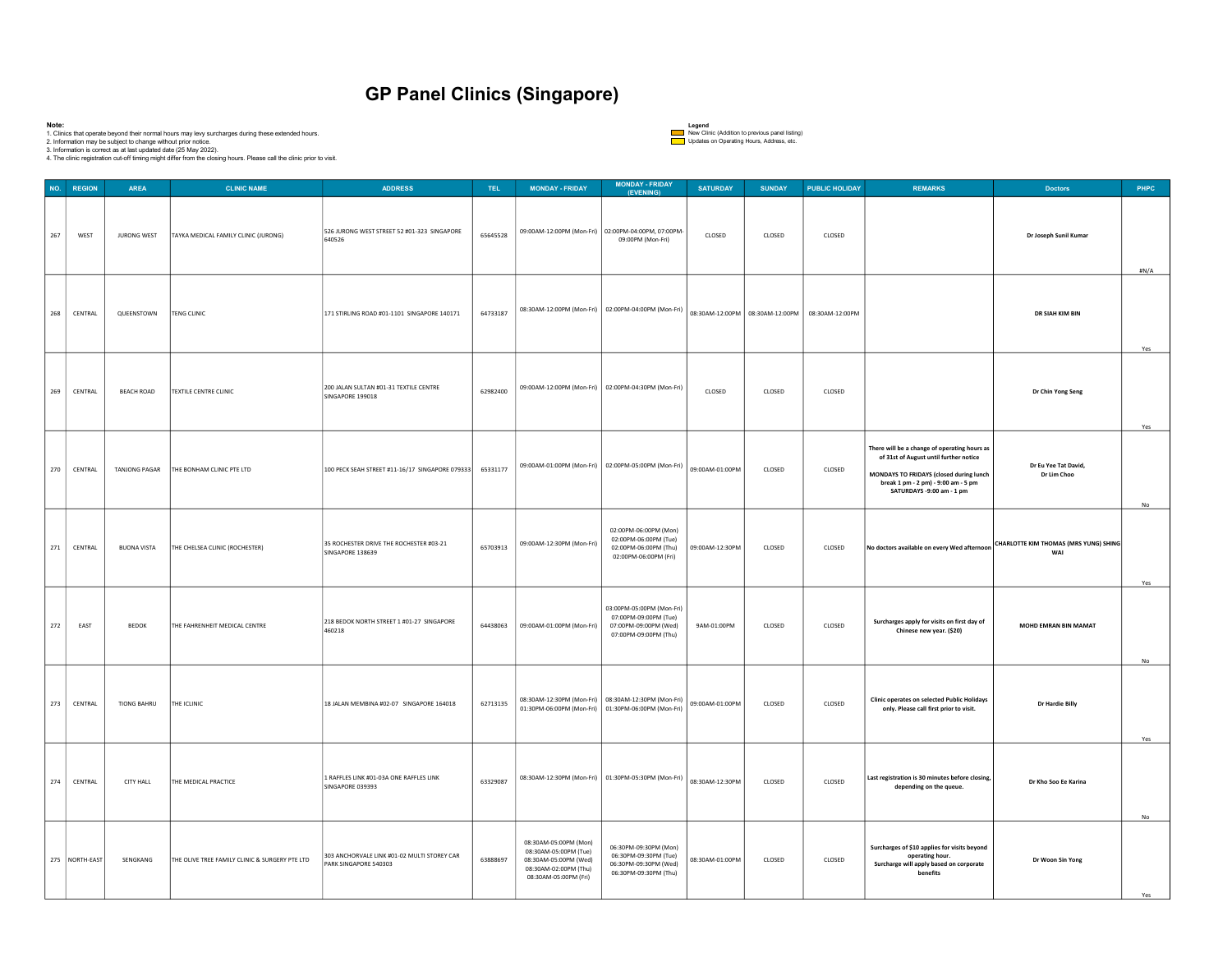| Note: |                       | 2. Information may be subject to change without prior notice.<br>3. Information is correct as at last updated date (25 May 2022). | 1. Clinics that operate beyond their normal hours may levy surcharges during these extended hours.<br>4. The clinic registration cut-off timing might differ from the closing hours. Please call the clinic prior to visit. | <b>GP Panel Clinics (Singapore)</b>                                         |                  |                                                                            |                                                                                         | Legend<br>Updates on Operating Hours, Address, etc.          | New Clinic (Addition to previous panel listing) |                          |                                                                                                                                                                         |                                                                            |           |
|-------|-----------------------|-----------------------------------------------------------------------------------------------------------------------------------|-----------------------------------------------------------------------------------------------------------------------------------------------------------------------------------------------------------------------------|-----------------------------------------------------------------------------|------------------|----------------------------------------------------------------------------|-----------------------------------------------------------------------------------------|--------------------------------------------------------------|-------------------------------------------------|--------------------------|-------------------------------------------------------------------------------------------------------------------------------------------------------------------------|----------------------------------------------------------------------------|-----------|
| 276   | NO. REGION<br>CENTRAL | <b>AREA</b><br>NOVENA                                                                                                             | <b>CLINIC NAME</b><br>THE RAFFLESIAN CLINIC & SURGERY                                                                                                                                                                       | <b>ADDRESS</b><br>10 SINARAN DRIVE #11-06 SQUARE 2 SINGAPORE<br>307506      | TEL.<br>63382740 | <b>MONDAY - FRIDAY</b><br>09:00AM-12:00PM (Mon-Fri)<br>by appointment only | <b>MONDAY - FRIDAY</b><br>(EVENING)<br>02:00PM-04:00PM (Mon-Fri)<br>by appointment only | <b>SATURDAY</b><br>09:00AM-12:00PM<br>by appointment<br>only | <b>SUNDAY</b><br>CLOSED                         | PUBLIC HOLIDAY<br>CLOSED | <b>REMARKS</b><br>Strictly by appointment basis<br>Please be informed that our doctor will be<br>away from 20 Dec 2018 to 7 Jan 2019                                    | <b>Doctors</b><br>Dr Khoo Swee Suan Janice (Mrs Lee),<br>Dr Khoo Beng Hock | PHPC      |
| 277   | CENTRAL               | BALESTIER                                                                                                                         | THE TENTERAM CLINIC                                                                                                                                                                                                         | 116B JALAN TENTERAM #01-549 TENTERAM PEAK<br>SINGAPORE 322116               | 62507991         | 09:00AM-12:00PM (Mon-Fri)                                                  | 01:30PM-03:30PM (Mon)<br>07:00PM-09:00PM (Mon-Thu)                                      | CLOSED                                                       | 09:00AM-12:00PM                                 | CLOSED                   |                                                                                                                                                                         | Dr Benjamin Ng Boon Lui,<br>Dr Dale Lim,<br>Dr Lim Mei Yuan Loretta        | No<br>Yes |
| 278   | CENTRAL               | <b>BEACH ROAD</b>                                                                                                                 | TOWN CLINIC                                                                                                                                                                                                                 | 287 BEACH ROAD #01-00 SINGAPORE 199551                                      |                  |                                                                            |                                                                                         |                                                              | CLOSED                                          | CLOSED                   | Clinic will be closed for the coming Christmas<br>holidays from 25th December 2020 to<br>Wednesday 3rdt Janauary 2021. Clinic hours<br>will resume on 4th January 2021. | Dr Khoo Yiok Bin Christine                                                 | Yes       |
| 279   | CENTRAL               | ALEXANDRA                                                                                                                         | TOWN HALL CLINIC PTE LTD                                                                                                                                                                                                    | 438C ALEXANDRA ROAD #01-01 ALEXANDRA<br>TECHNOPARK THE HUB SINGAPORE 119976 | 62788088         |                                                                            | 08:30AM-12:15PM (Mon-Fri)   02:00PM-04:15PM (Mon-Fri)                                   | CLOSED                                                       | CLOSED                                          | CLOSED                   | Strictly by Appointment for Saturday visits.                                                                                                                            | Dr P'ng Chin Guan Julian                                                   | No        |
| 280   | CENTRAL               | <b>TANJONG PAGAR</b>                                                                                                              | TPC MEDICAL CLINIC                                                                                                                                                                                                          | 7 WALLICH STREET #B1-15 TANJONG PAGAR CENTRE<br>SINGAPORE 078884            | 63868980         | 08:30AM-01:00PM (Mon-Fri)                                                  | 02:00PM-05:00PM (Mon-Fri)<br>06:30PM-09:00PM<br>(Mon&Wed only)                          | CLOSED                                                       | CLOSED                                          | CLOSED                   | Clinic is closed on<br>16 November 2020<br>24 December 2020<br>31 December 2020                                                                                         | Dr Choong Kuan Siew,<br>Dr Lim Wee Ni,<br>Dr Amy Chang Ting Fen            | Yes       |
|       | 281 NORTH-EAST        | PUNGGOL                                                                                                                           | TRINITY MEDICAL (PUNGGOL) PTE LTD                                                                                                                                                                                           | 273C PUNGGOL PLACE SINGAPORE 823273                                         | 66948238         | 08:30AM-12:00PM (Mon-Fri)                                                  | 02:00PM-04:30PM, 06:00PM-<br>09:30PM (Mon-Fri)                                          |                                                              | 08:30AM-12:00PM 08:30AM-12:00PM                 | CLOSED                   | Call to confirm clinic/Doctor's availability on<br>public holidays.<br>Surcharge $@$ \$5 on weekends                                                                    | Dr Cheong Hong Fai,<br>Dr Kan Hun Yee                                      | No        |
| 282   | CENTRAL               | SHENTON                                                                                                                           | TRINITY MEDICAL (SHENTON)                                                                                                                                                                                                   | 6 SHENTON WAY #21-10 OUE DOWNTOWN 2<br>SINGAPORE 068809                     | 62279918         |                                                                            | 09:00AM-01:00PM (Mon-Fri) 02:00PM-05:30PM (Mon-Fri)                                     | CLOSED                                                       | CLOSED                                          | CLOSED                   |                                                                                                                                                                         | Dr Virabhak Nai Karin,<br>Dr Chan Foong Lien (Mrs Gwee),                   | No        |
| 283   | EAST                  | MARINE PARADE                                                                                                                     | TRINITY MEDICAL CENTRE (MARINE PARADE)                                                                                                                                                                                      | 87 MARINE PARADE CENTRAL #01-503 SINGAPORE<br>440087                        | 63440027         | 05:00PM-08:00PM (Mon-Fri)                                                  | CLOSED                                                                                  | CLOSED                                                       | CLOSED                                          | CLOSED                   | Clinic's last registration is 15 mins before<br>closing time                                                                                                            | LIM MING YEE,<br>Dr Kan Hun Yee,<br>Dr Chew Kuok Ming                      | No.       |
| 284   | CENTRAL               | DOVER                                                                                                                             | TRINITY MEDICAL CLINIC (DOVER)                                                                                                                                                                                              | 19A DOVER CRESCENT DOVER VILLE SINGAPORE<br>131019                          | 67788868         |                                                                            | 09:00AM-12:00PM (Mon-Fri) 02:00PM-04:00PM (Mon-Fri)                                     |                                                              | 09:00AM-12:00PM 09:00AM-11:00AM 09:00AM-11:00AM |                          | Please call the clinic to verify operation for<br>public holidays.                                                                                                      | LEE KIM KEE,<br>LEE WAI KI,<br><b>KU VEE CHING</b>                         | Yes       |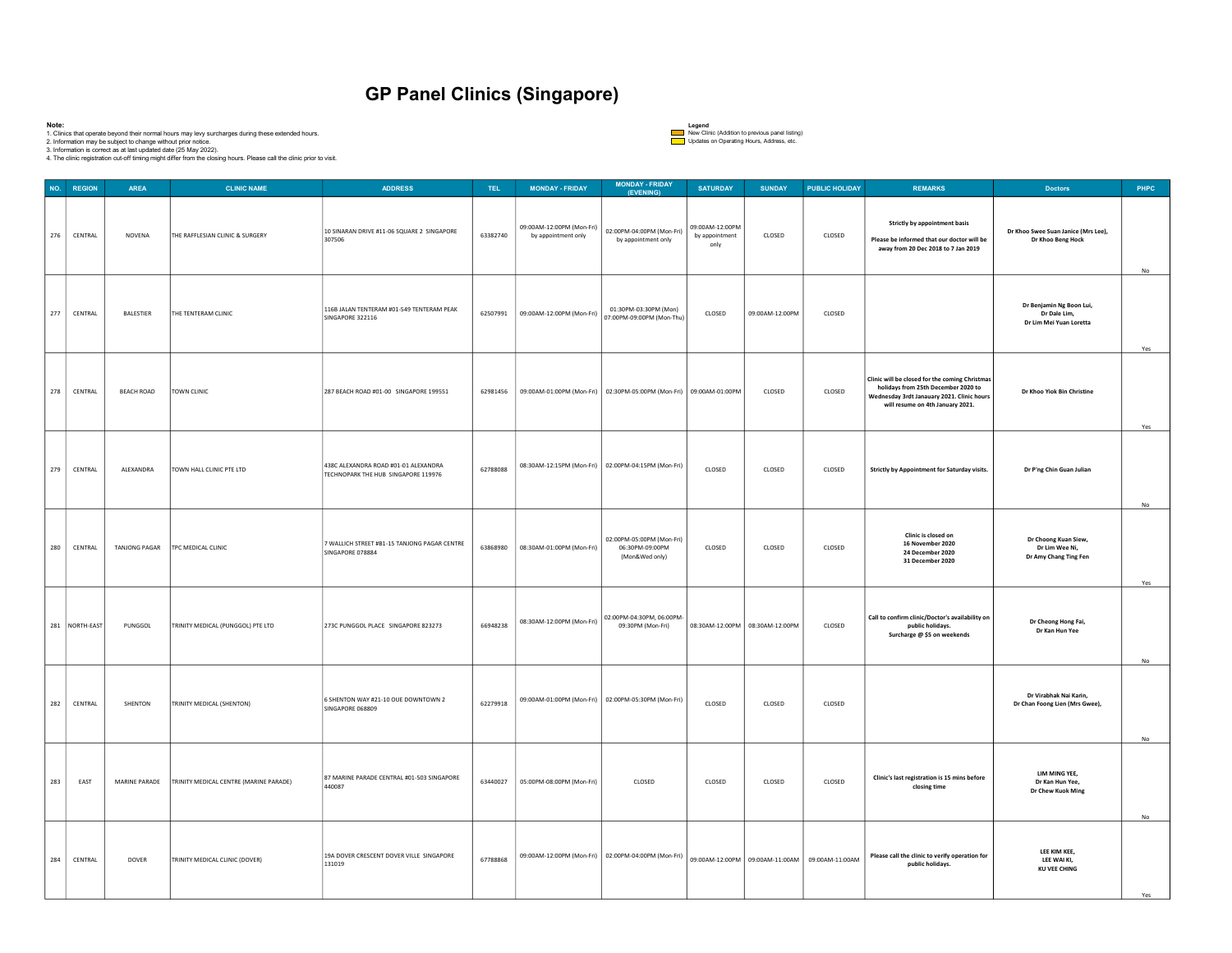| Note: |                  | 2. Information may be subject to change without prior notice.<br>3. Information is correct as at last updated date (25 May 2022). | 1. Clinics that operate beyond their normal hours may levy surcharges during these extended hours.<br>4. The clinic registration cut-off timing might differ from the closing hours. Please call the clinic prior to visit. | <b>GP Panel Clinics (Singapore)</b>                                      |           |                                                                                                                       |                                                                                                             | Legend<br>Updates on Operating Hours, Address, etc. | New Clinic (Addition to previous panel listing)                                       |                                                 |                                                                                                                                                                             |                                                 |      |
|-------|------------------|-----------------------------------------------------------------------------------------------------------------------------------|-----------------------------------------------------------------------------------------------------------------------------------------------------------------------------------------------------------------------------|--------------------------------------------------------------------------|-----------|-----------------------------------------------------------------------------------------------------------------------|-------------------------------------------------------------------------------------------------------------|-----------------------------------------------------|---------------------------------------------------------------------------------------|-------------------------------------------------|-----------------------------------------------------------------------------------------------------------------------------------------------------------------------------|-------------------------------------------------|------|
|       | NO. REGION       | AREA                                                                                                                              | <b>CLINIC NAME</b>                                                                                                                                                                                                          | <b>ADDRESS</b>                                                           | TEL.      | <b>MONDAY - FRIDAY</b>                                                                                                | <b>MONDAY - FRIDAY</b><br>(EVENING)                                                                         | <b>SATURDAY</b>                                     | <b>SUNDAY</b>                                                                         | PUBLIC HOLIDAY                                  | <b>REMARKS</b>                                                                                                                                                              | <b>Doctors</b>                                  | PHPC |
|       | 285   NORTH-EAST | SERANGOON                                                                                                                         | TRUCARE MEDICAL AND SURGERY                                                                                                                                                                                                 | 1187 UPPER SERANGOON ROAD #01-53 THE<br>MIDTOWN SINGAPORE 533971         | 63853525  |                                                                                                                       | 08:00AM-02:30PM (Mon-Fri) 03:30PM-10:00PM (Mon-Fri)                                                         |                                                     | 08:00AM-02:30PM, 10:00AM-02:30PM, 10:00AM-02:30PM,<br>03:30PM-10:00PM 03:30PM-08:00PM | 03:30PM-08:00PM                                 | Surcharge of \$5 applies for visits from 6-10pm<br>on weekdays, \$10 on weekends and \$20 on<br>Public holiday.<br>Surcharge will apply based on corporate<br>benefits.     | Dr Tan Shi Ching,<br>Dr Lee Chong Han           | Yes  |
| 286   | NORTH-EAST       | ANG MO KIO                                                                                                                        | TRUCARE MEDICAL AND SURGERY (AMK)                                                                                                                                                                                           | 226A ANG MO KIO AVE 1 #01-631 KEBUN BARU MALL<br>SINGAPORE 561226        | 6255 8849 | 08:00AM-01:00PM (Mon-Fri)                                                                                             | 02:00PM-05:00PM (Mon)<br>02:00PM-05:00PM (Tue)<br>06:00PM-09:00PM (Mon-Fri)                                 |                                                     | 08:00AM-01:00PM 08:30AM-12:30PM 08:30AM-12:30PM                                       |                                                 | Surcharge of \$5 applies for visits from 6-10pm<br>on weekdays, \$10 on weekends and \$20 on<br>Public holiday.<br>Surcharge will apply based on corporate<br>benefits.     | Dr Tan Shi Ching,<br>Dr Lee Chong Han           | Yes  |
| 287   | EAST             | <b>EUNOS</b>                                                                                                                      | TRUE MEDICAL CLINIC (PLQ)                                                                                                                                                                                                   | 10 PAYA LEBAR ROAD #04-26, PAYA LEBAR QUARTER<br>SINGAPORE 409057        |           | 6970 1933 08:30AM-01:00PM (Mon-Fri) 02:00PM-05:30PM (Mon-Fri) 08:30AM-01:00PM CLOSED                                  |                                                                                                             |                                                     |                                                                                       | CLOSED                                          | Surcharge \$15 applies on weekends.<br>Surcharge of \$10 applies for visit after<br>operating hours. Surcharge will apply based<br>on corporate benefits                    | Dr Alan Wong,<br>Dr Ian Chen                    | Yes  |
| 288   | EAST             | TAMPINES                                                                                                                          | TRUE MEDICAL CLINIC TAMPINES WEST                                                                                                                                                                                           | 824 TAMPINES ST 81 #01-26 TAMPINES GROVE<br>SINGAPORE 520824             |           | 69090324   08:00AM-02:00PM (Mon-Fri)   06:00PM-11:00PM (Mon-Fri)                                                      |                                                                                                             |                                                     | 08:00AM-02:00PM, 08:00AM-02:00PM, 08:00AM-02:00PM,                                    | 06:00PM-11:00PM 06:00PM-11:00PM 06:00PM-11:00PM | Surcharge \$15 applies on weekends and<br>public holiday. Surcharge of \$10 applies for<br>visit after operating hours. Surcharge will<br>apply based on corporate benefits | Dr Ian Chen                                     | Yes  |
| 289   | WEST             | JURONG WEST                                                                                                                       | TUAS SOUTH MEDICAL CENTRE                                                                                                                                                                                                   | 6 TUAS SOUTH STREET 15 #01-103 CDPL (TUAS)<br>DORMITORY SINGAPORE 636906 |           | 6970 0747 07:00AM-01:00PM (Mon-Fri)   06:00PM-10:00PM (Mon-Fri)   09:00AM-01:00PM   09:00AM-01:00PM   09:00AM-01:00PM |                                                                                                             |                                                     |                                                                                       |                                                 |                                                                                                                                                                             | Dr Ryan Yak                                     | No   |
| 290   | CENTRAL          | ORCHARD                                                                                                                           | TWIN CITY MEDICAL CENTRE                                                                                                                                                                                                    | 1 KIM SENG PROMENADE #01-32 GREAT WORLD CITY<br>SINGAPORE 237994         |           | 62351175   08:30AM-12:30PM (Mon-Fri)   02:00PM-05:00PM (Mon-Fri)   08:30AM-12:30PM                                    |                                                                                                             |                                                     | CLOSED                                                                                | CLOSED                                          | Clinic has temporary shifted to unit #01-136<br>till end of next year due to GWC renovation.                                                                                | Dr Seah Sheng Heang Geoffry,<br>Dr Ashley Yuen, | Yes  |
| 291   | EAST             | EUNOS                                                                                                                             | UBI FAMILY CLINIC AND SURGERY                                                                                                                                                                                               | 305 UBI AVENUE 1 #01-167 SINGAPORE 400305                                |           | 6749 7922 08:30AM-01:30PM (Mon-Fri) 06:30PM-08:30PM (Mon-Fri) 08:30AM-12:30PM 08:30AM-12:30PM                         |                                                                                                             |                                                     |                                                                                       | CLOSED                                          |                                                                                                                                                                             | Dr Ong Sze Tat                                  | No   |
| 292   | WEST             | JURONG WEST                                                                                                                       | UNICARE FAMILY CLINIC AND SURGERY PTE LTD                                                                                                                                                                                   | 175 BOON LAY DRIVE #01-338, BOON LAY GREEN<br>SINGAPORE 640175           |           | 62510515 09:00AM-12:00PM (Mon-Fri) 07:00PM-09:00PM (Mon-Fri)                                                          |                                                                                                             | CLOSED                                              | 09:00AM-12:00PM                                                                       | CLOSED                                          | Clinic will be temporarily closed for 3 months<br>from 1st Jan to 31st Mar 2020, due to<br>unavailability of doctor.                                                        | Dr Dale Lim Lee Min,<br>Dr Ng Boon Lui          | No   |
| 293   | WEST             | <b>JURONG EAST</b>                                                                                                                | UNIHEALTH 24-HR CLINIC (JURONG)                                                                                                                                                                                             | 135 JURONG GATEWAY ROAD #01-317 SINGAPORE<br>600135                      | 6970 5868 |                                                                                                                       | 12:00AM-11:59PM (Mon-Fri)   12:00AM-11:59PM (Mon-Fri)   12:00AM-11:59PM   12:00AM-11:59PM   12:00AM-11:59PM |                                                     |                                                                                       |                                                 |                                                                                                                                                                             | DR XIE HUIZHUANG,<br>DR SOONG YI WEI DANIEL,    |      |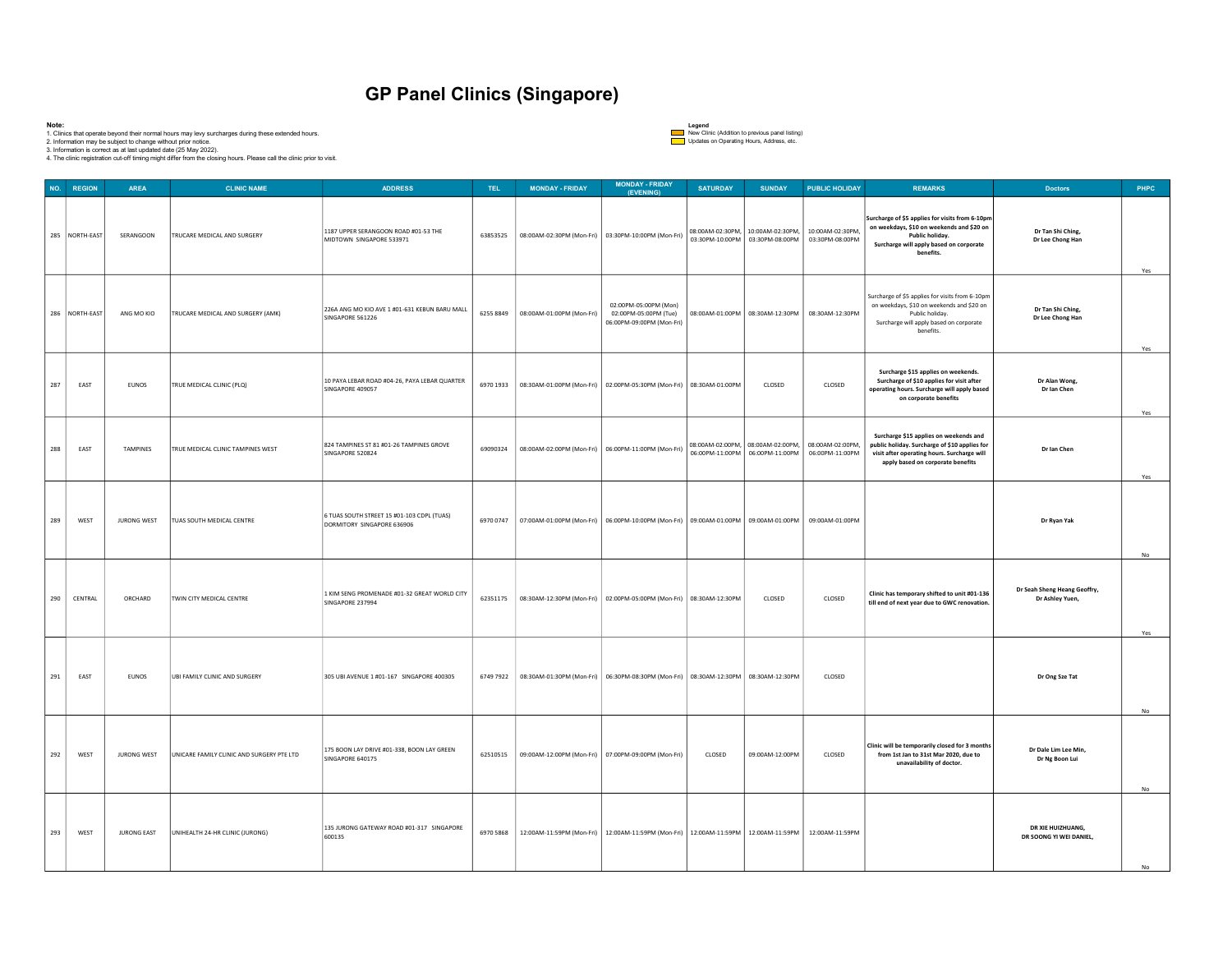| Note: |                       | 2. Information may be subject to change without prior notice.<br>3. Information is correct as at last updated date (25 May 2022). | 1. Clinics that operate beyond their normal hours may levy surcharges during these extended hours.<br>4. The clinic registration cut-off timing might differ from the closing hours. Please call the clinic prior to visit. | <b>GP Panel Clinics (Singapore)</b>                                                  |                  |                                                     |                                                                                                                                                                    | Legend<br>Updates on Operating Hours, Address, etc. | New Clinic (Addition to previous panel listing)  |                                   |                                                                                                                                                                                 |                                                                 |             |
|-------|-----------------------|-----------------------------------------------------------------------------------------------------------------------------------|-----------------------------------------------------------------------------------------------------------------------------------------------------------------------------------------------------------------------------|--------------------------------------------------------------------------------------|------------------|-----------------------------------------------------|--------------------------------------------------------------------------------------------------------------------------------------------------------------------|-----------------------------------------------------|--------------------------------------------------|-----------------------------------|---------------------------------------------------------------------------------------------------------------------------------------------------------------------------------|-----------------------------------------------------------------|-------------|
| 294   | NO. REGION<br>CENTRAL | <b>AREA</b><br>TOA PAYOH                                                                                                          | <b>CLINIC NAME</b><br>UNIHEALTH 24-HR CLINIC (TOA PAYOH)                                                                                                                                                                    | <b>ADDRESS</b><br>178 TOA PAYOH CENTRAL #01-218 SINGAPORE 310178<br>SINGAPORE 310178 | TEL.<br>62031639 | <b>MONDAY - FRIDAY</b><br>12:00AM-11:59PM (Mon-Fri) | <b>MONDAY - FRIDAY</b><br>(EVENING)<br>CLOSED                                                                                                                      | <b>SATURDAY</b>                                     | <b>SUNDAY</b><br>12:00AM-11:59PM 12:00AM-11:59PM | PUBLIC HOLIDAY<br>12:00AM-11:59PM | <b>REMARKS</b><br>Surcharges as follows:<br>Weekdays, Weekends & Public Holiday -<br>between 12 midnight to 7 am<br>Public Holiday - 7 am to 12 midnight                        | <b>Doctors</b><br>DR SOONG YI WEI DANIEL,<br>DR TAN WEI MING,   | PHPC        |
| 295   | EAST                  | <b>BEDOK</b>                                                                                                                      | LIFEPLUS MEDICAL GROUP (BEDOK)                                                                                                                                                                                              | 214 BEDOK NORTH STREET 1 #01-171 SINGAPORE<br>460214                                 | 6904 3488        |                                                     | 08:30AM-10:00PM (Mon-Fri) 08:30AM-10:00PM (Mon-Fri)                                                                                                                |                                                     | 08:30AM-10:00PM 08:30AM-10:00PM                  | 08:30AM-10:00PM                   |                                                                                                                                                                                 | #N/A                                                            | Yes<br>#N/A |
| 296   | WEST                  | CLEMENTI                                                                                                                          | UNION CLINIC & SURGERY                                                                                                                                                                                                      | /22 CLEMENTI WEST STREET 2 #01-168 SINGAPORE<br>120722                               | 67770783         | 08:30AM-12:30PM (Mon-Fri)                           | 02:00PM-04:30PM, 06:30PM-<br>09:00PM (Mon-Fri)                                                                                                                     | 08:30AM-12:30PM 08:30AM-12:30PM                     |                                                  | CLOSED                            | Registration starts at 8:30am and<br>consultation starts @ 10:30am.<br>For aftenoon, registration starts at 2:00pm<br>and consutation begins @ 3:30pm                           | <b>QUEK CHEE GUAN</b>                                           | No          |
| 297   | WEST                  | <b>BUKIT BATOK</b>                                                                                                                | UNIVERSAL MEDICAL CLINIC                                                                                                                                                                                                    | 164 BUKIT BATOK STREET 11 #01-144 SINGAPORE<br>650164                                | 65639955         | 08:30AM-02:00PM (Mon-Fri)<br>CLOSED ON WEDNESDAY    | CLOSED                                                                                                                                                             | 08:30AM-12:30PM                                     | CLOSED                                           | CLOSED                            |                                                                                                                                                                                 | LOW HUEY CHIN                                                   | Yes         |
| 298   | CENTRAL               | <b>GHIM MOH</b>                                                                                                                   | VICTORY CLINIC & SURGERY                                                                                                                                                                                                    | 21 GHIM MOH ROAD #01-205 GHIM MOH GARDENS<br>SINGAPORE 270021                        | 6467 1641        | 08:00AM-04:00PM (Mon-Fri)                           | 06:00PM-09:00PM (Mon)<br>06:00PM-09:00PM (Tues)<br>06:00PM-09:00PM (Wed)<br>06:00PM-09:00PM (Fri)                                                                  | 08:30AM-01:00PM 08:30AM-01:00PM                     |                                                  | CLOSED                            | Surcharge \$10 applied on public holiday.<br>Surcharge will apply based on corporate<br>benefits<br>31 Dec 2020: 08:00AM - 12:00PM;<br>1st Jan 2021: CLOSED                     | Dr Lian Li Ping,<br>Dr Khoo Chun Leng William                   | Yes         |
|       | 299 NORTH-EAST        | ANG MO KIO                                                                                                                        | VITAL-CARE CLINIC AND SURGERY PTE LTD                                                                                                                                                                                       | BLK 525 ANG MO KIO AVE 10 #01-2399 CHENG SAN<br>CENTRE SINGAPORE 560525              | 6256 5154        | 07:00AM-03:00PM (Mon-Fri)                           | 06:00PM-10:00PM (Mon)<br>06:00PM-10:00PM (Wed)                                                                                                                     | 08:00AM-01:00PM 08:00AM-01:00PM                     |                                                  | CLOSED                            | 31 Dec 2020: 07:00AM - 03:00PM;<br>1st Jan 2021: CLOSED                                                                                                                         | Dr Guo Yuxiao                                                   | Yes         |
| 300   | EAST                  | TAMPINES                                                                                                                          | VIVA MEDICAL CLINIC                                                                                                                                                                                                         | 450A TAMPINES STREET 42 #01-356 SINGAPORE<br>521450                                  | 67828020         | 08:00AM-09:30PM (Mon-Fri)                           | CLOSED                                                                                                                                                             |                                                     | 08:00AM-09:30PM   08:00AM-09:30PM                | 08:00AM-09:30PM                   | Surcharges apply for visits on public holiday.<br>Registration closes at 2215.<br>Clinic will open on every public holidays that<br>falls on Monday from 9 am to 12.30 pm only. | TAN CHONG WAI VINCENT,<br>TAN YUAN JERN IVAN,                   | Yes         |
| 301   | WEST                  | CLEMENTI                                                                                                                          | VIVA MEDICAL GROUP (WESTSIDE)                                                                                                                                                                                               | 154 WEST COAST ROAD #01-81 WEST COAST PLAZA<br>SINGAPORE 127371                      | 67779069         |                                                     | $\mid 08:30AM \cdot 12:15PM\ (Mon-Fri) \ \right  \ \ 02:00PM \cdot 04:15PM\ (Mon-Fri) \ \ \right  \ \ 08:30AM \cdot 12:15PM \ \ \right  \ \ 09:00AM \cdot 11:45AM$ |                                                     |                                                  | CLOSED                            | Clinic previously known as TAN CLINIC AND<br><b>SURGERY</b><br>Registration ends 15 mins before closing time                                                                    | TAN CHONG WAI VINCENT                                           | Yes         |
| 302   | EAST                  | TAMPINES                                                                                                                          | VIVA MEDICAL GROUP CLINIC                                                                                                                                                                                                   | BLOCK 519A TAMPINES CENTRAL 8 #01-08<br>SINGAPORE 521519                             | 66357240         | 09:00AM-01:00PM (Mon-Fri)                           | CLOSED                                                                                                                                                             | 09:00AM-01:00PM                                     | CLOSED                                           | CLOSED                            | Clinic's last registration is 30 mins before<br>closing time                                                                                                                    | TAN YUAN JERN IVAN,<br>WONG KHAI SHENG,<br><b>TAN CHONG WAI</b> |             |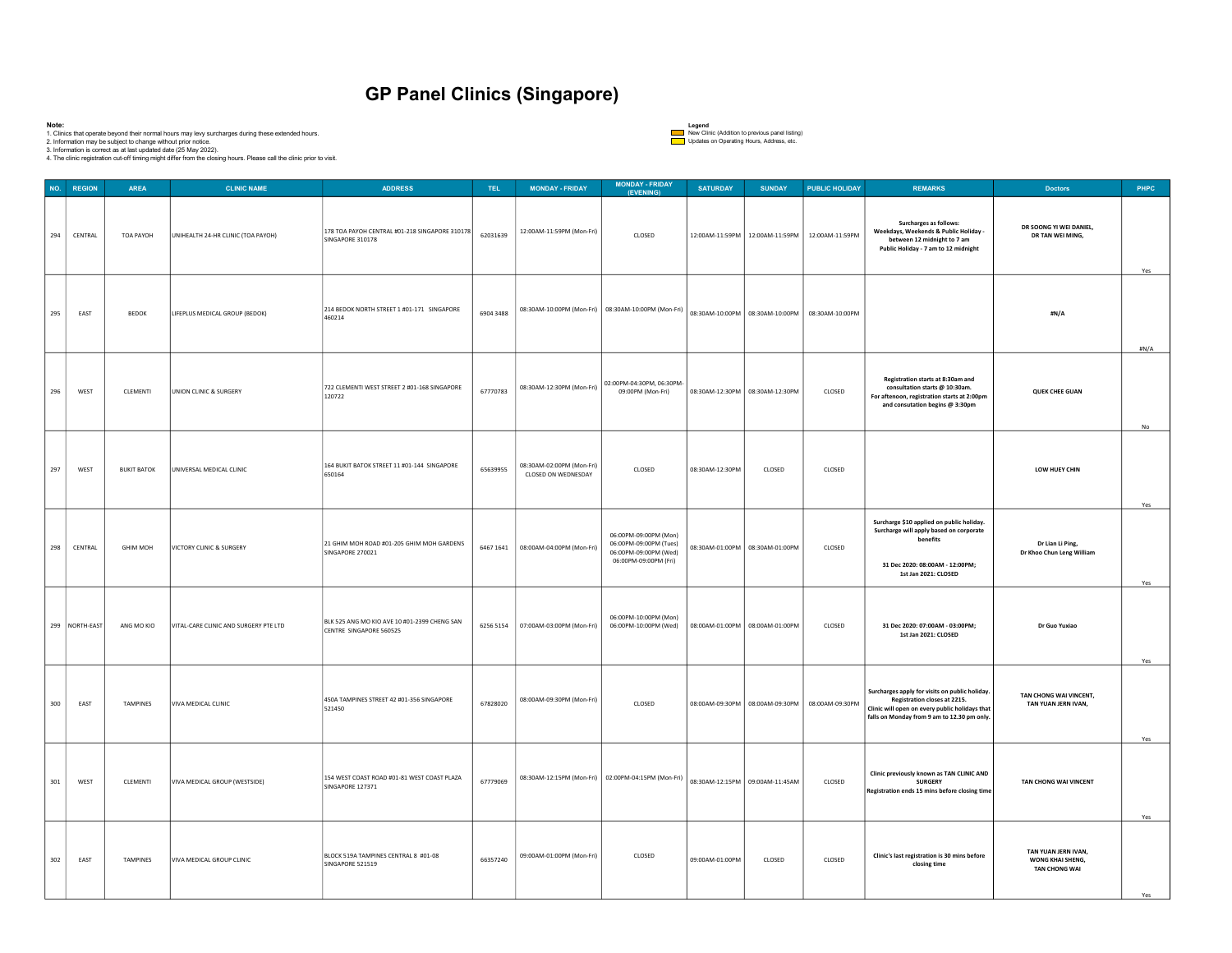| Note: |                | 2. Information may be subject to change without prior notice.<br>3. Information is correct as at last updated date (25 May 2022). | 1. Clinics that operate beyond their normal hours may levy surcharges during these extended hours.<br>4. The clinic registration cut-off timing might differ from the closing hours. Please call the clinic prior to visit. | <b>GP Panel Clinics (Singapore)</b>                                |           |                                                                                                      |                                                                          | Legend<br>Updates on Operating Hours, Address, etc. | New Clinic (Addition to previous panel listing) |                 |                                                                                                                                                                                                                                                                                        |                                                           |            |
|-------|----------------|-----------------------------------------------------------------------------------------------------------------------------------|-----------------------------------------------------------------------------------------------------------------------------------------------------------------------------------------------------------------------------|--------------------------------------------------------------------|-----------|------------------------------------------------------------------------------------------------------|--------------------------------------------------------------------------|-----------------------------------------------------|-------------------------------------------------|-----------------|----------------------------------------------------------------------------------------------------------------------------------------------------------------------------------------------------------------------------------------------------------------------------------------|-----------------------------------------------------------|------------|
|       | NO. REGION     | AREA                                                                                                                              | <b>CLINIC NAME</b>                                                                                                                                                                                                          | <b>ADDRESS</b>                                                     | TEL.      | <b>MONDAY - FRIDAY</b>                                                                               | <b>MONDAY - FRIDAY</b><br>(EVENING)                                      | <b>SATURDAY</b>                                     | <b>SUNDAY</b>                                   | PUBLIC HOLIDAY  | REMARKS                                                                                                                                                                                                                                                                                | <b>Doctors</b>                                            | PHPC       |
| 303   | EAST           | TAMPINES                                                                                                                          | W Y TEH FAMILY CLINIC AND SURGERY                                                                                                                                                                                           | 462 TAMPINES STREET 44 #01-60 SINGAPORE 520462                     | 67836802  | 08:30AM-12:30PM (Mon-Fri)                                                                            | 02:00PM-06:00PM (Mon-Fri) 09:00AM-12:00PM                                |                                                     | CLOSED                                          | CLOSED          | Clinic closes registration 15 mins before<br>closing time.                                                                                                                                                                                                                             | TEH WEN YANG JOEL                                         | No         |
| 304   | WEST           | CLEMENTI                                                                                                                          | WEE HEALTHFIRST MEDICAL CLINIC                                                                                                                                                                                              | 378 CLEMENTI AVENUE 5 #01-342 SINGAPORE 120378                     | 67775755  | 08:00AM-03:00PM (Mon-Fri)                                                                            | 06:00PM-09:00PM (Mon-<br>Thurs)                                          |                                                     | 08:00AM-03:00PM 09:00AM-01:00PM                 | 09:00AM-01:00PM |                                                                                                                                                                                                                                                                                        | Dr Seow Yu Jin                                            | No         |
|       | 305 NORTH-EAST | ANG MO KIO                                                                                                                        | WELL FAMILY CLINIC & SURGERY                                                                                                                                                                                                | 555 ANG MO KIO AVENUE 10 #01-1948 SINGAPORE<br>560555              | 64549519  | 08:00AM-11:00PM (Mon-Fri)                                                                            | CLOSED                                                                   |                                                     | 08:00AM-11:00PM 08:00AM-11:00PM 08:00AM-11:00PM |                 |                                                                                                                                                                                                                                                                                        | Dr Chua Whee Ling Karen,<br>Dr Wong Fung Wean Alvin       | Yes        |
| 306   | EAST           | PASIR RIS                                                                                                                         | WELL MEDICAL CLINIC & SURGERY PTE LTD                                                                                                                                                                                       | 739 PASIR RIS DRIVE 10 #01-11 SINGAPORE 510739                     | 65852252  |                                                                                                      | 08:30AM-12:30PM (Mon-Fri) 02:00PM-04:00PM, 07:00PM-<br>10:00PM (Mon-Fri) | 08:30AM-12:30PM,<br>07:00PM-10:00PM                 | CLOSED                                          | CLOSED          |                                                                                                                                                                                                                                                                                        | LOW CHOON KIAT PAUL                                       | Yes        |
| 307   | NORTH          | YISHUN                                                                                                                            | WELLCARE FAMILY CLINIC                                                                                                                                                                                                      | 747 YISHUN STREET 72 #01-106 SINGAPORE 760747                      | 67543740  |                                                                                                      |                                                                          |                                                     | CLOSED                                          | CLOSED          |                                                                                                                                                                                                                                                                                        | Dr Wong Kee Seng,<br>Dr Tan Bee Tieng                     |            |
| 308   | CENTRAL        | ORCHARD                                                                                                                           | WL&H MEDICAL                                                                                                                                                                                                                | 1 SCOTTS ROAD #20-11/13 SHAW CENTRE SINGAPORE<br>228208            | 6662 9366 |                                                                                                      | 09:00AM-01:00PM (Mon-Fri) 02:00PM-05:30PM (Mon-Fri) 09:00AM-01:00PM      |                                                     | CLOSED                                          | CLOSED          | Registration closes 30mins before closing                                                                                                                                                                                                                                              | Dr Chia Ai Mian,<br>Dr Lien Pei Xin, Victoria             | No.<br>No. |
| 309   | NORTH          | WOODLANDS                                                                                                                         | WOOD SPRING MEDICAL PTE LTD                                                                                                                                                                                                 | 30 WOODLANDS AVENUE 1 THE WOODGROVE #02-<br>03/04 SINGAPORE 739065 |           | 63668831   08:30AM-04:00PM (Mon-Fri)   06:00PM-09:30PM (Mon-Fri)   08:30AM-12:30PM   08:30AM-12:30PM |                                                                          |                                                     |                                                 | CLOSED          | Last registration is 1 hr before closing. For<br>weekdays after 8PM visits - please call to<br>check on slot availability first.<br>Surcharge of \$5 applies for visit on weekend.<br>Surcharge will apply based on corporate<br>benefits<br>Formally known as : Woodgrove Medical LLP | Dr Ang Kiam Hwee,<br>Dr Ong I-Fung Ivan,<br>Dr Ho Yew Mun | Yes        |
| 310   | NORTH          | MARSILING                                                                                                                         | WOODLANDS MEDICAL CENTRE                                                                                                                                                                                                    | 210 MARSILING CRESCENT #01-19 SINGAPORE 730210                     | 62698888  | 09:00AM-12:00PM (Mon-Fri)                                                                            | 02:00PM-04:00PM, 06:00PM-<br>07:30PM (Mon-Fri)                           |                                                     | 09:00AM-12:00PM 09:00AM-12:00PM                 | CLOSED          |                                                                                                                                                                                                                                                                                        | Dr Sorinder Singh S/O R Singh,<br>Dr Sidhu Harbans        | Yes        |
| 311   | WEST           | <b>JURONG EAST</b>                                                                                                                | WU CLINIC & SURGERY                                                                                                                                                                                                         | 249 JURONG EAST STREET 24 #01-78 SINGAPORE<br>600249               | 65611672  |                                                                                                      | 08:30AM-12:30PM (Mon-Fri) 02:00PM-05:00PM (Mon-Fri) 09:00AM-12:00PM      |                                                     | CLOSED                                          | CLOSED          |                                                                                                                                                                                                                                                                                        | WU EU HENG                                                |            |